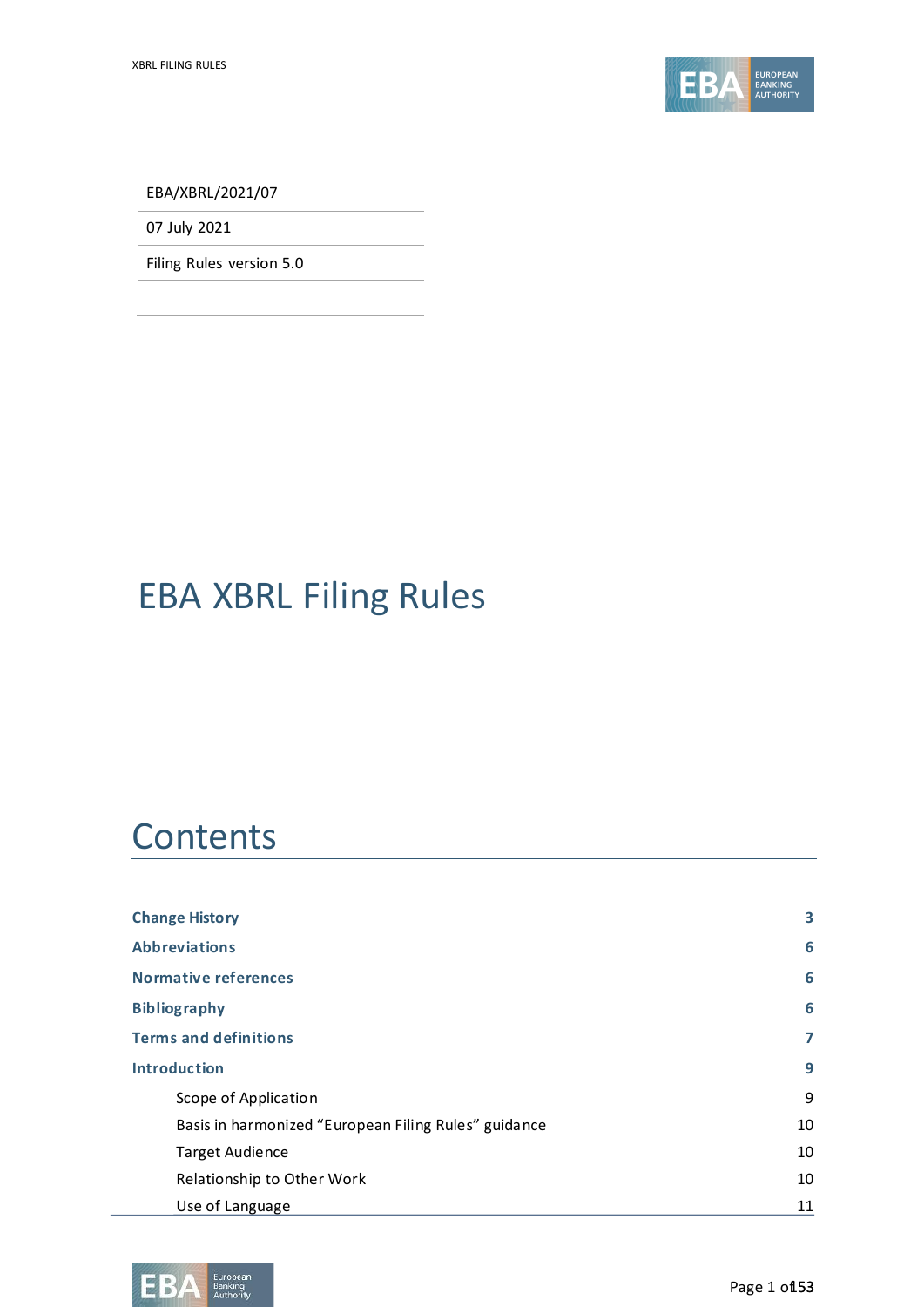

| About the filing rules structure.               | 11 |
|-------------------------------------------------|----|
| 1. Filing syntax rules                          | 12 |
| 2. XBRL report syntax rules                     | 20 |
| Context related rules                           | 24 |
| Fact related rules                              | 28 |
| Unit related rules                              | 35 |
| <b>3. Additional Guidance</b>                   | 39 |
| <b>Examples</b>                                 | 43 |
| Filing indicator usage examples                 | 43 |
| Namespace prefix declaration examples           | 46 |
| File naming structure for remittance to the EBA | 49 |
| Multi-currency XBRL reports                     | 52 |

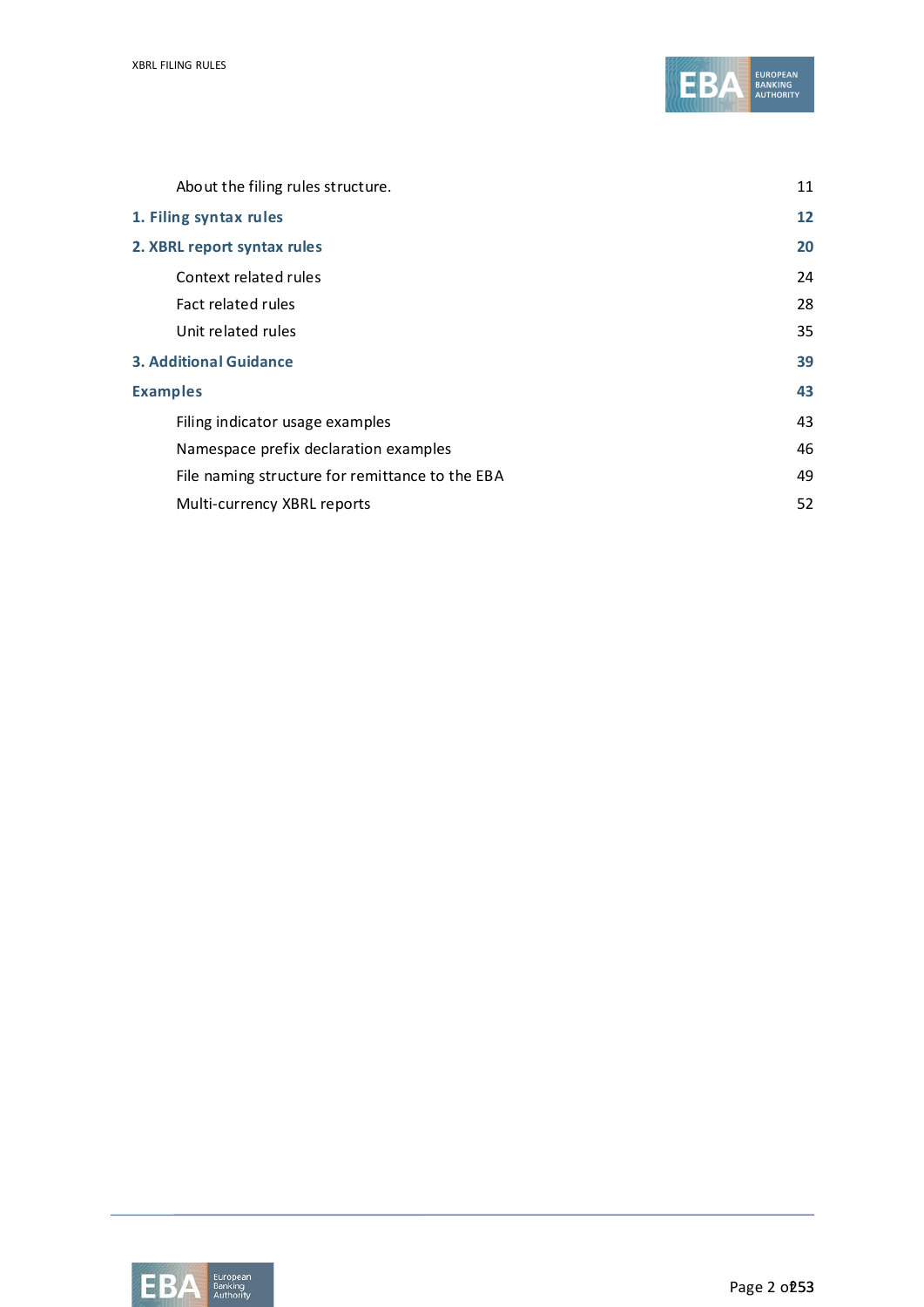| <b>Change History</b><br><b>Version</b> | Date          | <b>Changes</b>                                                                                                                                                                                                                                                                                                                                                                                                                                                                                                                                |
|-----------------------------------------|---------------|-----------------------------------------------------------------------------------------------------------------------------------------------------------------------------------------------------------------------------------------------------------------------------------------------------------------------------------------------------------------------------------------------------------------------------------------------------------------------------------------------------------------------------------------------|
| 1                                       |               | <b>Baseline</b>                                                                                                                                                                                                                                                                                                                                                                                                                                                                                                                               |
|                                         |               | Included missing bibliographic references<br>Reordered auxiliary sections<br>Slight expansion of rules around filing indicators, and inclusion of<br>illustrative examples                                                                                                                                                                                                                                                                                                                                                                    |
| $\overline{2}$                          | March 2014    | Further elaboration of the scope of applicability of these rules,<br>highlighting discretion of the competent regulatory authorities as to<br>format and mechanism of reporting (i.e. EBA XBRL not compulsory at first<br>level reporting).                                                                                                                                                                                                                                                                                                   |
|                                         |               | Added requirement for pre-registered LEI code to be used as entity<br>identifier in 2 <sup>nd</sup> level remittance, and recommendation of scheme URI to<br>use for LEI (and other) entity codes                                                                                                                                                                                                                                                                                                                                             |
|                                         |               | Emphasize that @xml:lang is not generally required by EBA                                                                                                                                                                                                                                                                                                                                                                                                                                                                                     |
|                                         |               | Rule 1.6 altered to indicate requirement to include negative filing<br>indicators to indicate non-reporting ("nil" report) for templates that are<br>"expected" to be reported (i.e. for which there is a high likelihood a<br>reporter will need to submit the report, most banks of that kind are<br>expected to have events reported in these templates), in accordance with<br>new business instructions.                                                                                                                                 |
|                                         |               | Minor tweaks to other text referring to filing indicators to clarify where<br>"positive" indicators are being discussed.                                                                                                                                                                                                                                                                                                                                                                                                                      |
| 3                                       | February 2015 | Annotated instructions regarding monetary values to highlight possibility<br>of explicitly being requested to report monetary values as decimals<br>(without currency units), and resultant effects.                                                                                                                                                                                                                                                                                                                                          |
|                                         |               | Note that it is considered somewhat likely that rule 3.1 (requiring only a<br>single explicit currency to be reported per instance) may need to be<br>relaxed in future (i.e. if required by future EBA reporting requirements).                                                                                                                                                                                                                                                                                                              |
|                                         |               | Improved layout and phrasing in table at rule 2.19.                                                                                                                                                                                                                                                                                                                                                                                                                                                                                           |
|                                         |               | Wording improvement and removal of comment regarding @decimals<br>and @precision being used on the same fact (which is anyway contrary to<br>XBRL 2.1 spec and so invalid XBRL).                                                                                                                                                                                                                                                                                                                                                              |
|                                         |               | Remove reference to MFIID, or specific national IDs from 3.6                                                                                                                                                                                                                                                                                                                                                                                                                                                                                  |
| 3.1                                     | April 2015    | Correction of the scheme identifier for LEIs and pre-LEIs                                                                                                                                                                                                                                                                                                                                                                                                                                                                                     |
|                                         |               | Rules 1.13 to 1.15 were added. Rules 1.6, 2.16.1 and 2.18 have been<br>updated with significant changes. More guidance is provided by adding<br>rules 2.25 and 3.7 to 3.10. Minor changes have been done for clarification<br>and better understanding.                                                                                                                                                                                                                                                                                       |
| 4                                       | June 2015     | In the section Terms and definitions a new term "byte order mark" was<br>added and the definitions for "fact" and "filing indicators" were improved.<br>With the establishment of the SSM the wording in the section "Scope of<br>application" has undergone some changes. For the "Filing syntax rules"<br>there were changes applied to rule 1.6. A new sublevel rule 1.6 (d) was<br>incorporated to add a constraint to the declaration of filing indicators in<br>the instance document. Moreover a table was added to clarify the use of |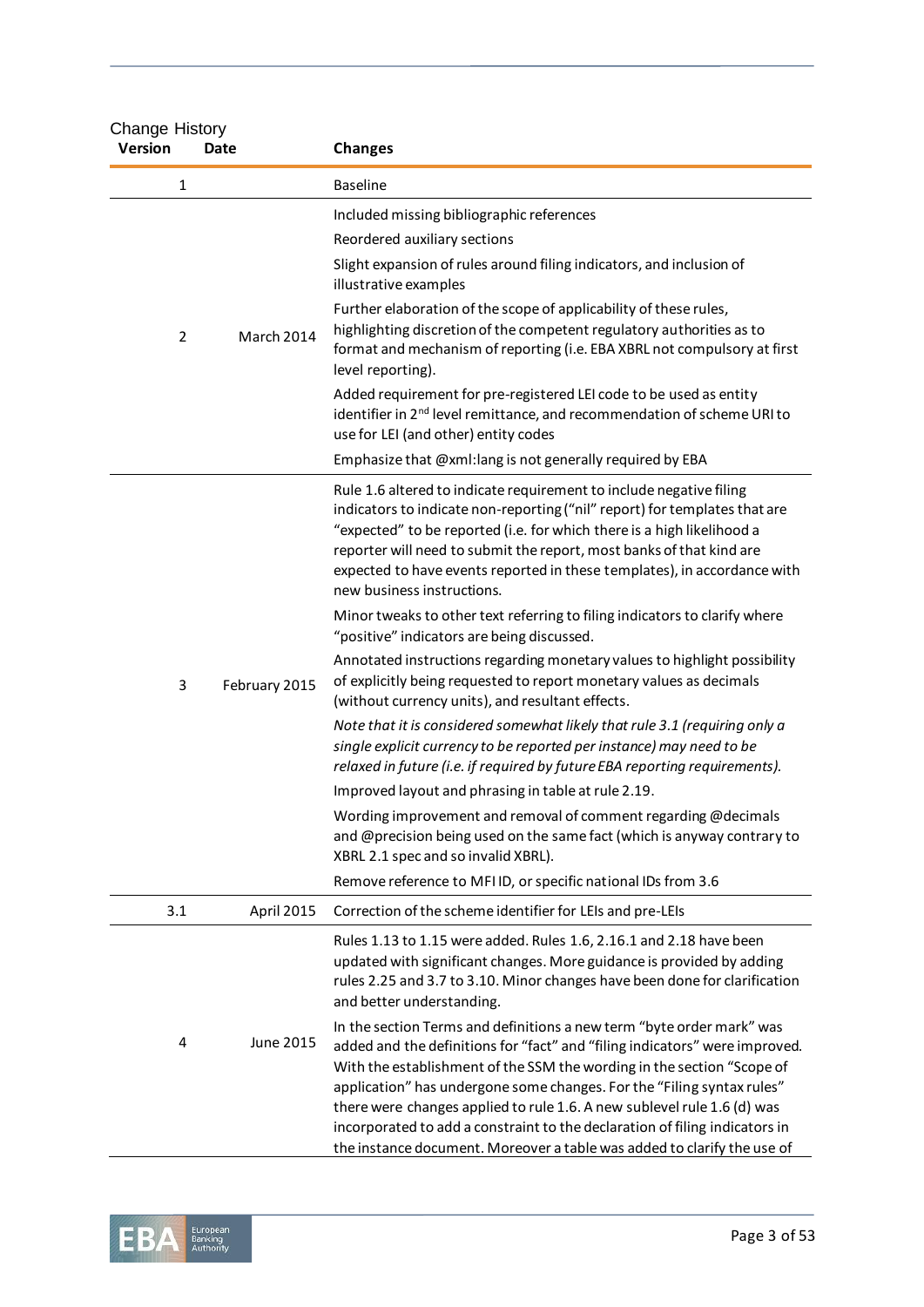|     |               | the @find:filed attribute for filing indicators for remittance to the EBA.<br>Rule 1.6.3 was reworded to clarify that only valid filing indicators may be<br>used respective to the reported instance. The EBA note for rule 1.7.1 was<br>rewritten for clarification. The new text for rule 1.12 emphasizes that not<br>only resubmissions but also the first submission of a reporter must be<br>complete.                                                                                                                                                                                                                                                                                                                                                                                                                                                                                                                                                                                                                                                                                                                                                                                                                                                                                        |
|-----|---------------|-----------------------------------------------------------------------------------------------------------------------------------------------------------------------------------------------------------------------------------------------------------------------------------------------------------------------------------------------------------------------------------------------------------------------------------------------------------------------------------------------------------------------------------------------------------------------------------------------------------------------------------------------------------------------------------------------------------------------------------------------------------------------------------------------------------------------------------------------------------------------------------------------------------------------------------------------------------------------------------------------------------------------------------------------------------------------------------------------------------------------------------------------------------------------------------------------------------------------------------------------------------------------------------------------------|
|     |               | In the section "instance syntax rules" a new rule 2.25 has been added to<br>include information about the use of XBRL footnotes in instances. The<br>rephrasing of rule 2.16 together with the improved definition of facts<br>compared to business facts improves the explanation of the occurrence of<br>duplicates. Furthermore the captions in this section have been reworded<br>to be more self-describing. Rule 2.16.1 has been rewritten for<br>clarification. A new sublevel rule 2.18 (c) was added to emphasize that the<br>@decimals attribute used should be realistic. Also a new row was<br>included in the table provided with this rule to indicate the accuracy of<br>millions allowed for the module Funding Plans. The rules 3.1 to 3.3 were<br>moved to the section "instance syntax rules". The section "additional<br>guidance" was extended by four additional rules that should be noted.<br>The filing rule examples at the end of the document were adjusted with<br>more concrete examples and clearer formatting. Moreover examples for<br>the new guidance on namespace prefix declaration were included.<br>Furthermore the file naming structure for remittance to the EBA was<br>added.<br>Section highlighting the impact of "streamable" instance preparation on |
|     |               | the application of guidance rules was added.<br>Reference to the CEN (European Normalization Centre) publication about<br>European Filing Rules was updated.                                                                                                                                                                                                                                                                                                                                                                                                                                                                                                                                                                                                                                                                                                                                                                                                                                                                                                                                                                                                                                                                                                                                        |
| 4.1 | August 2015   | Adapted to allow multicurrency reporting as per EBA Single Rulebook QA<br>#1042 - change to rule 3.1 (pp36-37)<br>Correction to LEI URI ("correction" in v3.1 sadly changed the one of the<br>two variations used that was in fact correct into the incorrect form)                                                                                                                                                                                                                                                                                                                                                                                                                                                                                                                                                                                                                                                                                                                                                                                                                                                                                                                                                                                                                                 |
| 4.2 | November 2016 | Added tags/names for various filing rules to aid identification etc.<br>Added further explanatory material on multi-currency instances to the<br>examples section.                                                                                                                                                                                                                                                                                                                                                                                                                                                                                                                                                                                                                                                                                                                                                                                                                                                                                                                                                                                                                                                                                                                                  |
| 4.3 |               | Minor changes. Slight clarification on usage of LEI / other possible<br>reporting subject coding by the EBA (see 2.8, 3.6 etc). Guidance on<br>avoidance of potentially misleading whitespace in strings. Request for use<br>of xml processing instructions to convey information about the software<br>component used for production of the XBRL instance.                                                                                                                                                                                                                                                                                                                                                                                                                                                                                                                                                                                                                                                                                                                                                                                                                                                                                                                                         |
| 4.4 |               | Specify how to report the liquidity subgroup reporting documents in 3.6.<br>The file naming structure for remittance to the EBA is amended to specify<br>the report subject for the liquidity subgroup reporting documents and to<br>specify that only the zip format file will be accepted<br>These new requirements will be applied from 2021-01-01; these<br>new requirements will also be applied to all the resubmissions from<br>2021-01-01.                                                                                                                                                                                                                                                                                                                                                                                                                                                                                                                                                                                                                                                                                                                                                                                                                                                  |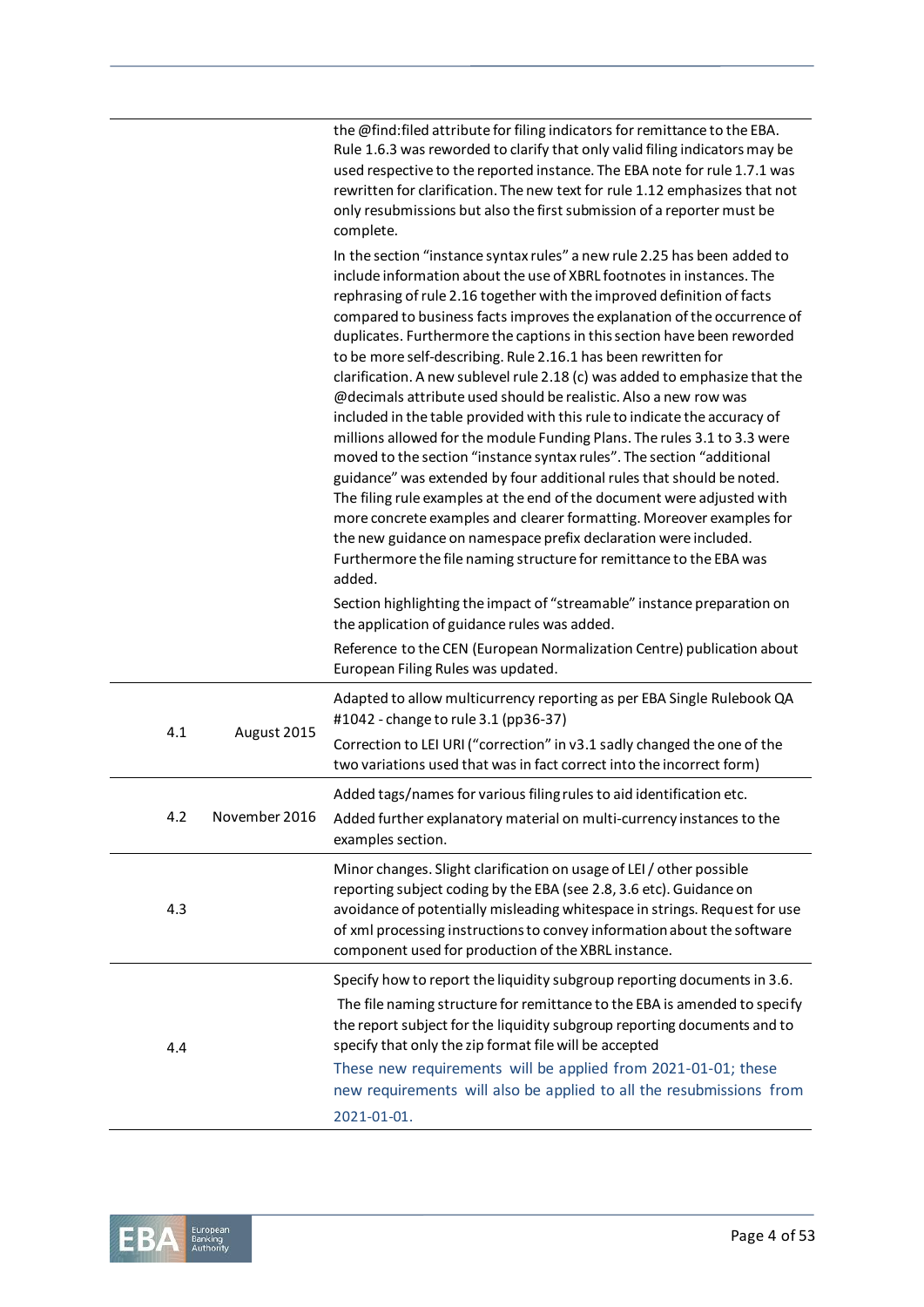| 4.5 |                                    | Rule 2.19 is updated by specifying that empty string is not allowed to be<br>reported for the string type metric                                                                                                                                                                                                                                                                                                                                    |
|-----|------------------------------------|-----------------------------------------------------------------------------------------------------------------------------------------------------------------------------------------------------------------------------------------------------------------------------------------------------------------------------------------------------------------------------------------------------------------------------------------------------|
| 5.0 | <b>May 2021</b><br><b>July 201</b> | The particularities around the usage of the both xBRL-XML and xBRL-CSV<br>variants are included for each relevant section.<br>The term "(XBRL) instance (file)" is replaced by "(XBRL) report", which<br>occurs in various linguistic combinations.<br>Modify 1.6.a to remove the possible misinterpretations and add a new<br>rule 1.6.e to clarify that a reporting document must contain at least one<br>filing indicator (positive or negative) |

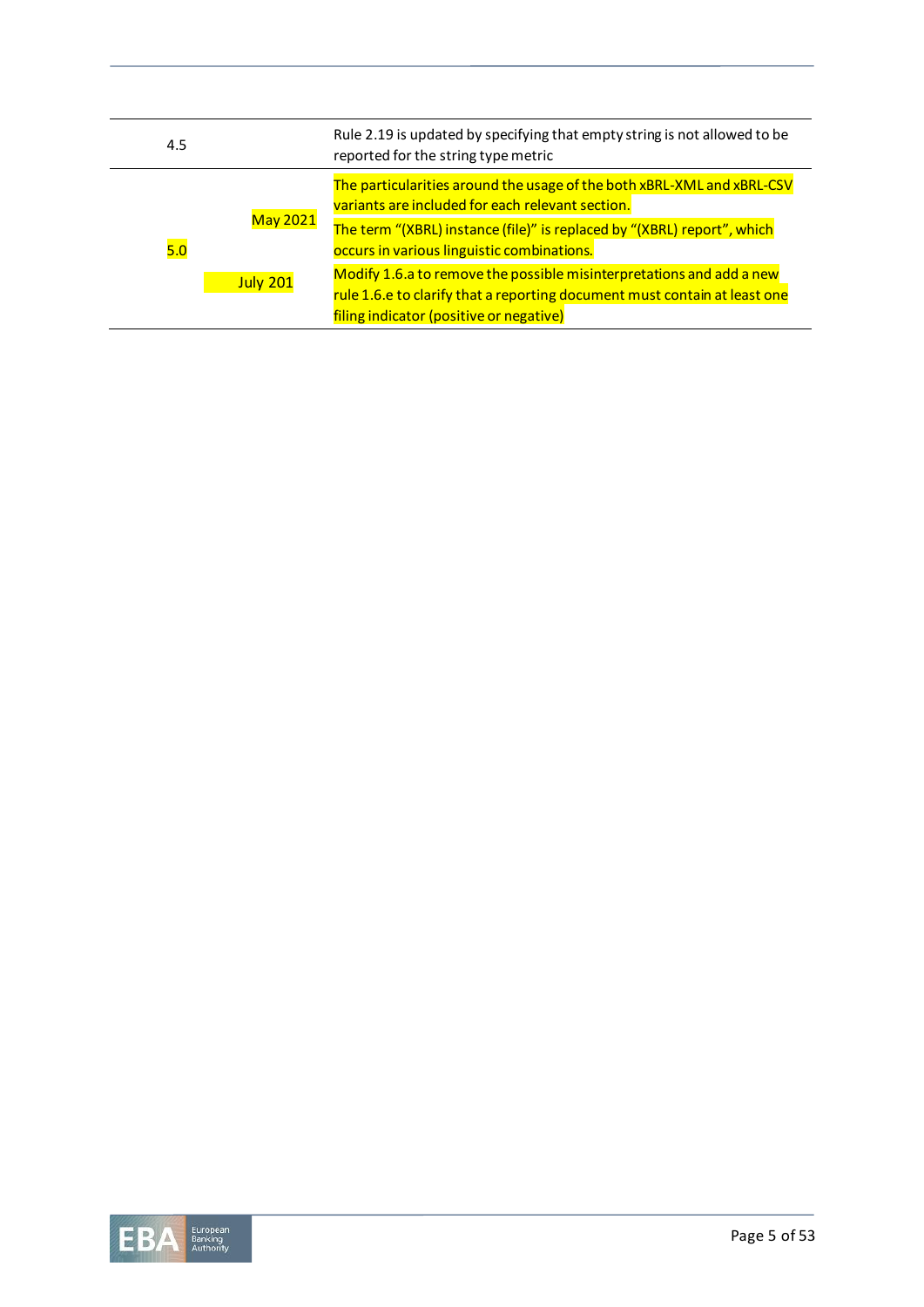# Abbreviations

- UML Unified Modeling Language
- W3C World Wide Web Consortium
- XBRL eXtensible Business Reporting Language
- XML eXtensible Markup Language

# Normative references

The following referenced documents are indispensable for the application of this document. For dated references, only the edition cited applies. For undated references, the latest edition of the referenced document (including any amendments) applies.

[XBRL 2.1](http://www.xbrl.org/specification/xbrl-recommendation-2003-12-31+corrected-errata-2012-01-25.htm) [XBRL Dimensions 1.0](http://www.xbrl.org/specification/dimensions/rec-2012-01-25/dimensions-rec-2006-09-18+corrected-errata-2012-01-25-clean.html) [XBRL Registry specification 1.0](http://www.xbrl.org/Specification/registry/REC-2009-06-22/registry-REC-2009-06-22.html) [XBRL Formula specification 1.0](http://www.xbrl.org/Specification/formula/REC-2009-06-22/overview/Formula-Overview-REC-2009-06-22.rtf) [xBRL-CSV: mapping from Open Information Model 1.0](https://www.xbrl.org/Specification/xbrl-csv/CR-2021-02-03/xbrl-csv-CR-2021-02-03.html) CWA European Filing Rules

# Bibliography

[CWA] CEN Workshop Agreement 16744-4:2014 Improving transparency in financial and business reporting - Harmonisation topics - Part 4: European Filing Rules (ftp://ftp.cen.eu/CWA/CEN/XBRL/CWA\_16744-4\_2014.pdf)

[EBA14] Representation in XBRL of the Data Point Model (http://www.eba.europa.eu/documents/10180/632822/EBA+Architecture+for+XBRL+representation+of+DPM. pdf)

[EFM13] EDGAR Filer Manual. U.S. Securities and Exchange Commission (http://www.sec.gov/info/edgar/formdxmltechspec.htm)

[GFM11] Global Filing Manual (Interoperable Taxonomy Architecture Project)

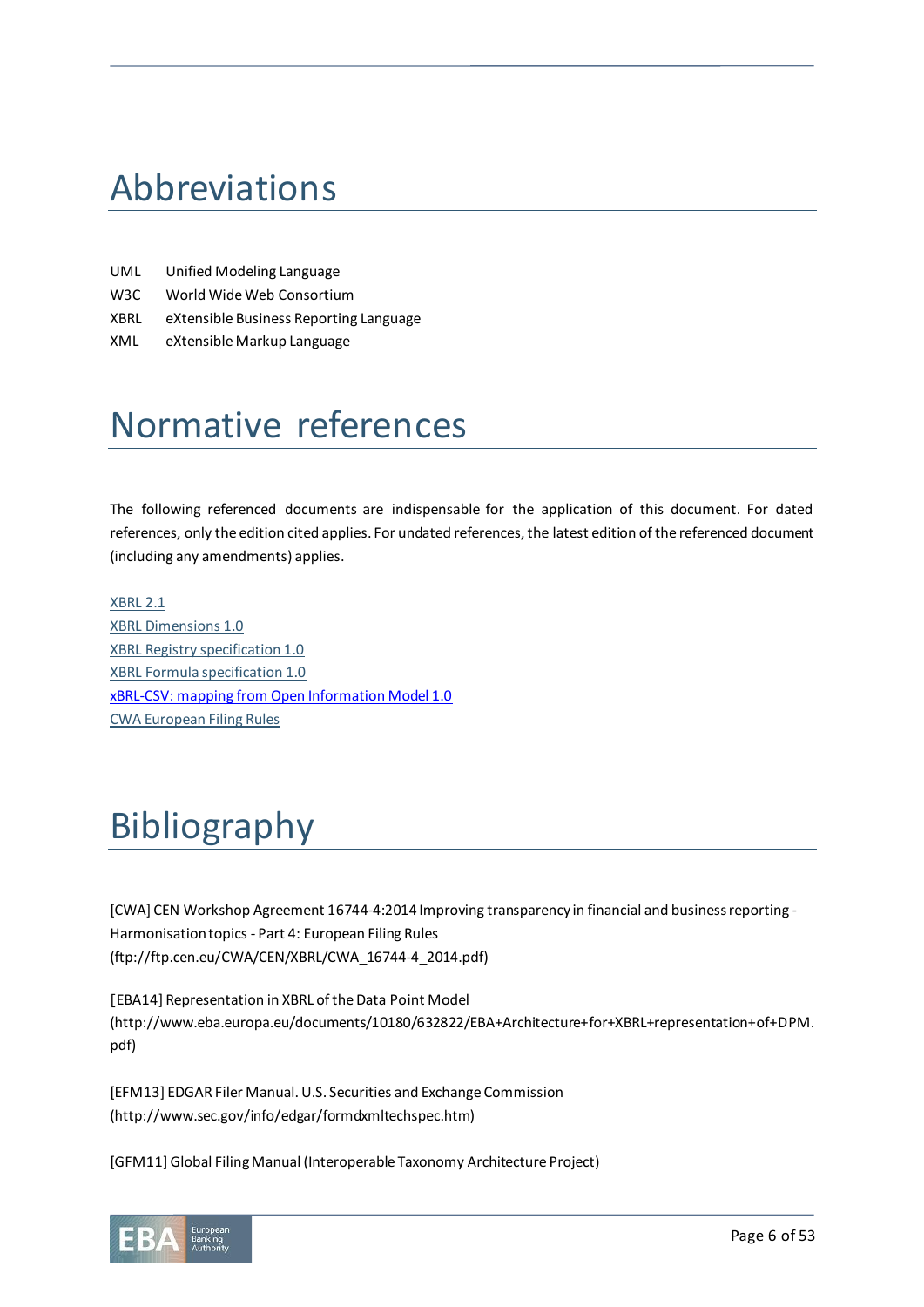(http://www.ifrs.org/XBRL/Resources/Documents/GlobalFilingManual20110419.pdf)

[IEEE754] IEEE Standard for Floating Point Arithmetic, IEEE Std 754-2008 [\(http://ieeexplore.ieee.org/xpl/mostRecentIssue.jsp?punumber=4610933\)](http://ieeexplore.ieee.org/xpl/mostRecentIssue.jsp?punumber=4610933)

[RFC 2119] Bradner, S., "Key words for use in RFCs to Indicate Requirement Levels", BCP 14, RFC 2119, March 1997. (http://www.ietf.org/rfc/rfc2119.txt)

[SBR13] SBR FRIS rules 2013 [\(http://www.sbr-nl.nl/fileadmin/SBR/documenten/NT\\_2013/definitief\\_03122012/NL-](http://www.sbr-nl.nl/fileadmin/SBR/documenten/NT_2013/definitief_03122012/NL-FRIS_NT2013_20121210.pdf)[FRIS\\_NT2013\\_20121210.pdf](http://www.sbr-nl.nl/fileadmin/SBR/documenten/NT_2013/definitief_03122012/NL-FRIS_NT2013_20121210.pdf))

[EIOPA15] EIOPA XBRL Filing Rules for Solvency II reporting (https://dev.eiopa.europa.eu/Taxonomy/Full/2.2.0/EIOPA\_XBRL\_Filing\_Rules\_for\_Solvency\_II\_reporting\_2.2.0. pdf)

# Terms and definitions

For the purposes of this document, the following terms and definitions apply.

NOTE XBRL specific terms like context, unit, period, entity, s-equal, v-equal see XBRL 2.1 (http://www.xbrl.org/Specification/XBRL-2.1/REC-2003-12-31/XBRL-2.1-REC-2003-12-31+corrected-errata-2013-02-20.html)

# applicable taxonomy

an XBRL taxonomy recognised to use as a base for filings in a given filing system

#### byte order mark

In UTF-8 documents, a sequence of characters (0xEF, 0xBB, 0xEF) that may be used to signal that the characters' are encoded using UTF-8 but, in this particular case, its use is neither required nor recommended by the Unicode consortium

#### competent authority (CA)

legally responsible authority

#### data point

a Data Point is an information component that is defined by a supervisor to be sent in an XBRL report

Note: In XBRL a data point is represented by a fact and related dimensional combinations

#### dimension

a Dimension is an xs:element in the substitutionGroup of xbrldt:dimensionItem; it relates to the ability to express multidimensional information

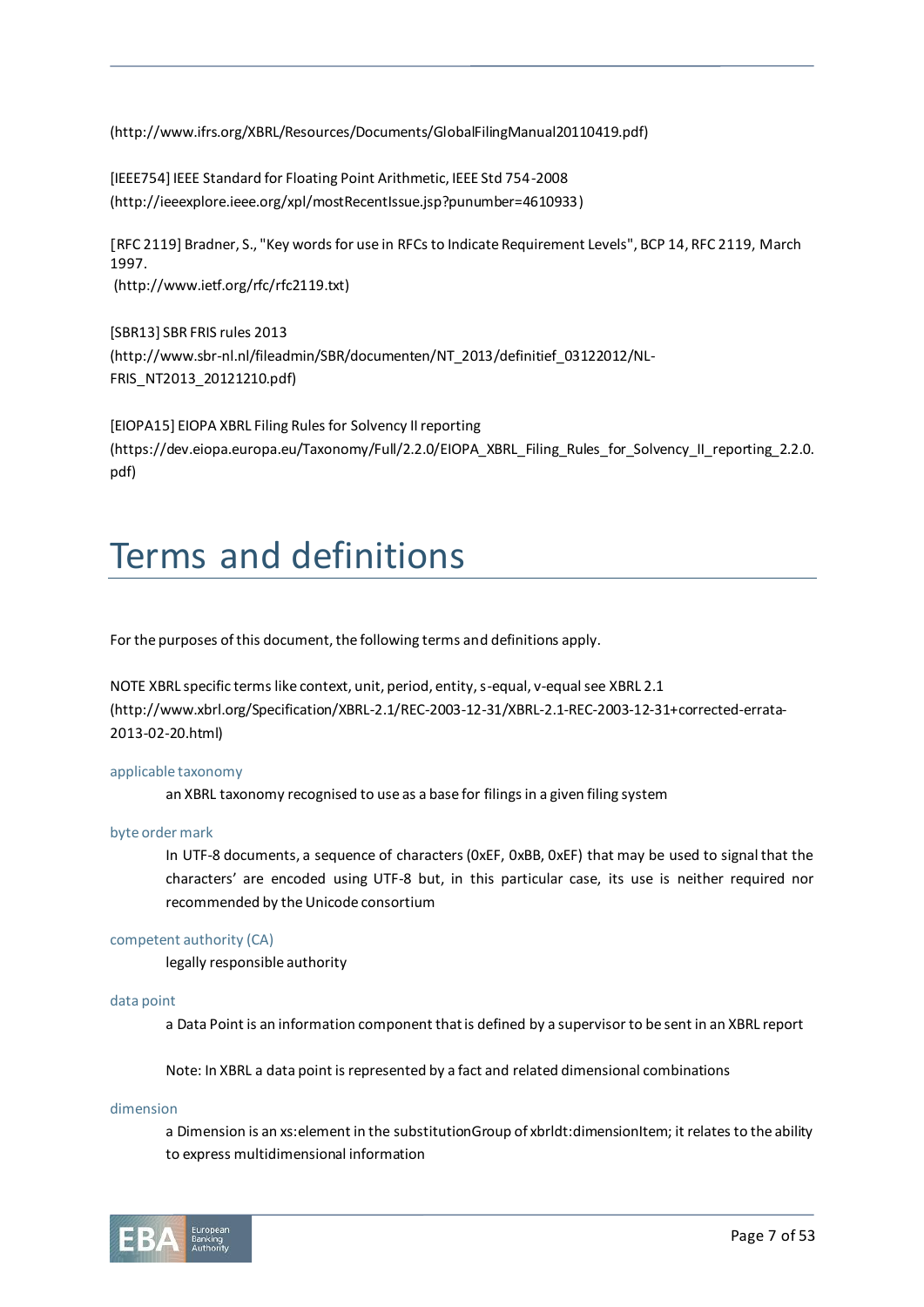# entry point

the starting point for discovery of the filing requirements referenced from an XBRL report. Entry points come in two flavours: as XML schema (XSD) and as a JSON file. Where required, a specific term is used to identify which technology is referred to. The terms used are "XSD entry point" for XML Schema and "JSON entry point" for the JSON file. Where the general term "entry point" is used, both ways are referred to.

#### fact

a fact is a value reported against a datapoint in an XBRL report

A business fact is a fact that conveys a business value. Filing indicators facts are not business facts

#### filer

an entity responsible for submission of a filing

### filing

a filing is the fundamental unit of information that is transmitted to a filing system for receipt, validation and acceptance

Note: a filing is conveyed in an XBRL report or series of XBRL reports

#### filing indicators

indicate the reporting units (typically templates) reported in the report

Note: Filing indicators are facts, according to XBRL definitions, but they have special characteristics and are not subjects to the rules defined in this document which cover all other type of facts, called business facts

# filing system

a system in which XBRL reports are filed, received, checked, stored, analysed and redistributed

#### json entry point

see entry point.

#### reporter

a reporting entity – described by report(s)

#### reporting unit

set of facts in a filing which are conceptually either reported or not reported together as one unit

#### template

a (usually tabular) visible representation of a set of facts, typically identified with/as a single reporting unit

#### XSD entry point

see entry point.

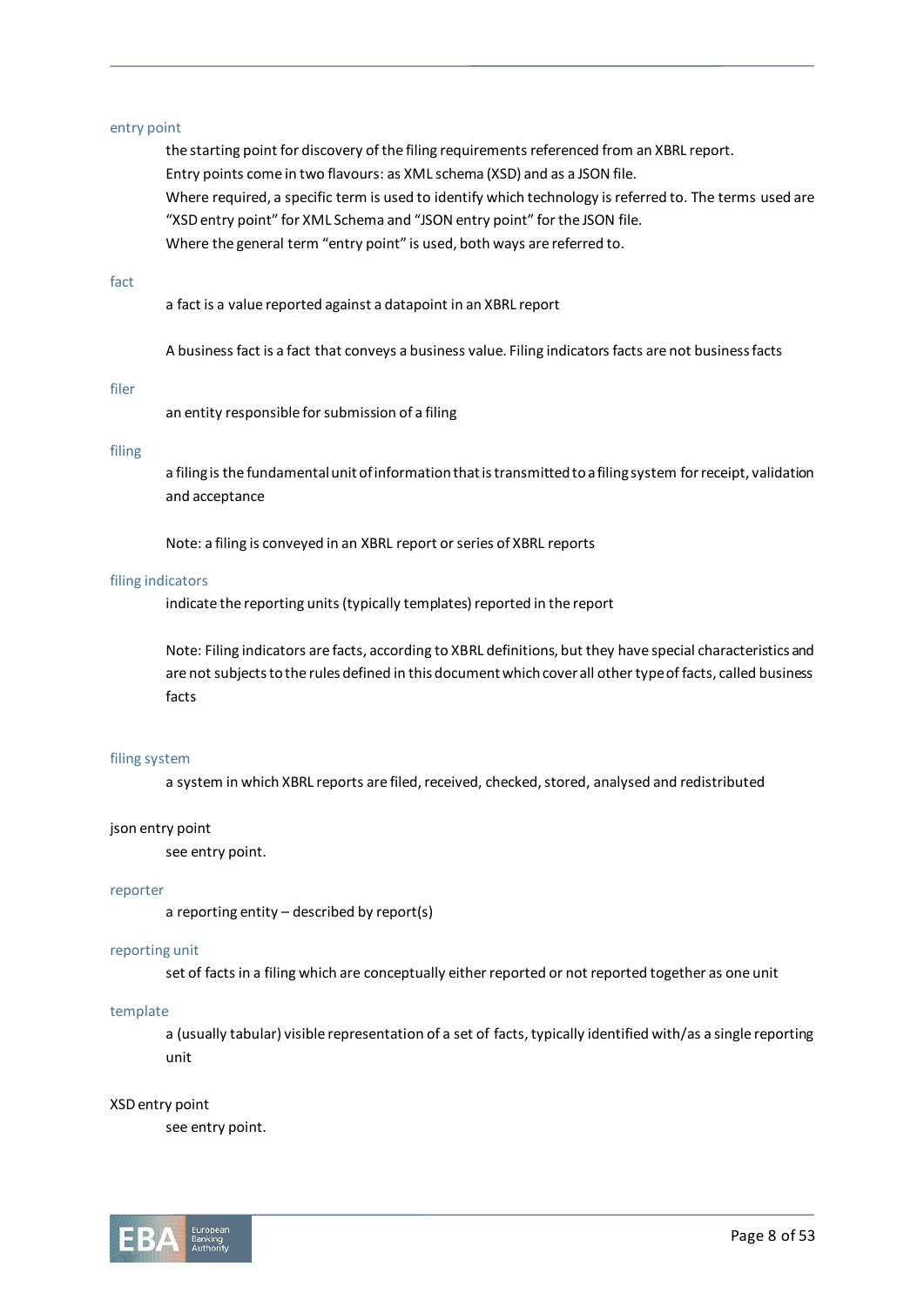# Introduction

The eXtensible Business Reporting Language (XBRL) specification provides a high degree of flexibility in the creation of XBRL reports. Part of this flexibility stems from the nature of the syntax and part stems from the XBRL specification itself.

# Scope of Application

The European supervisory reporting process is conceptually a multi-stage process, first institutions prepare, validate and remit supervisory data to their relevant national authorities ("first level reporting"), where applicable, some data are sent to a supranational authority, and subsequently those authorities remit data to the European Banking Authority ("second level reporting").

These filing rules represent a collection of additional rules and guidance specifically **applicable to the remittance**  of XBRL reports for reporting entities in scope of relevant EBA regulations (e.g. banks) regulatory filings **by relevant national and supranational authorities to the European Banking Authority**.

Focussed on the preparation of XBRL reports, rather than details of the mechanics of report submission/data collection these rules constrain the full flexibility of XBRL, to enable effective interaction between transmitter and recipient/consumer of regulatory filings.

The listed filing rules are influenced by the EBA Taxonomy Architecture in cases where the report creation is affected.

This document was reviewed by a group of national experts in order to clarify any misleading formulation of rules and contribute to the pan-European harmonisation of the filing rules. The rules as stated in this document are those enforced on the second level of reporting (to EBA). In the case of supervisory authorities adopting these rules but with adaptations, for example changing preferences or guidance expressed by the EBA instead into obligations on the first level of reporting such variations will be communicated to the reporter by the respective supervisor.

**Note: these rules are not necessarily those that are applicable at the level of reporting by individual institutions or groups of institutions, nor do they address the entire scope of the reporting process. Guidance should be sought from the reporter's competent authority as to their reporting format and requirements for that reporting.** 

**Note also: by their nature, not all of these rules will be possible/ practical to determine, implement and enforce in an automatic manner, and in several cases simply declare or explain expected practice on behalf of reporters.**

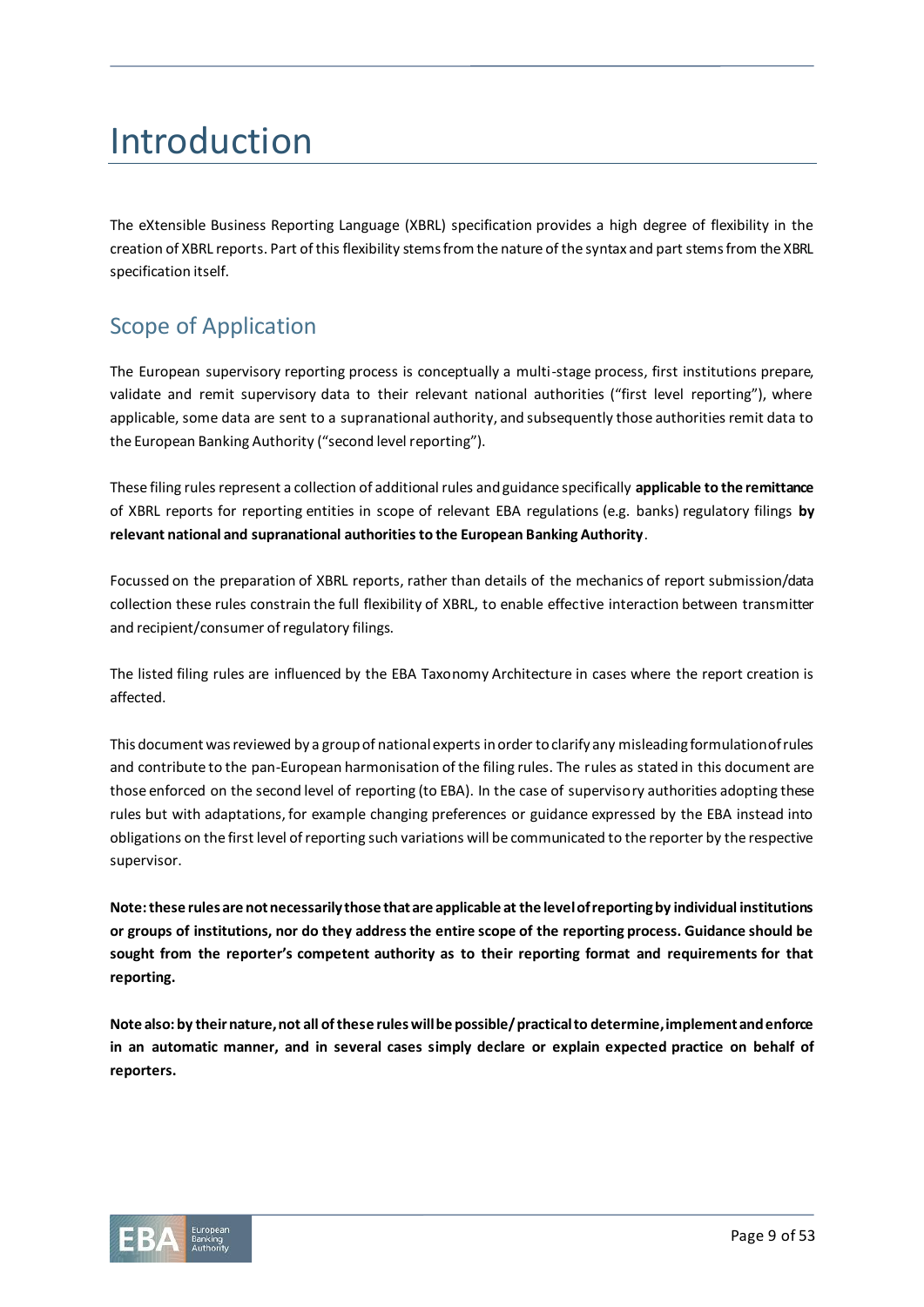# Basis in harmonized "European Filing Rules" guidance

In order to promote and enhance interoperability, these rules are largely drawn from the document CWA 16744- 4:2014 European Filing Rules, promulgated by the European Normalization Centre (CEN), which *"represent a collection of recommendations to be seen as guidance to be implemented in the European supervisory reporting process"*. This document should be read in conjunction/comparison with that CEN document.

# **Numbering of rules**

Please note that the rules are not necessarily numbered in sequential order. For ease of comparison, rules were originally numbered as per their numbering in the CEN document hence some numbers were omitted where the corresponding CEN rule was not applicable/not included. To aid identification and comparison between revisions of this document where possible the initial numbering of specific rules is retained, hence rules may be out of order, or in different sections from that implied by their numbering.

Many rules have been given specific identifying tags or names, e.g. "DuplicateFact". This is in order to aid identification.

# Target Audience

Although primarily addressed to those (mostly technical staff) within the national and supranational authorities responsible for preparation or submission of XBRL reports directly to the European Banking Authority, these filing rules will also be of value to individual reporters (i.e. financial institutions or groups of institutions) reporting to those authorities which may utilise the EBA filing rules or XBRL format, or derivatives of them.

This document is intended for a technical audience and assumes that the reader has a working knowledge of the XBRL 2.1 specification, and other specifications such as XBRL Dimensions 1.0 and XBRL Open Information Model 1.0, alongside a basic understanding of XML, Namespaces, and XML Schema.

To readers with XML knowledge, many of the guidelines in this document will be familiar. However, others originate from features that are XBRL-specific and therefore the reasoning behind them may be less obvious.

# Relationship to Other Work

This document should be read in conjunction with the EBA Taxonomy Architecture. [EBA14]

The guidelines in this document pertain to XBRL reports. Parts of this document reiterate for expository clarity certain syntactic and semantic restrictions imposed by XBRL, but this document does not modify XBRL. In the event of any conflicts between this document and XBRL, XBRL prevails. This document does place additional restrictions beyond those prescribed by XBRL.

The rules are based closely on the recommendations of the CEN Workshop Agreement on European filing rules developed by the CEN WS/XBRL project [\(http://cen.eurofiling.info/\)](http://cen.eurofiling.info/).

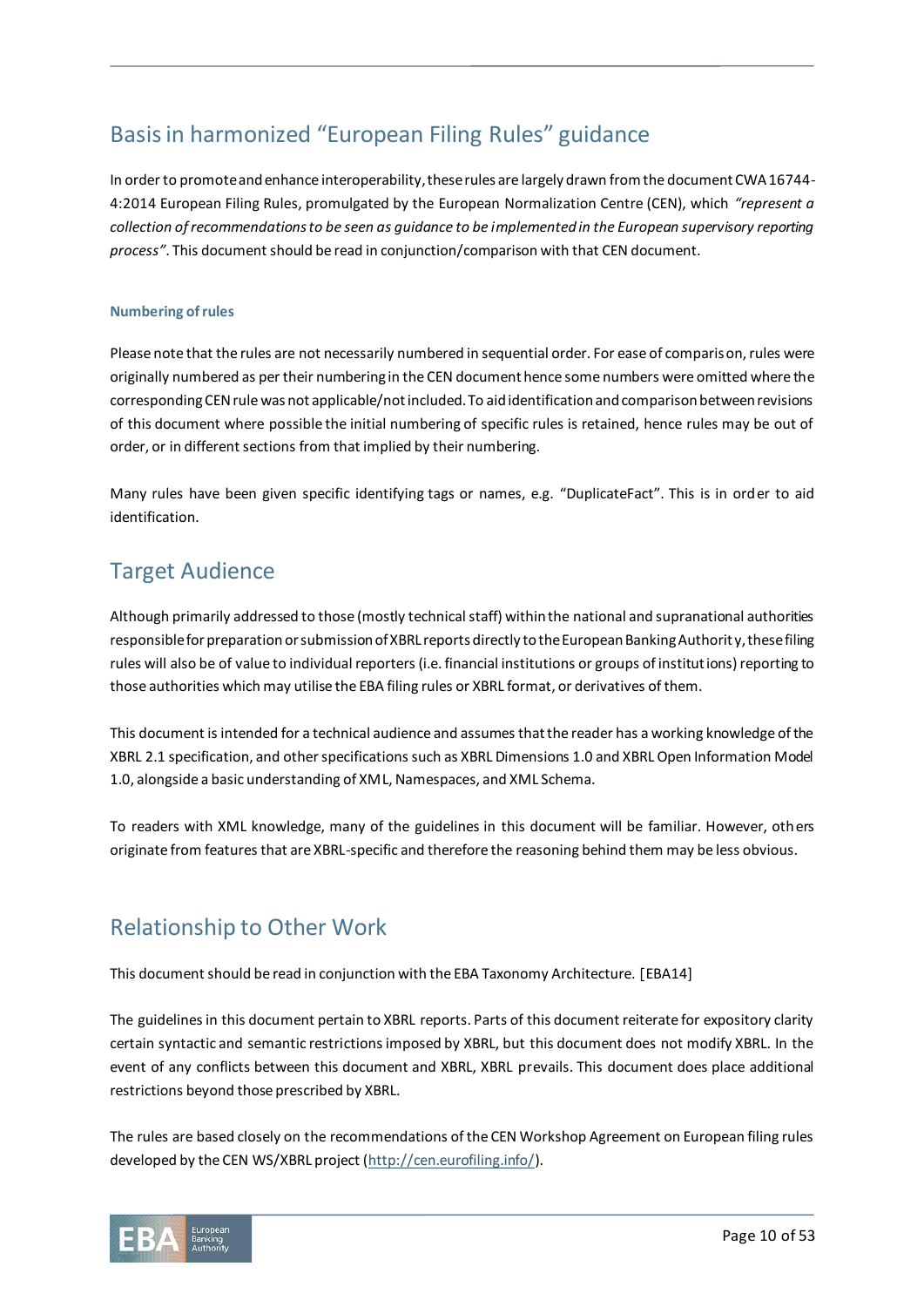To ease the understanding by software developers implementing these guidelines in their reporting system, an UML model is included to show the relationships between the different XBRL objects mentioned in this document.

.

For harmonization and explanatory purposes, where similar filing rules are used in other jurisdictions, references are indicated.

# Use of Language

The use of language in this document follows that specified in [RFC 2119], in summary:

The use of "MUST" implies an obligation, and the preparation of XBRL reports not following these rules will generally result in rejection of the report.

The use of "SHOULD" implies an indication of preference or best practice, but also a degree of tolerance, following the principle of "comply or explain". The rule must be respected unless there are good reasons not to do so. Failure to follow the rule will not result in rejection of an XBRL report by EBA.

The use of "MAY" implies permission, and describes actions that can be taken or constructs that can be used, but that are not required. Utilising these options will not result in rejection of an XBRL report.

XML attribute names are preceded by the "@" character in this document, as in XPath syntax.

# About the filing rules structure.

Further in this document, filing rules specify constraints which apply in general to XBRL reports. If there is no mentioning of xBRL-CSV or xBRL-XML then the rule does not apply to that syntax.

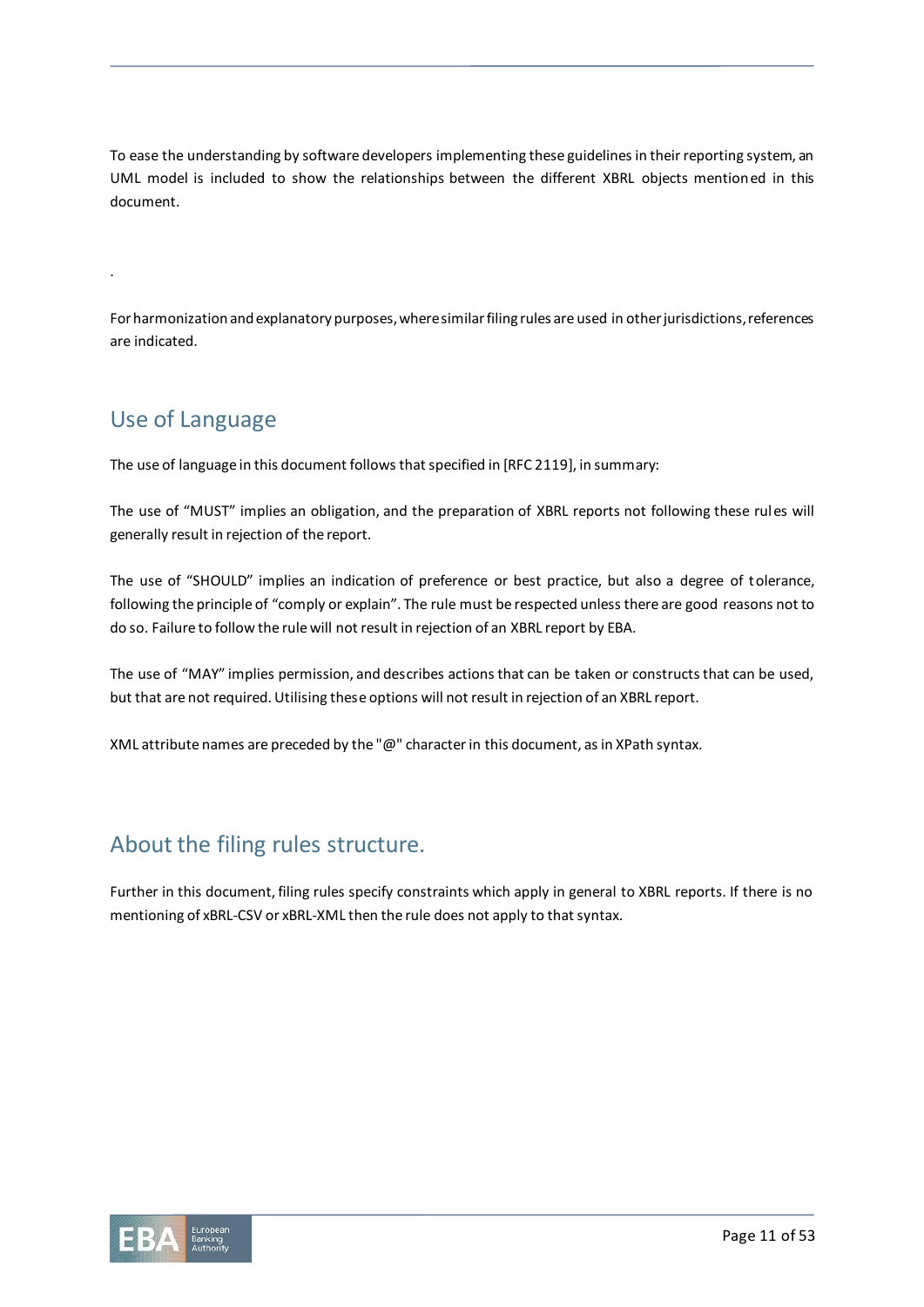# 1. Filing syntax rules

# **1.1 — Filing naming**

## xBRL-XML reports

Common practice is to use the extension .xbrl for xBRL-XML reports. Detailed file naming requirements should be confirmed with the intended recipient of an XBRL report. Credit institutions should confirm with their relevant supervisor for reporting. The file naming convention to be used by CAs for remittance to the EBA can be found in the examples section.

# xBRL-CSV reports

Common practice is to group the set of files in a zip container. Detailed file naming requirements should be confirmed with the intended recipient of the XBRL report. Institutions should confirm with their relevant supervisor for reporting. The structure of this zip container and the file naming convention to be used by CAs for remittance to the EBA can be found in the examples section.

# **1.4 — Character encoding of XBRL reports**

#### Rule

All XBRL reports must use the UTF-8 character encoding (regardless of with or without BOM) in order to ensure that the receiver is able to process it.

# Implementation for xBRL-XML and xBRL-CSV reports

Note that, as per https://www.w3.org/TR/xml/#charencoding, character encoding names should be matched in a case-insensitive way, so UTF-8 and utf-8 are equally acceptable.

**encodingNotUtf8**: XBRL reports MUST use UTF-8 encoding. [GFM11, p. 11]

# **1.5 — Taxonomy entry point selection**

#### Rule

A taxonomy is loaded through a reference to one or more URLs. Although technically a user can reference any file in the taxonomy, a taxonomy publisher will typically nominate specific URLs which are intended to be referenced by users of the taxonomy. These URLs are called entry points, and allow users to import the correct modules from the taxonomy, with different modules including different templates and different associated validation rules.

The EBA taxonomy defines multiple specific entry points ("modules"), suitable for different reports.

# Implementation for xBRL-XML reports

The selection of the specific module when using xBRL-XML is done through the schemaRef element. This schemaRef must contain the XML schema defined by the EBA for that module. The taxonomy also contains other XML schemas, these are not to be used as xsd entry points.

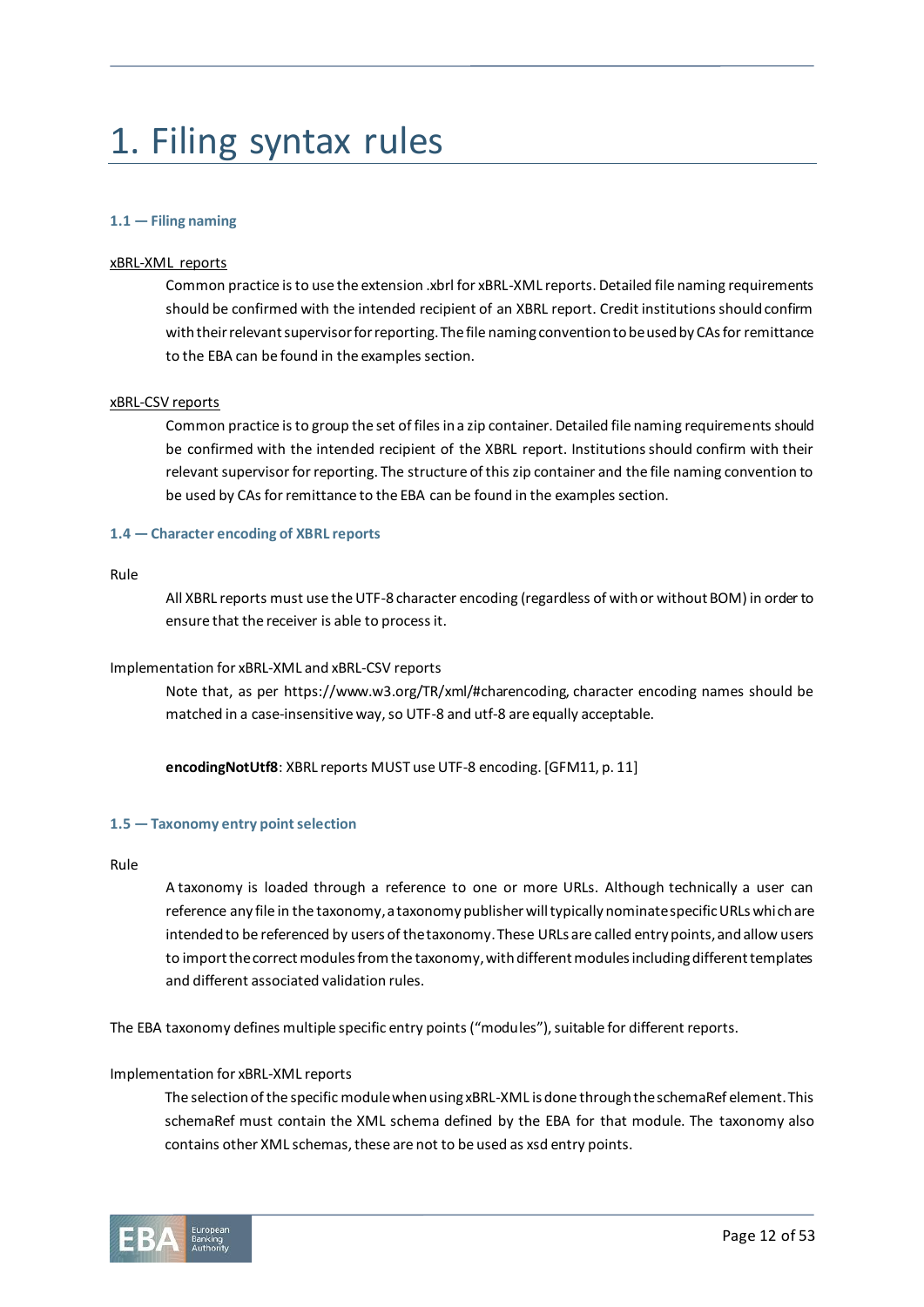- **a)** multipleSchemaRefs: **Reporting entities MUST reference only one xsd entry point ("module", link:schemaRef element), as specified in the applicable taxonomy, per XBRL report. [SBR13, p. 6]**
- <span id="page-12-0"></span>**b)** inappropriateSchemaRef: **The schemaRef element MUST refer to a URL appropriate to the module and the reference date of an XBRL report, drawn from the list of xsd entry points published by the EBA<sup>1</sup> .[EBA14]**

# Implementation for xBRL-CSV reports

The selection of the specific module when using xBRL-CSV is done through the "extends" element. This element must contain the JSON entry point file defined by the EBA for that module. The taxonomy also contains other JSON files, these are not to be treated as entry points.

- (a) multipleTaxonomyRefs**: Reporting entities MUST NOT populate the element documentInfo \ taxonomy. The reference to the taxonomy is done through the json entry point ("documentInfo", "extends" element).**
- (b) inappropriateTaxonomyRef**: The documentInfo \ extends element MUST contain a single reference to the URL appropriate to the module and the reference date of a report, drawn from the list of json entry points published by the EB[A](#page-12-0)<sup>1</sup> .[EBA14]**

# **1.6 — Filing indicators**

### Rule

Each reported fact in a filing is assigned to one or more reporting units (typically "templates") of the specific domain of reporting.

A filing indicator element containing a code associated with a particular reporting unit, is used to indicate the intention of a reporter to report that reporting unit, or to indicate the intention *not* to report that reporting unit (see example under the heading "[Filing indicator usage examples](#page-42-0)" for illustration). Filing indicators also trigger the appropriate taxonomy formulae checks. Missing filing indicators can lead to inconsistencies because facts for unindicated reporting units might not be validated.

# Implementation for xBRL-XML reports

The filing indicator element is called filingIndicator and is grouped (potentially with other such elements) within a containing element fIndicators.

- (a) missingPositiveFilingIndicator**: XBRL reports MUST include appropriate positive (i.e. either with @find:filed="true" or without @find:filed attribute) filing indicator elements to express which reporting units ("templates") ARE intended to be reported. <sup>2</sup>**
- (b) **XBRL reports MAY include appropriate negative (i.e. with @find:filed="false") filing indicator**

<sup>2</sup> This rule does not require that at least one positive filing indicator must exist, it simply requiresto have positive filing indicators for intentionally reported templates.



or competent authority for first level reporting.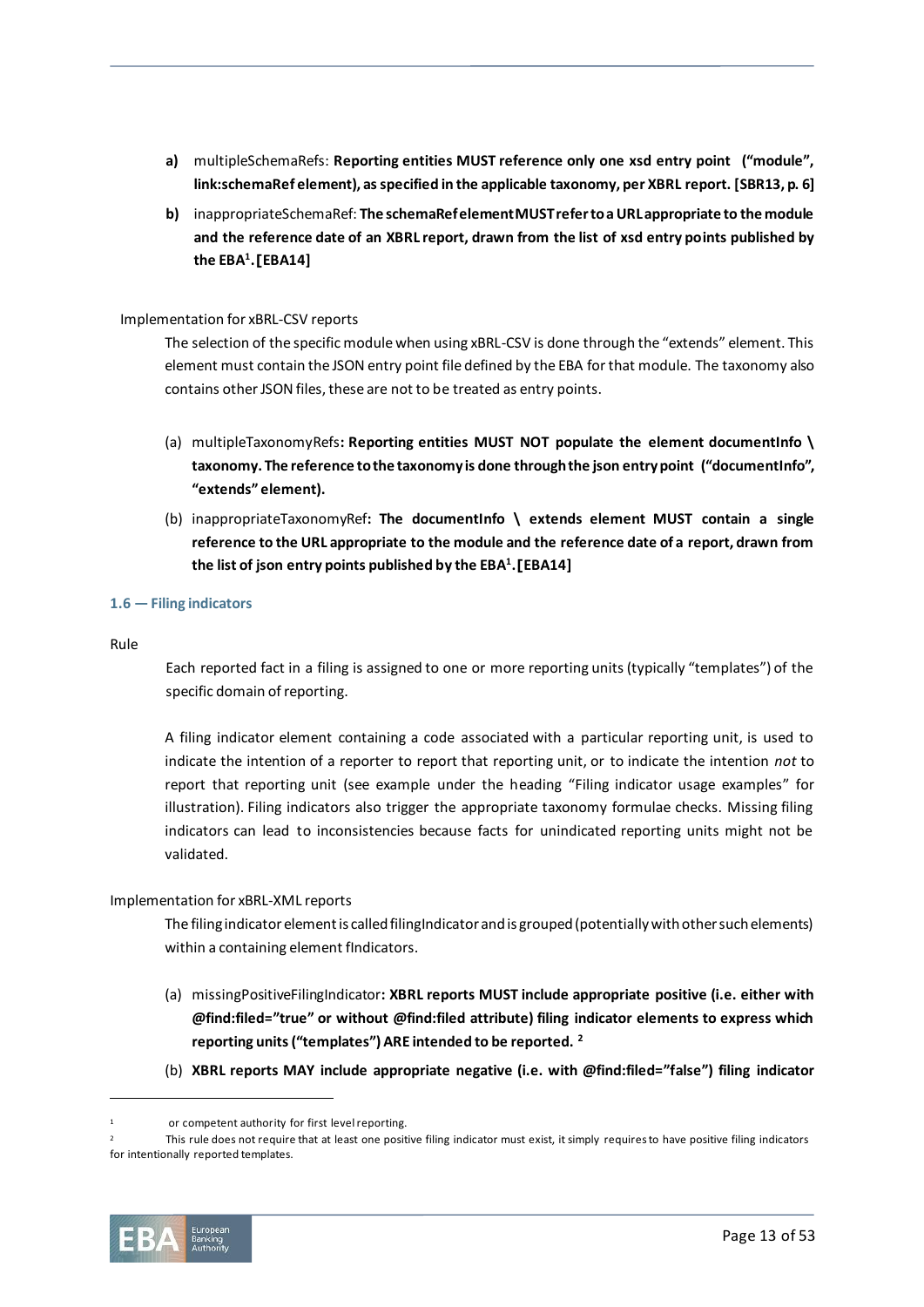<span id="page-13-1"></span><span id="page-13-0"></span>**elements indicating reporting units which are intended NOT to be report.**

- (c) missingNegativeFilingIndicator**: Negative filing indicators MUST be included when a reporting unit is deliberately not reported<sup>3</sup> which is potentially expected by the EBA to be contained in that report (e.g. due to the reporter having no relevant transactions or positions to report, or on that occasion falling outside a relevant threshold for the reporting of the unit), in order to express the intention of the reporter not to report definite values for said template.<sup>4</sup>**
- (d) invalidContextForFilingIndicator**: The context referenced by the filing indicator elements MUST NOT contain xbrli:segment or xbrli:scenario elements.**
- (e) missingilingIndicator: **Reported XBRL instances MUST include at least one filing indicator (either positive or negative).**

### Implementation for xBRL-CSV reports

The filing indicator element is named filed and is of type Boolean. The name of the template is provided through a typed dimension linked to the element.

- **(a)** missingPositiveFilingIndicator**: XBRL reports MUST include appropriate positive (i.e. with a fact value of true) filing indicator elements to express which reporting units ("templates") ARE intended to be reported.**
- (b) **XBRL reports MAY include appropriate negative (i.e. with a fact value of false) filing indicator elements indicating reporting units which are intended NOT to be reported.**
- (c) missingNegativeFilingIndicator**: Negative filing indicators MUST be included when a reporting unit is deliberately not reporte[d](#page-13-0)<sup>3</sup> which is potentially expected by the EBA to be contained in that report (e.g. due to the reporter having no relevant transactions or positions to report, or on that occasion falling outside a relevant threshold for the reporting of the unit), in order to express the intention of the reporter not to report definite values for said template[.](#page-13-1)<sup>4</sup>**
- (e) missingilingIndicator: **Reported XBRL instances MUST include at least one filing indicator (either positive or negative).**

| <b>Scenario</b>                                    | <b>Positive filing indicator</b> | <b>Causes rejection</b> |
|----------------------------------------------------|----------------------------------|-------------------------|
| A template is included in the reported report with | true / absent                    | No                      |
| facts                                              |                                  |                         |
| A template is included in the reported report, but | true                             | No (all facts for       |
| no associated facts are explicitly reported (i.e.  |                                  | template may be         |
| included in the XBRL report).                      |                                  | assumed to be zero, see |
|                                                    |                                  | (1.7)                   |

# Selected example scenarios:

will in general be based upon the regulatory requirements applicable to that reporter. The EBA may enforce this requirement at its discretion.



For which it is actually legitimate to not report definite values (this is not the case for all reporting units).

<sup>4</sup> Clearly the assessment of compliance with this rule is dependent on the particular expectations of the EBA of a reporter, which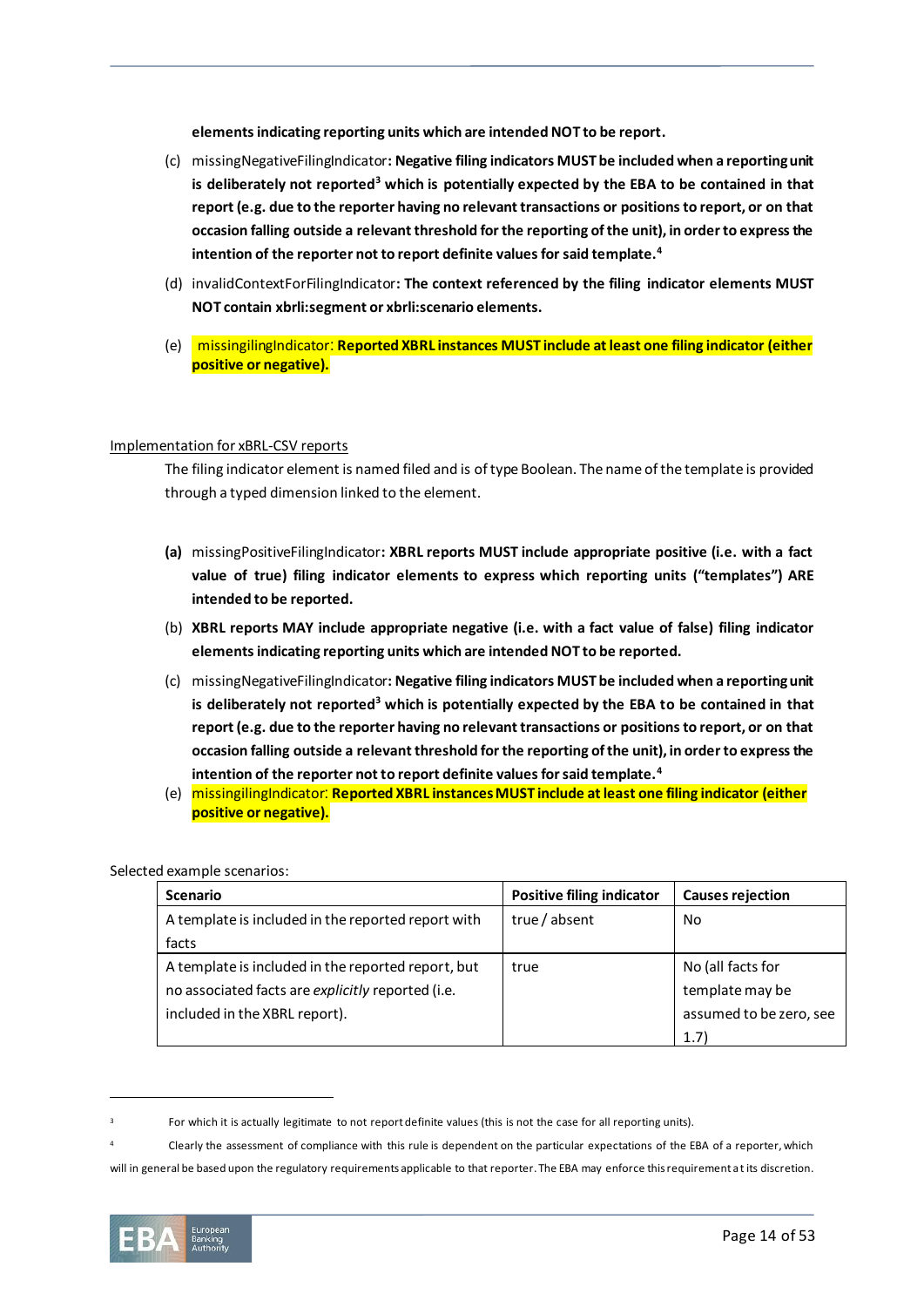| <b>Scenario</b>                                     | Positive filing indicator | <b>Causes rejection</b> |
|-----------------------------------------------------|---------------------------|-------------------------|
| A template is explicitly not reported in the report | false                     | No                      |
| due to                                              |                           |                         |
| reporter having no relevant transactions or<br>a.   |                           |                         |
| positions to report                                 |                           |                         |
| b.<br>on that occasion falling outside a relevant   |                           |                         |
| threshold for the reporting of the unit             |                           |                         |
| Fact values for a template are reported, at least   | False                     | Yes (violation of rule  |
| some of which are not also part of another          |                           | 1.7.1)                  |
| template which has a positive filing indicator      |                           |                         |
| A template is not reported, but facts "appearing on | False                     | No (see EBA advice to   |
| that template" are reported, they are all contained |                           | 1.7.1)                  |
| in other template(s) which are indicated as         |                           |                         |
| reported in the report                              |                           |                         |
| A template is reported. Multiple filing indicators  | n/a                       | Yes (violation of rule  |
| with the same code are included in the report.      |                           | 1.6.1)                  |

# **1.6.1 — Multiple filing indicators for the same reporting unit**

### Rule

There is no benefit in filing several filing indicators for the same reporting unit. Inconsistent occurrences might occur.

# Implementation for xBRL-XML and xBRL-CSV reports

duplicateFilingIndicator**: XBRL reports MUST contain only one filing indicator element for a given reporting unit ("template").**

# <span id="page-14-0"></span>**1.6.2 —Filing indicators in several tuples**

## Rule

Reporting filing indicator elements spread across several separate fIndicators tuples is a more complex approach than using a single containing element, and is likely to be more complex to handle by receivers.

However this construction may be useful for generating large reports (generation in a single pass or *streaming*), by allowing e.g. a tuple containing a single filing indicator to immediately precede (or follow) the data items for each reporting unit.

#### Implementation for xBRL-XML reports

filingIndicatorInMultipleTuples**: For flexibility, reported XBRL reports MAY include different filing indicators in several separate fIndicators tuple elements, for simplicity this SHOULD in general be avoided where not necessary.**

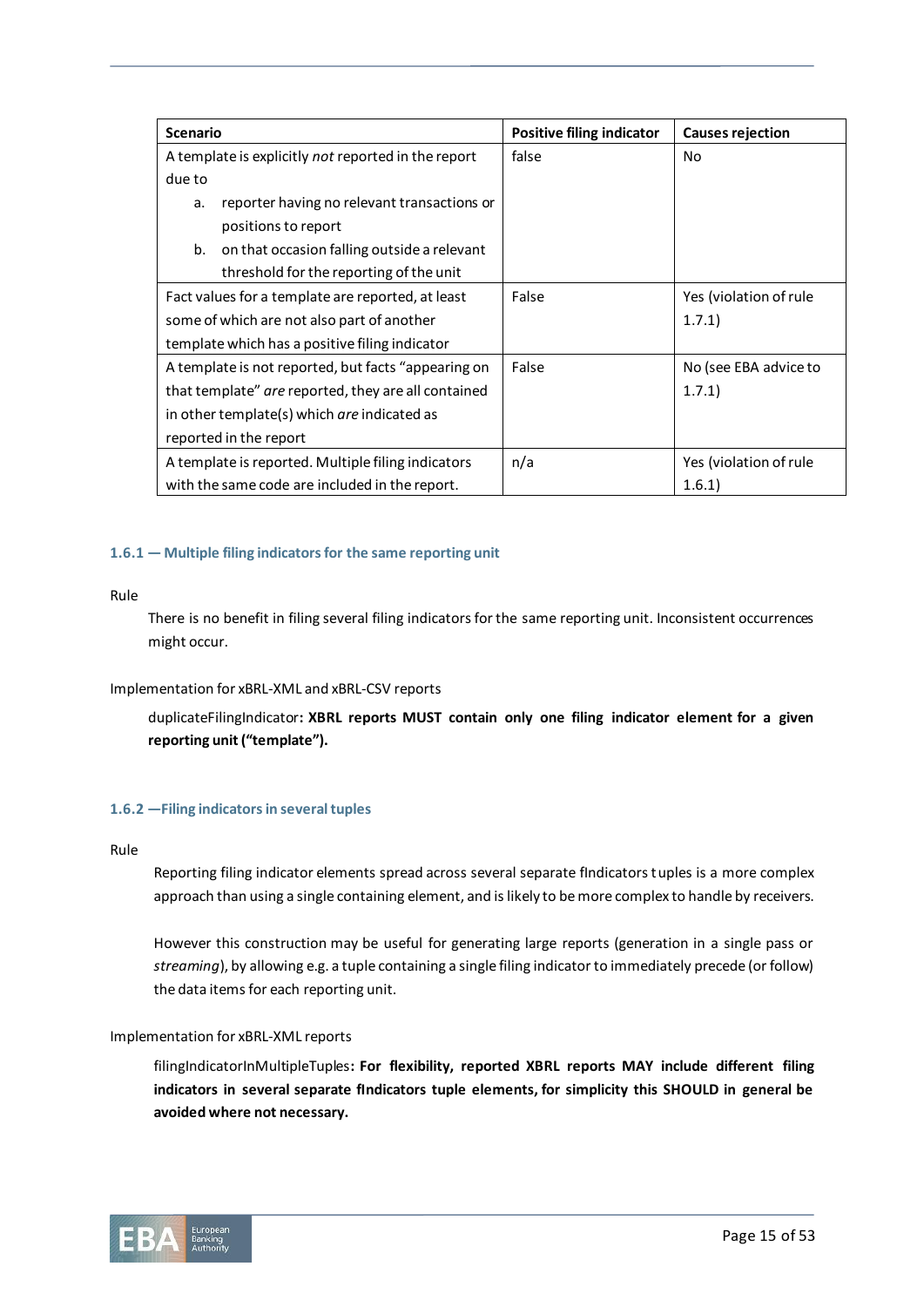## **1.6.3 – Filing indicator codes**

#### Rule

As stated in the EBA Taxonomy Architecture the values of filing indicators to be used are indicated by label resources associated with the tables in the XBRL taxonomy. The value used should be exactly as indicated.

# Implementation for xBRL-XML and xBRL-CSV reports

invalidFilingIndicatorValue: **The values of filing indicators MUST only be those given by the label resources with the role <http://www.eurofiling.info/xbrl/role/filing-indicator-code> applied to the relevant tables in the XBRL taxonomy<sup>5</sup> for that reporting module (entry point). Filing indicator values must be formatted correctly (for example including any underscore characters).**

# **1.7 — Implication of no facts for an indicated template**

Rule

If a positive filing indicator is given in the XBRL report, appropriate consistency checks may be processed by the recipients' reporting system. If no facts appear for an indicated template, the filing may well be rejected because the system requires an appropriate, coherent set of fact values for the checks.

If there are no facts reported that match a template indicated with a positive filing indicator, this conveys that the template is intended to be explicitly reported and every cell on that template may be considered (i.e. when applying validation checks) as equivalent to zero (for numeric value) or blank (for non-numeric), not that the template as a whole is intended to be unreported<sup>6</sup>. In practice, this is unlikely to be the intent of a filer, and may indicate an error in report preparation.

# Implementation for xBRL-XML and xBRL-CSV reports

- (a) missingPositiveFilingIndicator: **XBRL reports MUST include appropriate positive filing indicator elements to express which reporting units ("templates") are intended to be reported in the report**
- (b) positiveFilingIndicatorForNonReportedUnit: **XBRL reports MUST NOT include positive filing indicator elements indicating a reporting unit is filed for reporting units which are NOT intended to be reported in the report.**

# **1.7.1 — No facts for non-indicated templates**

Rule

All facts must be intentionally provided by the reporter.

<sup>6</sup> Which would be indicated with a *negative* filing indicator – and would indicate that any facts associated to the reporting unit (which are not anyway reported in the XBRL report as part of another reporting unit with an associated positive filing indicator) are to be considered "unknown"



<sup>5</sup> N.B. equivalent information is available in the EBA DPM Database.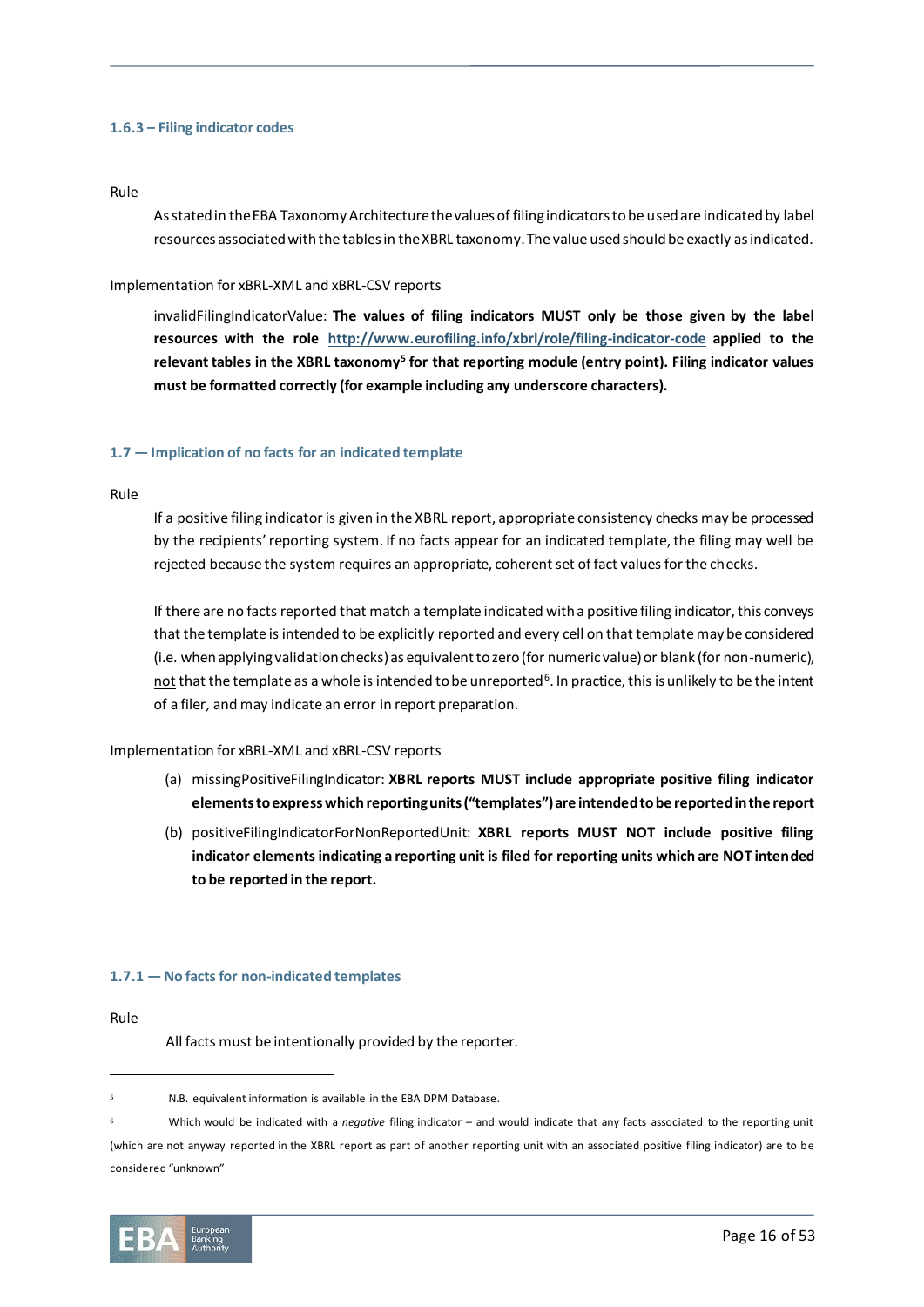# Implementation for xBRL-XML and xBRL-CSV reports

reportedFactAssociatedWithNoPositiveFilingIndicator: **XBRL reports MUST NOT include business facts which are not contained in any of the reporting units ("templates") indicated by filing indicators as reported.**

*EBA Advice: Note that a single fact may notionally appear in several reporting units ("templates") - i.e. cells from several templates may represent the same data item. It may be the case that only some of these templates are reported in a report, and others are not. In these situations the presence of such a fact which is part of a reported template but which would also be part of an unreported template is NOT a breach of these rules -i.e. they do not require that all templates containing an reported fact are indicated as reported, just that all reported facts appear in at least one template which is indicated as reported.*

# **1. 9 — Valid XBRL**

In order to increase the likelihood that XBRL reports pass validation, filers must validate their compliance with the relevant XBRL specifications prior to submission.

### Implementation for xBRL-XML reports

notValidXbrlDocument: **xBRL-XML reports MUST be XBRL 2.1 and XBRL Dimensions 1.0 valid. [EFM11, p. 6-8]**

Implementation for xBRL-CSV reports

notValidXbrlDocument: **xBRL-CSV reports MUST be xBRL-CSV 1.0 valid.**

# **1.10 — Valid according to the defined business rules**

XBRL allows the definition of business validation rules which can be discovered by XBRL software when opening the respective module referenced in the report document. These business validation rules are applied on the content of the report document to check the data quality.

#### Implementation for xBRL-XML and xBRL-CSV reports

- (a) notValidAccordingToTaxonomyValidationRules: **XBRL reports MUST also be valid with regards to validation rules published in the applicable ITS, including those not implemented by the validation rules as defined in the taxonomy (using XBRL formula), again with the exception of any validation rules marked as deactivated or non-mandatory in material published by the EBA**
- (b) notValidAccordingToITSValidationRules: **XBRL reports MUST also be valid with regards to validation rules published in the applicable ITS, including those not implemented by the validation rules as defined in the taxonomy (using XBRL formula), again with the exception of any validation rules marked as deactivated or non-mandatory in material published by the EBA.**

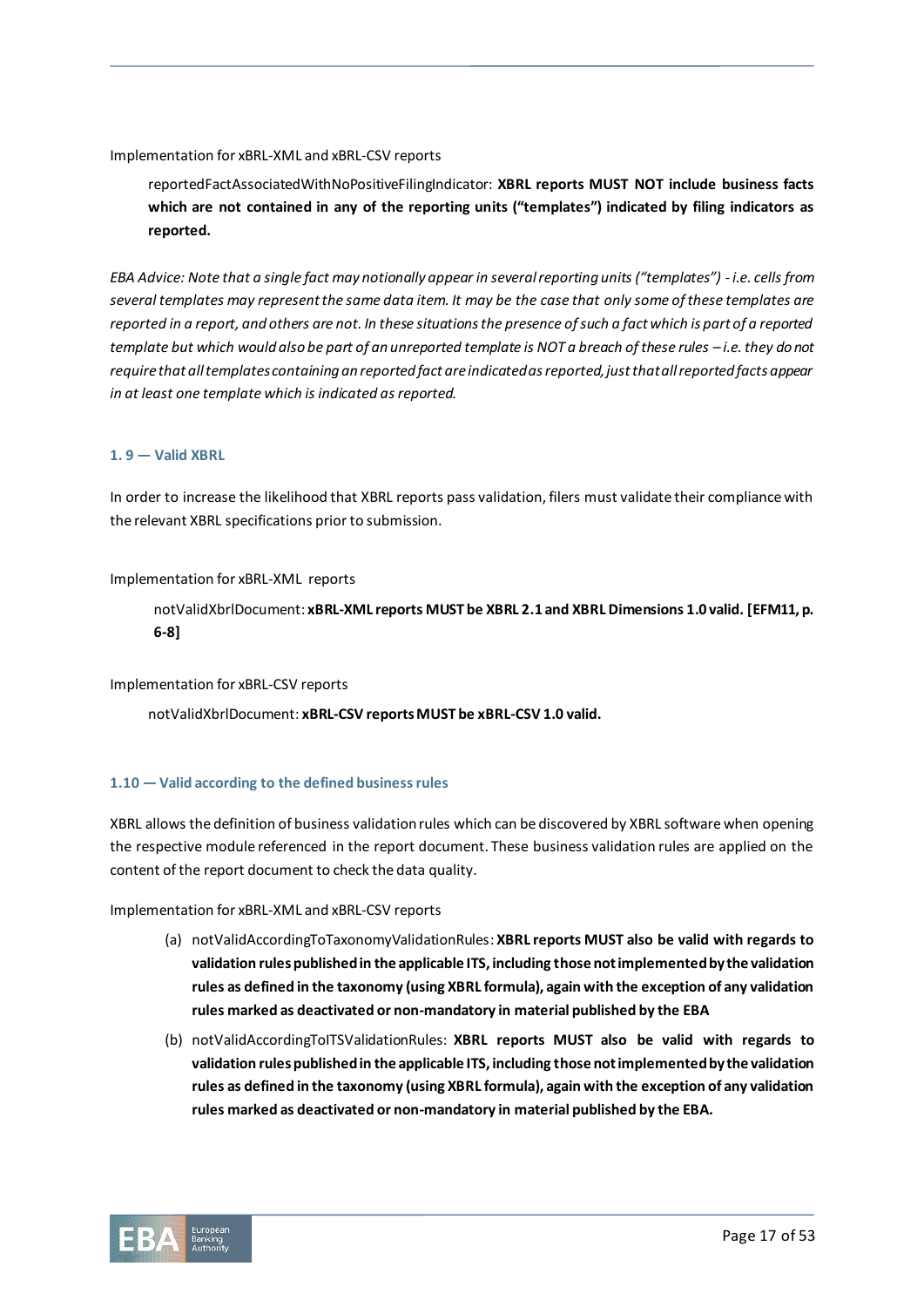# **1.11 — Taxonomy extensions by reporters**

### Rule

XBRL Taxonomies can be extended by anybody with the proper technical knowledge. Filings to European Banking Authority are 'closed form' i.e. all data points allowed by the supervisor are in the taxonomy. There can be no extension of the taxonomy by reporters to report more (or less) data points to the supervisor. However some CA's may extend European taxonomies. For reporters the combination of base and extension taxonomies is regarded as a single taxonomy (also see 1.5).

# Implementation for xBRL-XML reports

inappropriateSchemaRef: **xBRL-XML reports MUST reference only a XSD entry point specified by the supervisor (i.e. reporters MUST NOT reference their own extension taxonomies).**

# Implementation for xBRL-CSV reports

inappropriateTaxonomyRef: xBRL-CSV reports MUST reference only a JSON entry point specified by the **supervisor (i.e. reporters MUST NOT reference their own extension taxonomies).**

# **1.12 — Completeness of the report**

### Rule

In case corrections are needed on filings that already have been sent, it is required to resubmit the complete filing, rather than partial data with just the corrected facts. Non-complete submissions could lead to invalid XBRL report (according to either XBRL 2.1, XDT 1.0 or appropriate Formulae), might raise conflicts with already processed data in the reporting system of the receiver, and may lead to significant errors if sender and receiver disagree as to the list and sequence of historical submissions.

# Implementation for xBRL-XML and xBRL-CSV reports

incompleteReport: **XBRL reports MUST contain the full report, even in the case of resubmission of an amendment – no content/values from previous reports may be assumed.** 

# **1.13 — Standalone Document Declaration**

## Rule

The standalone document declaration in the XML declaration (e.g.: <?xml version="1.0" encoding="UTF-8" standalone="yes" ?> or <?xml version="1.0" encoding="UTF-8" standalone="no" ?>) is only relevant for XML documents using a DTD. This information has no meaning for XBRL reports and may cause problems to some software component.

#### Implementation for xBRL-XML reports

standaloneDocumentDeclarationUsed: **XBRL reports SHOULD NOT use the XML standalone declaration.**

#### **1.14 — @xsd:schemaLocation and @xsd:noNamespaceSchemaLocation**

Rule

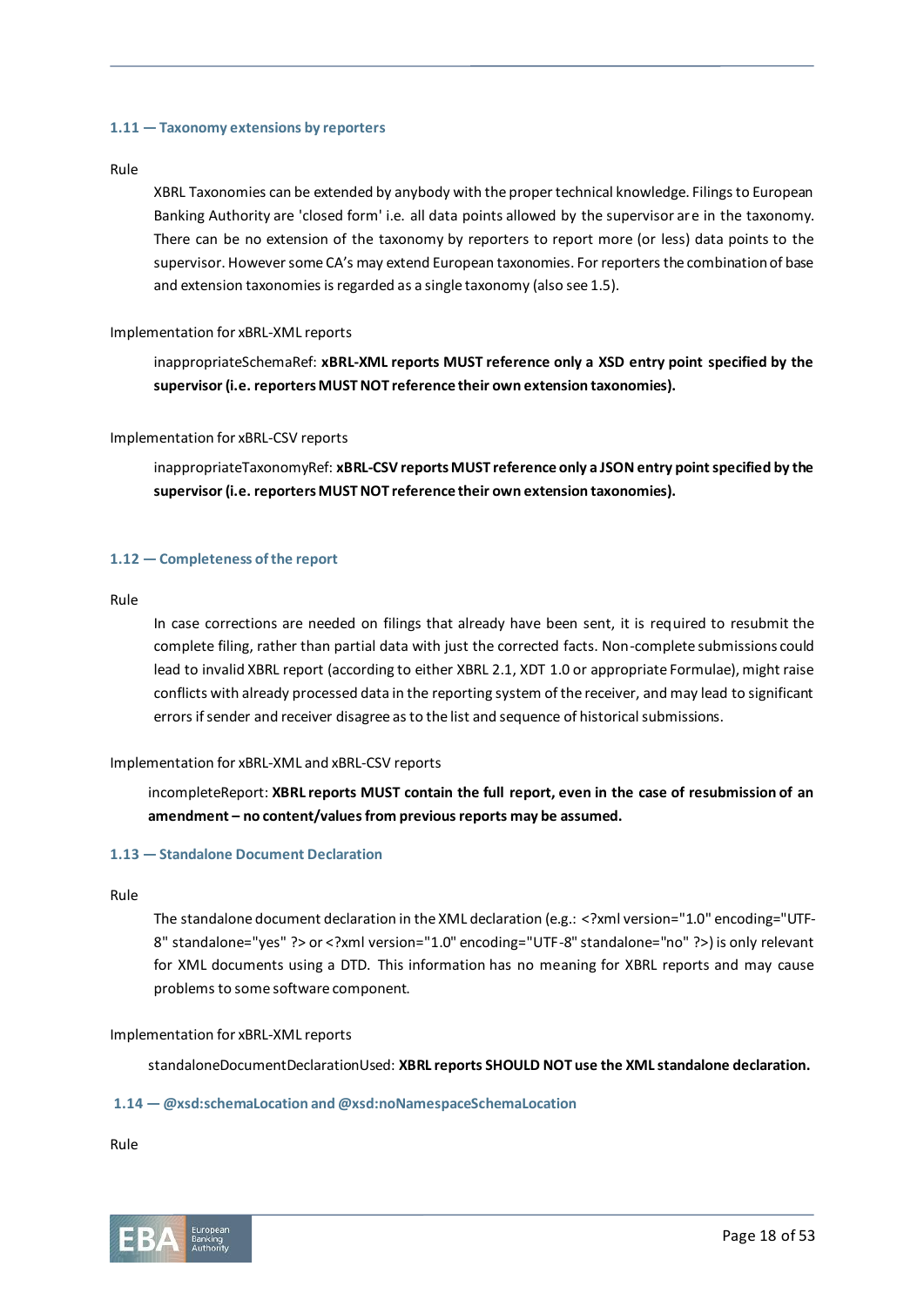@xsd:schemaLocation and @xsd:noNamespaceSchemaLocation are attributes defined in the XML Schema specification that are used to indicate where the schema to be applied to the XML document may be found. Since the XML Schema used in xBRL-XML reports is defined by the link:schemaRef element, these attributes may introduce ambiguity.

Implementation for xBRL-XML reports

schemaLocationAttributeUsed**: @xsd:schemaLocation or**

noNamespaceSchemaLocationAttributeUsed: **@xsd:noNamespaceSchemaLocation MUST NOT be used.**

# **1.15 — XInclude**

Rule

The XInclude specification provides a way to embed an XML document in another one, by using xi:include elements.

Implementation for xBRL-XML reports

xIncludeUsed**: XBRL reports MUST NOT use the XInclude specification (xi:include element).**

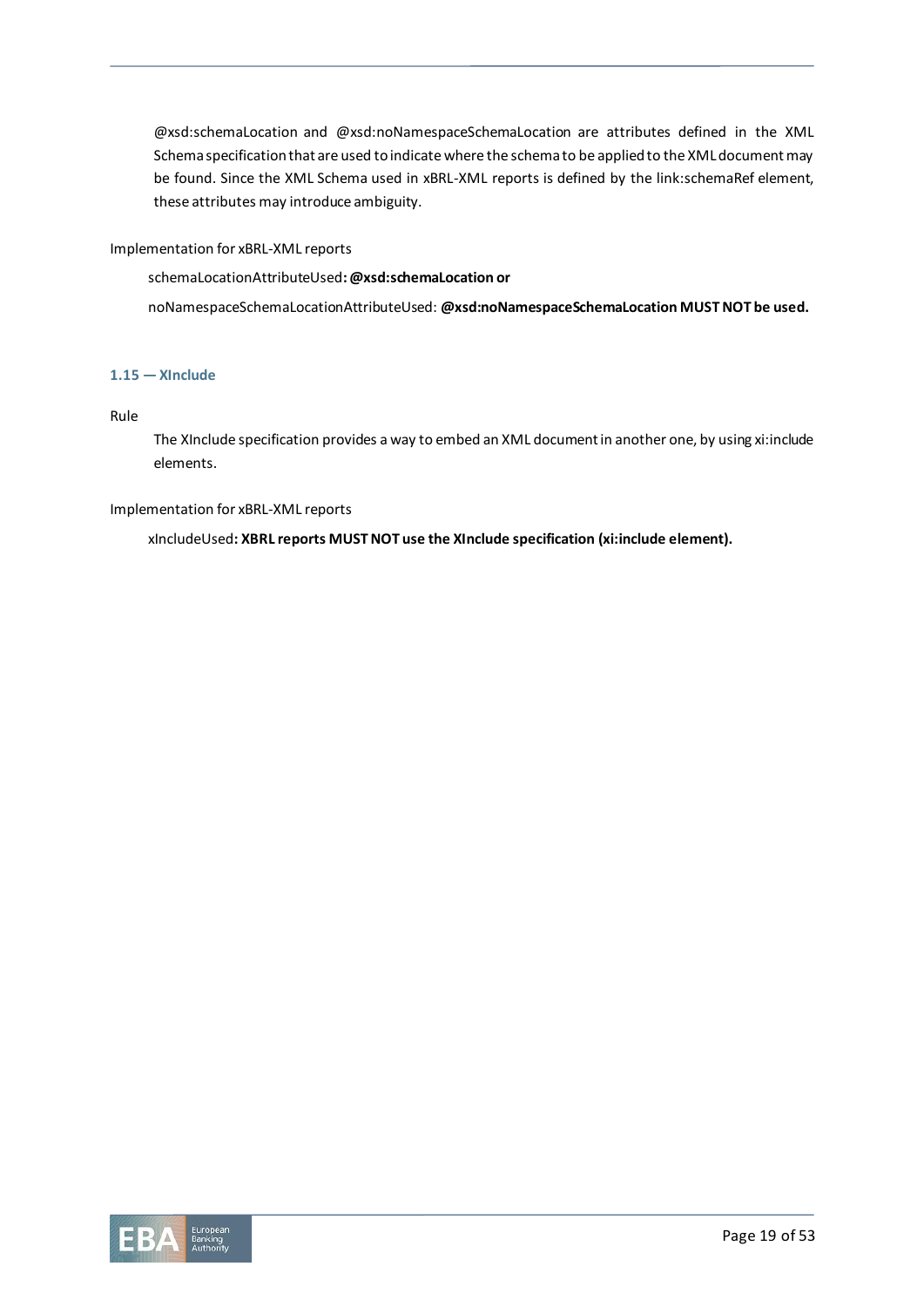# 2. XBRL report syntax rules

# **2.1 — The existence of xml:base is not permitted**

## Rule

The attribute xml:base may be inserted in XML documents to specify a base URI other than the base URI of the document or external entity. XBRL processors interpret this attribute differently, and there is no semantic need for this attribute.

### Implementation for xBRL-XML reports

xmlBaseUsed: **The attribute @xml:base MUST NOT appear in any report document. [EFM13, p. 6-7]**

### **2.2 — The absolute URL has to be stated for the taxonomy reference element**

### Rule

The taxonomy which is used for an XBRL report is identified by a URL. Although it is often convenient to work with local copies of the relevant taxonomies, it is important that these taxonomy reference elements resolve to the published entry point locations.

Note: XBRL software typically provides functionality to "remap" references to URLs of published entry points to local copies of the taxonomy.

# Implementation for xBRL-XML reports

inappropriateSchemaRef: **The link:schemaRef element in submitted reports MUST resolve to the full published xsd entry point URL (absolute URL).**

# Implementation for xBRL-CSV reports

InappropriateTaxonomyRef**: The extends element in submitted reports MUST resolve to the full published JSON entry point URL (absolute URL).**

# **2.3 — Only one taxonomy reference is allowed per report**

### Rule

Under the XBRL standard, a report can reference one or more taxonomies. When using the EBA taxonomy however, only a single entry point must be referred to in any report. This entry point will specify all required data points, and is used to reference a particular report type.

#### Implementation for xBRL-XML reports

multipleSchemaRefs: **Any xBRL-XML report MUST contain only one xbrli:xbrl/link:schemaRef element.** 

## Implementation for xBRL-CSV reports

multipleTaxonomyRefs: **Any xBRL-CSV report MUST contain only one documentInfo/extends element.** 

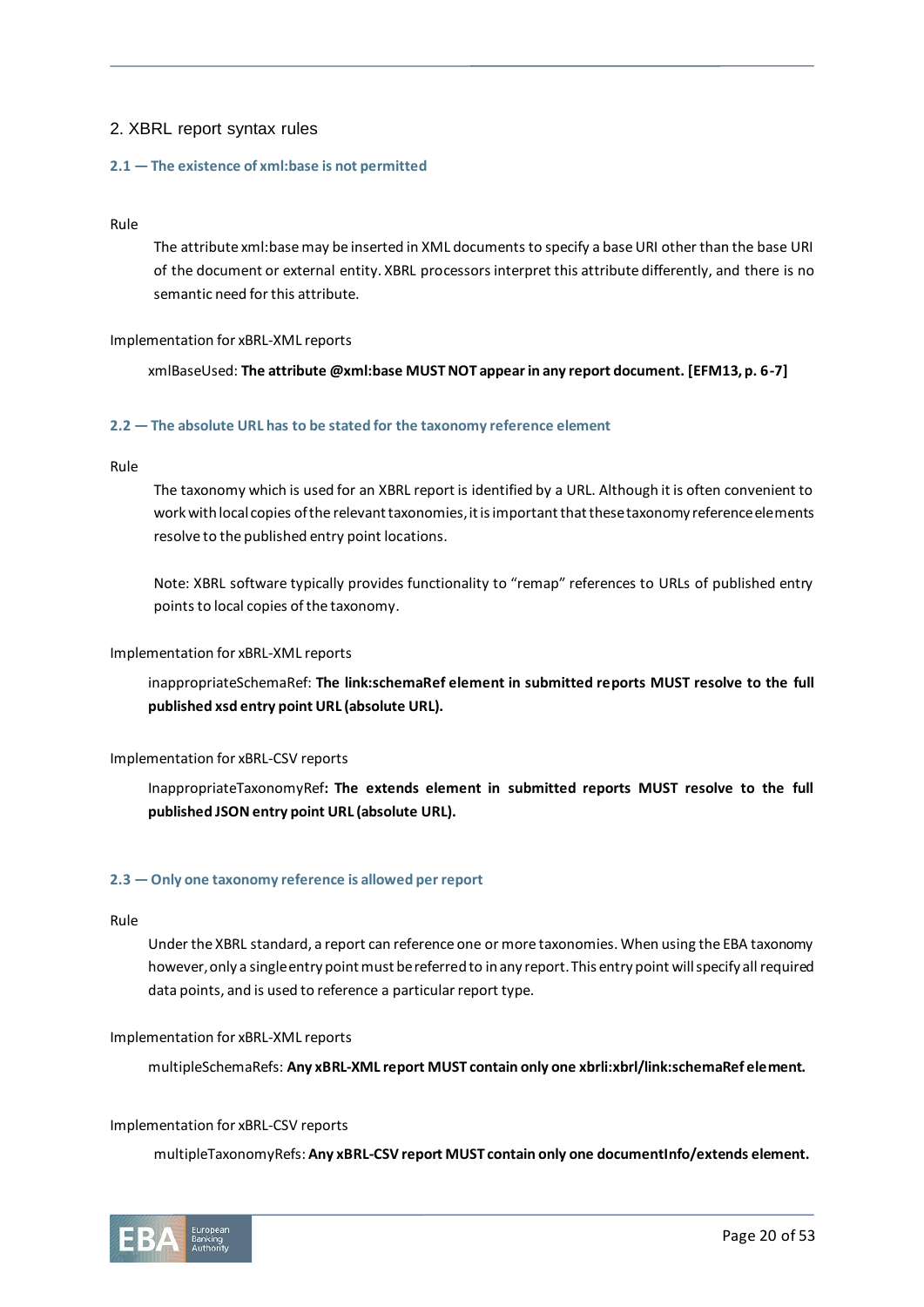### **2.4 —The use of link:linkbaseRef elements is not permitted**

#### Rule

Entry points for xBRL-XML reports will be defined by means of a schema. There is no use for link:linkbaseRef elements.

### Implementation for xBRL-XML reports

linkbaseRefUsed: **Reference from an report to the taxonomy MUST only be by means of the link:schemaRef element. The element link:linkbaseRef MUST NOT be used in any report document.**

# **2.5 —XML comments and documentation are ignored by EBA**

# Rule

Comments may be present in reports sent to EBA but their content will be ignored. Any information inside the report that does not get reported as a fact will be ignored by the EBA.

## Implementation for xBRL-XML reports

CommentsAreIgnored: **Relevant business data MUST only be contained in contexts, units, schemaRef and facts.** 

CommentsAreIgnored: **A comment MUST not have any impact on the content of a report.**

# **2.25 — XBRL footnotes are ignored by EBA**

Rule

Footnotes may be present in reports sent to EBA but their content will be ignored.

#### Implementation for xBRL-XML reports

xbrlFootnotesAreIgnored: **Relevant business data MUST only be contained in contexts, units, schemaRef and facts.** 

xbrlFootnotesAreIgnored: **A footnote MUST not have any impact on the regulatory content of a report.**

#### Implementation for xBRL-CSV reports

xbrlFootnotesAreIgnored: **Relevant business data MUST only be contained in facts, units, and documentInfo/extends.** 

xbrlFootnotesAreIgnored: **A footnote MUST not have any impact on the regulatory content of a report.**

#### **2.26 – Information about the generating software**

Rule

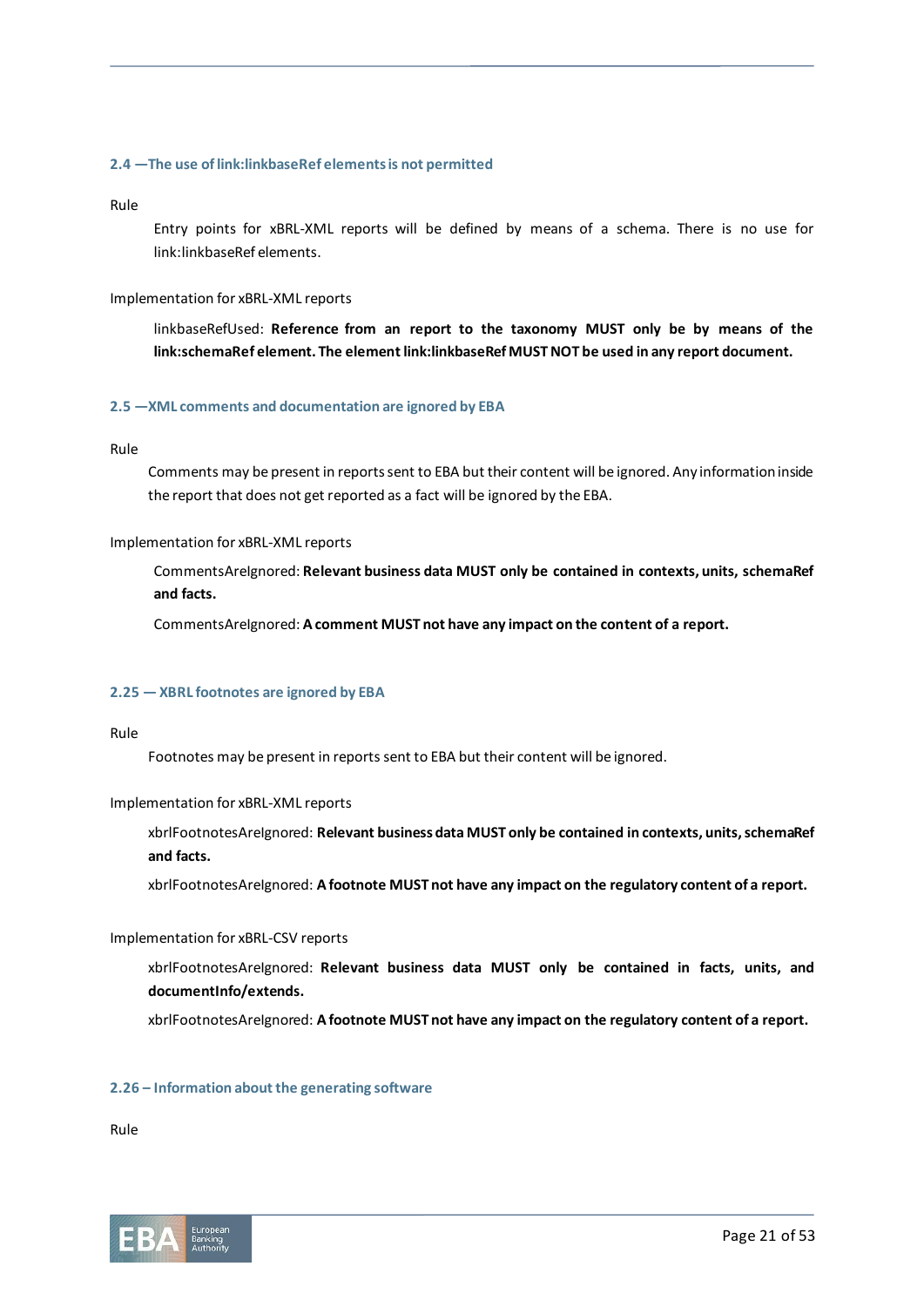Information about the software used to create an XBRL report may help CAs in identifying common causes for issues found in those reports.

#### Implementation for xBRL-XML reports

missingOrIncorrectSoftwareInformation: **Information on the software component used for production of the XBRL report SHOULD be included as an XML Processing Instruction at the beginning of the file, after the XML version and encoding declaration. It SHOULD have at least the <?instance-generator> instructions and the variables: id, version and creationdate.**

Optionally the instance-generator processing instruction may include more properties, or the XBRL report may include complementary XML comments.

#### Example of a valid instruction:

```
<?xml version="1.0" encoding="UTF-8"?>
<?instance-generator id="EBA Data Gen" version="2015.8.28.0" creationdate="2015-
09-15T16:53:43:00+02:00"?>
```
#### **Comments MAY also be added to provide more information.** Example:

```
<! --Generated by EBA at 2015-09-15T16:53:43+02:00
(c) 2015 EBA European Banking Authority
Data Generator Version 2015.8.28.0.
--
```
#### Implementation for xBRL-CSV reports

missingOrIncorrectSoftwareInformation: Information on the software component used for production of the XBRL report SHOULD be included as a json element in the report.json file. It SHOULD use the EBA element with the name generatingSoftwareInformation and provide an id, a version and creation date. Additional information can be added through the element softwareAdditionalInfo.

#### Example of valid element containing information on software used:

```
{
 "documentInfo": {
        "documentType": "https://xbrl.org/CR/2021-02-03/xbrl-csv",
        "extends": [ 
               "http://www.eba.europa.eu/eu/fr/xbrl/crr/fws/sbp/cir-2070-
               2016/2020-06-30/mod/sbpimv_con.json"
        ]
 },
 "eba:generatingSoftwareInformation": {
```
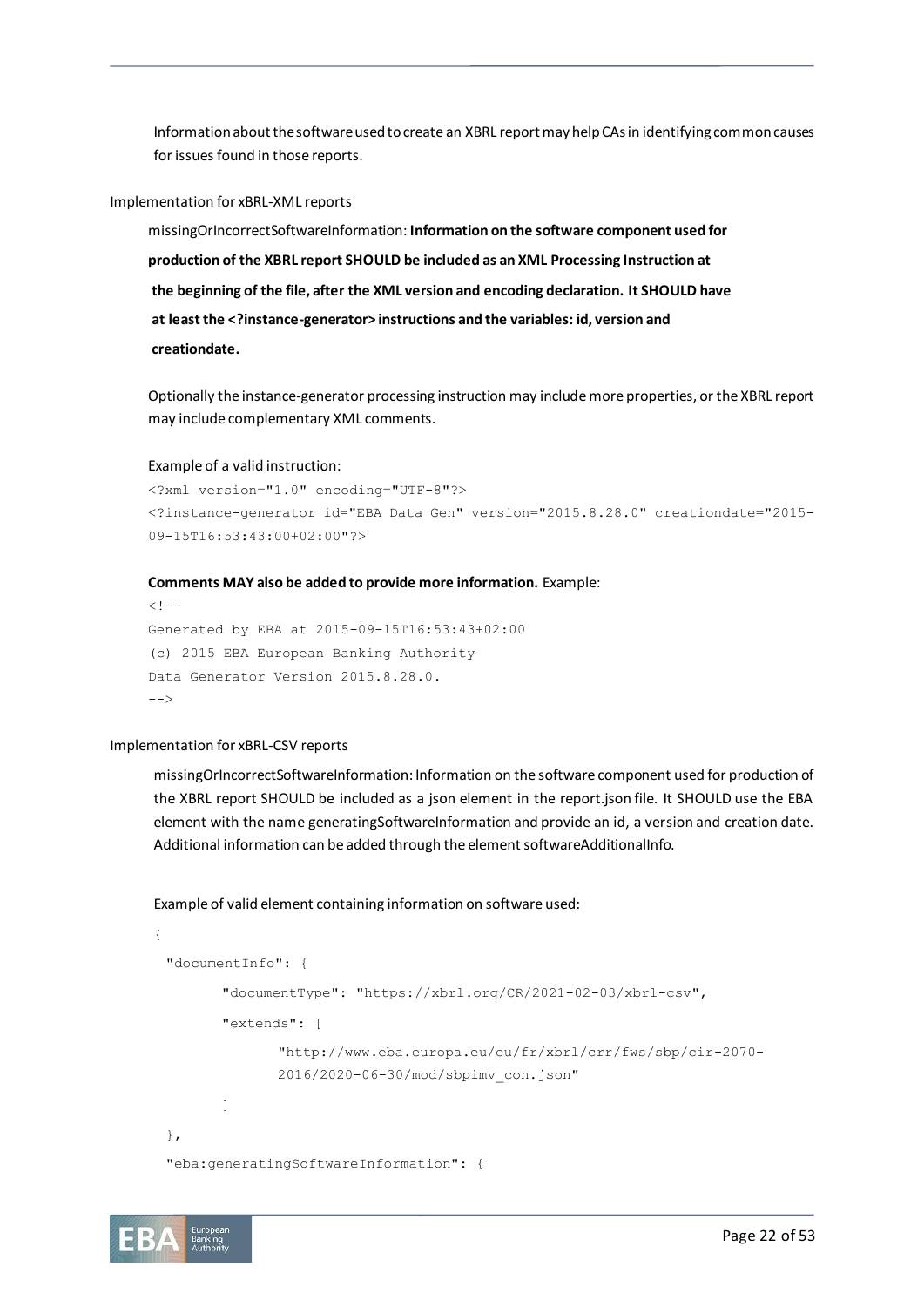```
"eba:softwareId": "EBA Data Generator",
        "eba:softwareVersion": "1.0",
        "eba:softwareCreationDate": "2015-09-15",
        "eba:softwareAdditionalInfo": "Additional information"
 }
}
```
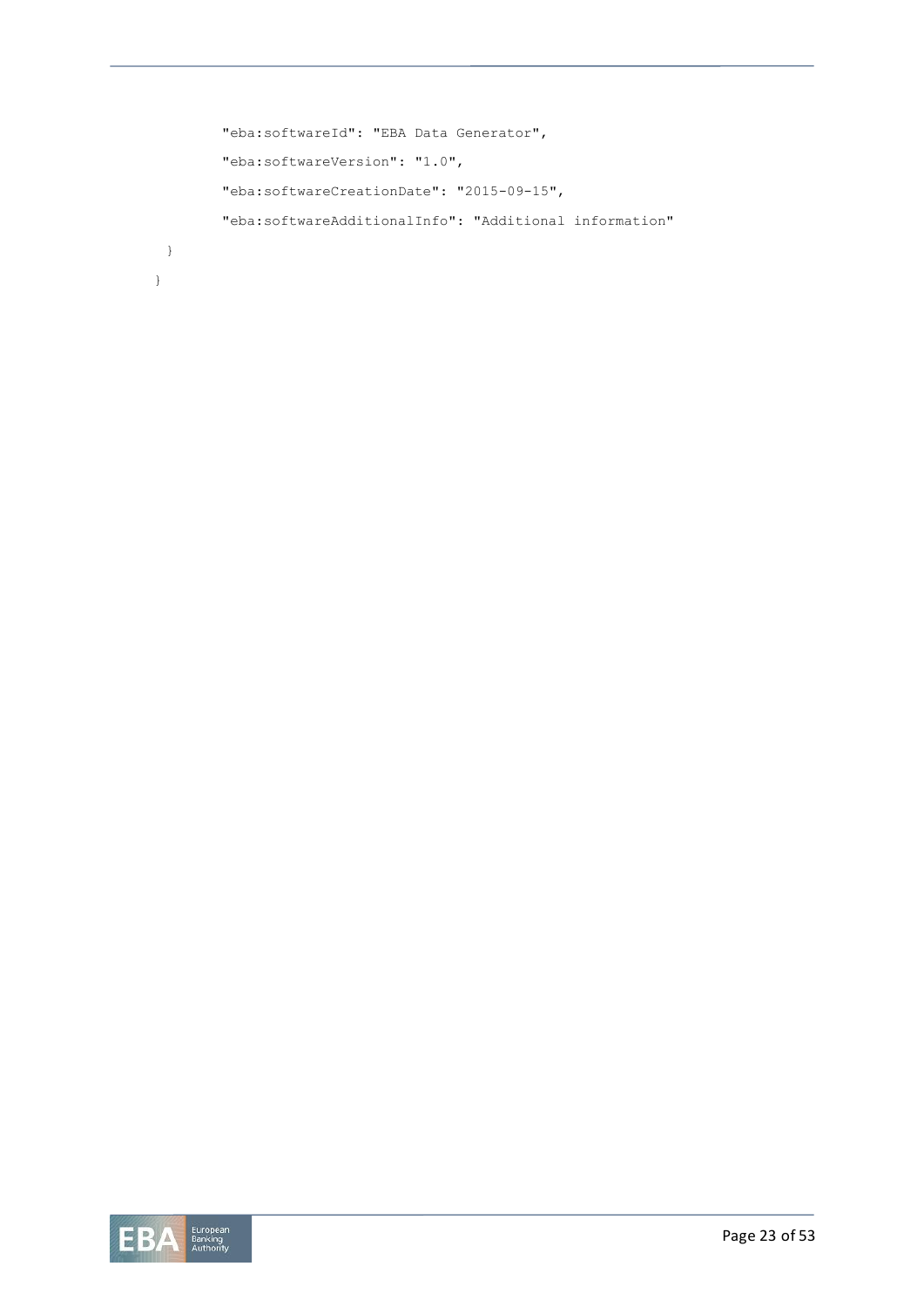# Context related rules

# **2.6 — The length of the @id attribute should be limited to the necessary characters**

# Rule

The @id attribute is meant as a unique technical key within a XML document. Conveying semantics in the @id attribute will likely be lost when the XML content is processed, e.g. stored in a database (which generally works with database specific surrogate keys), any semantics are unlikely to be available to a (human) consumer of the report data. Even though there is no limitation on the length of an id attribute it is recommended to keep it as short as possible.

# Implementation for xBRL-XML reports

noSemanticsinID**: Semantics SHOULD NOT be expressed in the xbrli:context/@id attribute.** 

longXmlIdAttribute: **The values of each @id attribute SHOULD not be excessively long.**

# <span id="page-23-0"></span>**2.7 — No unused or duplicated xbrli:context nodes**

### Rule

Unused contexts (contexts which are not referred to by facts) clutter the report and add no value to either supervisor or reporter [GFM11, p. 12].

# Implementation for xBRL-XML reports

- (a) unusedContext**: Unused xbrli:context nodes SHOULD NOT be present in the report**.
- (b) duplicateContext: **An report document SHOULD NOT contain duplicated context, unless required for technical reasons, e.g. to support XBRL streaming**.

# **2.8 — Identification of the subject of the report**

#### Rule

The subject of the report must be identified.

# Implementation for xBRL-XML reports

The xbrli:identifier element (value combined with the @scheme attribute allows the identification of the subject of a report<sup>7</sup> by the receiver. The @scheme provides a URI which uniquely identifies the type of identifier used in the xbrli:identifier node (see sectio[n 3.6 LEI and other entity codes\)](#page-38-0).

- (a) inappropriateScheme: **XBRL-XML reports MUST use a @scheme attribute that is prescribed by the supervisor. [GFM11, p. 11]**
- (b) unacceptableIdentifier: **XBRL-XML reports MUST use an identifier acceptable to the supervisor (likely to be one recognized in their reporting system), and that corresponds to the @scheme attribute used. [GFM11, p. 11]**
- (c) **For remittance of data by CA's to the EBA, the xbrl entity identifier (scheme and value) used must**

<sup>7</sup> Which may or may not be conceptually identical to the submitter of a report (or the preparer of the report).

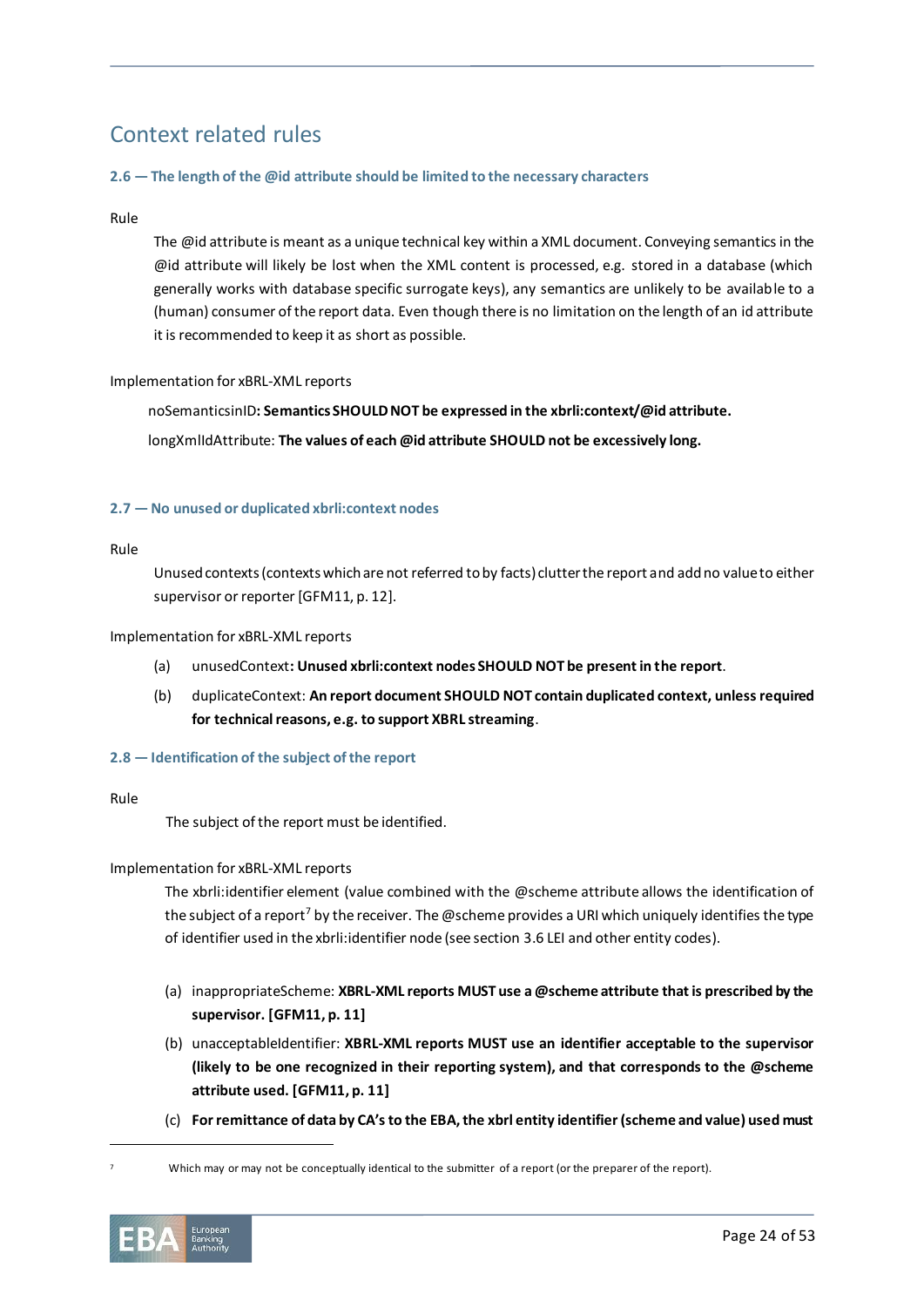# **have been agreed by and registered with the EBA by the CA prior to remittance.**

Implementation for xBRL-CSV reports

The identity of the subject of the report is provided through the parameter "entity" in the parameter file. This parameter must be given a qualified value, i.e. a namespace and an identity value. The namespace is the same as the scheme used in xBRL-XML. The identify value is the same as the identifier used in xBRL-XML. See section [3.6 LEI and other entity codes](#page-38-0) for more information and examples.

- (a) inappropriateScheme: **xBRL-CSV reports MUST use a namespace (scheme) that is prescribed by the supervisor.**
- (b) unacceptableIdentifier: **xBRL-CSV reports MUST use an identity value (identifier) acceptable to the supervisor (likely to be one recognized in their reporting system), and that corresponds to the namespace (scheme) used. [GFM11, p. 11]**
- (c) **For remittance of data by CA's to the EBA, the xbrl entity identifier (scheme and value) used must have been agreed by and registered with the EBA by the CA prior to remittance.**

### **2.9 — Single subject per report**

Rule

There can only be one conceptual subject of an XBRL report. If the content of the report deals with a group of companies, that 'group' (however defined) is the conceptual subject of the report.

#### Implementation for xBRL-XML reports

multipleIdentifiers: **All xbrli:identifier content and @scheme attributes in an report MUST be identical. [EFM13, p. 6-8]**

#### **2.10 — The reference date elements reported must be valid**

Rule

The elements used in XBRL reports for identifying the period they refer to (reference period) all have data type which is a union of the xs:date and xs:dateTime types. EBA will only allow periods to be identified using whole days and specified without a timezone.

#### Implementation for xBRL-XML reports

periodWithTimeContent: **All xbrli:period date elements MUST be valid against the xs:date data type, and**  periodWithTimezone: **reported without a timezone. [GFM11, p. 16]**

#### Implementation for xBRL-CSV reports

periodWithTimeContent: **The reference period parameter MUST be valid against the xs:date data type, and** periodWithTimezone:**reported without a timezone. [GFM11, p. 16]**

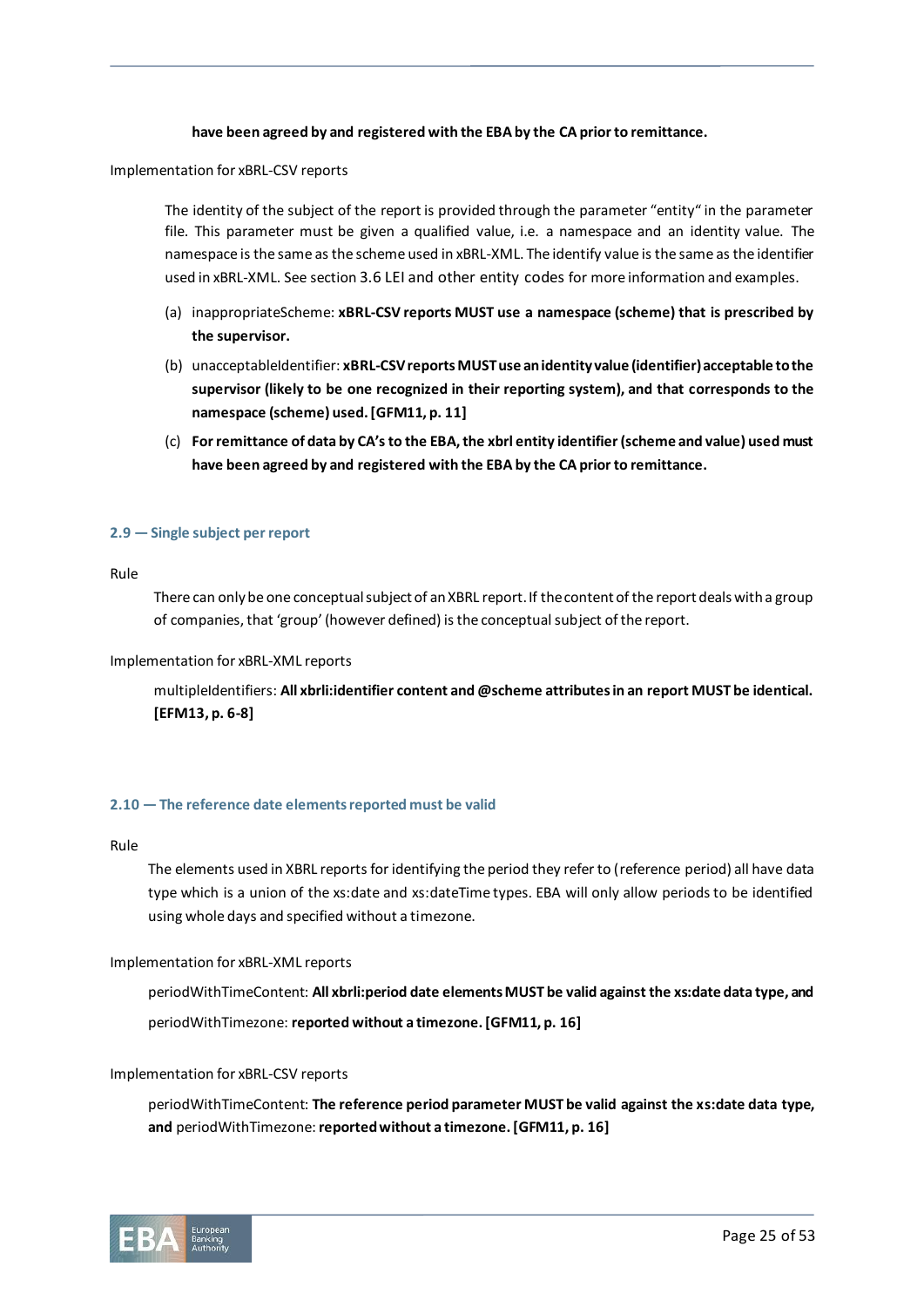# **2.11 —The existence of xbrli:forever is not permitted**

### Rule

The extreme version of duration is 'forever'. The XBRL specification has created this to solve problems with dates starting 'at the beginning' and ending 'never'. E.g. the name of the founder of a company has in general no end date. The EBA is only interested in data for the reported time segment, that has a defined starting and ending date.

Implementation for xBRL-XML reports

# foreverUsed: **The element 'xbrli:forever' MUST NOT be used. [GFM11, p. 19]**

# **2.13 — XBRL period consistency**

# Rule

XBRL requires all facts to be associated with a "period" (either a duration or instant of time). Where there are multiple relevant date/period like concepts related to a fact (as is often the case), it may be unclear which of these concepts is expressed by the XBRL period.

A common approach is to associate the XBRL period with some variation of a "real-world date of the event" for a fact. Use of varying "event" dates for facts in a supervisory XBRL report may however lead to complexity, confusion, and practical difficulties (e.g. for selecting facts for table linkbase axes, validating dates, identifying related facts etc.), particularly where the relationship between reporting periods and current and prior conceptual dates (e.g. accounting periods) is unclear, complex, and/or time-varying, such as in jurisdictions allowing non-calendar financial periods.

For simplicity therefore, the European Banking Authority has instead chosen to associate the "reference date" of an XBRL report with the XBRL period concept.

Logical distinctions between other date-like aspects of a fact, such as the "event date, "applicable period", "date offset from reporting date" are conveyed via dimensional attributes of a fact.

# Implementation for xBRL-XML reports

multiplePeriodsUsed:**All xbrl periods in a XBRL report MUST refer to the (same) reference date instant.** nonInstantPeriodUsed: **All xbrl periods MUST be instants.** 

# **2.14 — The existence of xbrli:segment is not permitted**

Rule

The XBRL Dimensions specification allows taxonomies to specify dimensions for use within either the segment or the scenario of the context. For consistency reasons and simplification of processing, EBA only uses the xbrli:scenario element.

Implementation for xBRL-XML reports

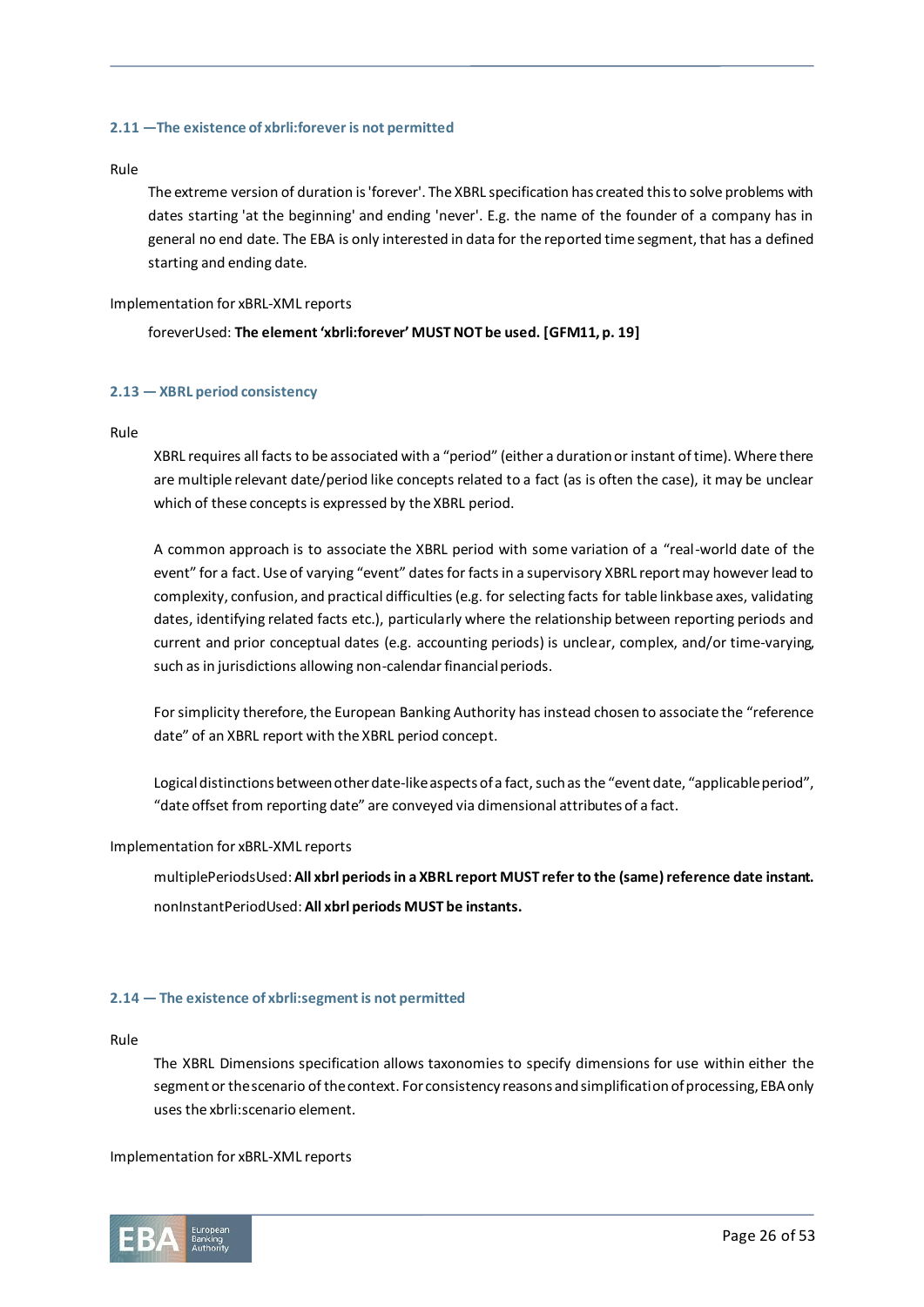# segmentUsed: **xbrli:segment elements MUST NOT be used.**

# **2.15 — Restrictions on the use of the xbrli:scenario element**

## Rule

The xbrli:scenario element MUST NOT be used for anything other than for explicit or typed members. Custom reporter XML schema content may create problems with the filing system.

The XBRL specification allows xs:any content. This means that all XML schema content can be stored (not just XBRL Dimensions).

# Implementation for xBRL-XML reports

scenarioContainsNonDimensionContent: **If an xbrli:scenario element appears in a xbrli:context, then its children MUST only be one or more xbrldi:explicitMember and/or xbrldi:typedMember elements, and MUST NOT contain any other content. [EFM13, p. 6-8]**

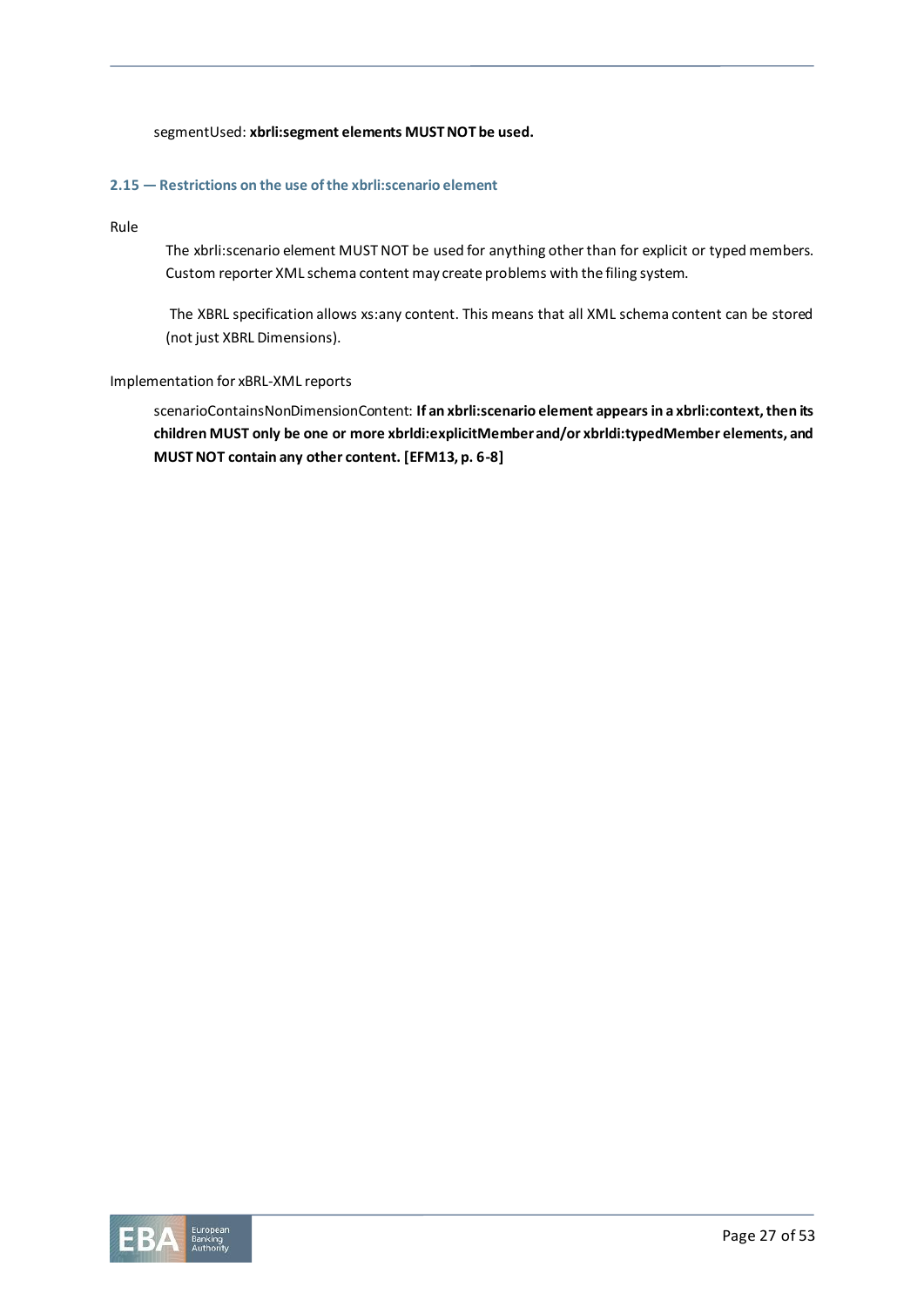# Fact related rules

# **2.16 — Duplicate (Redundant/Inconsistent) facts**

# Rule

Facts are business duplicates of each other in the reporting sense if they notionally convey answers to precisely the same question. Duplicates can be complete copies (where they are truly semantically equivalent), inconsistent copies or contradictory copies.

### Implementation for xBRL-XML reports

Duplicate facts are XML-XBRL syntax valid. However (whether or not their values are different) the semantic meaning may be unclear.

Item X and item Y are "duplicate facts" if and only if all the following conditions apply:

- 1. X is not identical to Y (not exactly the same XML node<sup>8</sup>), and
- 2. The element local name of X is S-Equal to the element local name of Y, and
- 3. X and Y are defined in the same namespace<sup>9</sup>, and
- 4. X is P-Equal to Y<sup>10</sup>, and
- 5. X is C-Equal to Y, and
- 6. X is U-Equal to Y, and
- 7. X and Y are dimensionally equivalent (d-equal in all dimensions of each of X and Y)<sup>11</sup>, and
- 8. If X and Y are string items, they also have S-Equal xml:lang attributes<sup>12</sup>.

Inconsistent facts are duplicates that are not V equal.

Duplicate facts are XML-XBRL syntax valid. However (whether or not their values are different) the semantic meaning may be unclear.

An XBRL-XML report must not have duplicated business fact items.

**duplicateFactXBRL-XML:** XBRL-XML reports MUST NOT contain duplicate business facts. [EFM13, p. 6- 10]

Implementation for xBRL-CSV reports

<sup>12</sup> Multiple string facts that would otherwise be duplicates are in principle acceptable in the EBA reporting context if each has a distinct effective xml:lang attribute (i.e. if they are translations of each other). Note that the following elements do NOT make two facts nonduplicate if they differ (or if they are the same!): **value**, decimals, xml:lang for non-strings.



This apparently trivial condition is stated here since it is sometimes relevant, e.g. when X and Y are the result of different XPath conditions

<sup>9</sup> 2&3 may loosely be considered to mean "refer to the same primary item"

<sup>10</sup> Somewhat irrelevant in the EBA context, since all data fact items should be reported in a single root element, and no tuples are used to report data facts.

<sup>11</sup> 1-7 effectively mean "refer to the same data point". Note that this definition is very similar to, but not the same as the definition of a "duplicate item", notably it does not require that facts be U-equal to be considered "duplicate facts".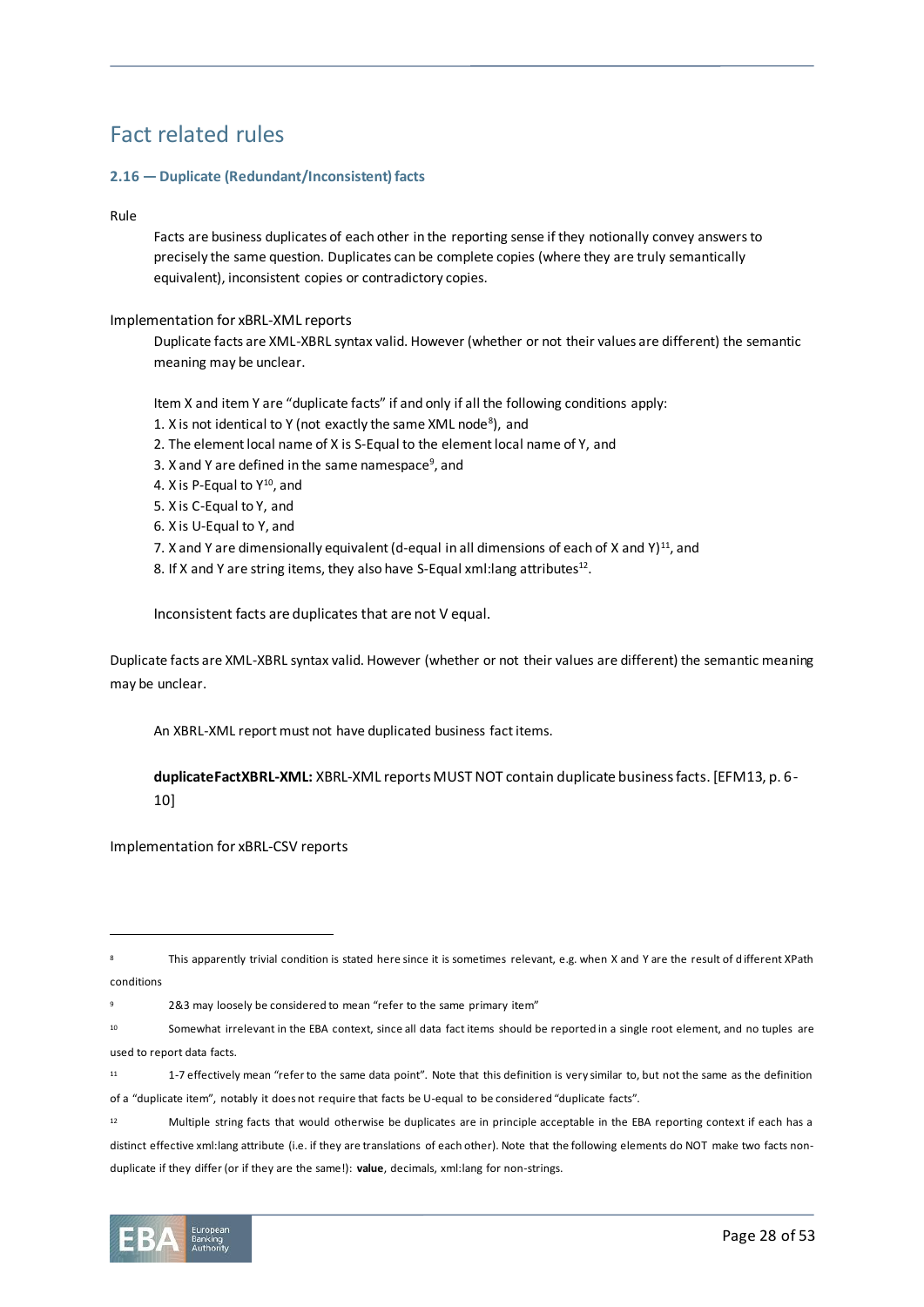xBRL-CSV has a feature called "allowed duplicates". Through this feature the taxonomy author can specify what kind of duplicates are allowed<sup>13</sup>. EBA has chosen to use this feature and allow complete duplicates only.

### **2.16.1 — No multi-unit fact sets**

#### Rule

Two facts which differ only by unit are not technically duplicates. Indeed there might be situations in which, for example, the natural answer to a question is a bundle of set of values in several currencies (e.g. £4, \$3, €3). However there is clearly a significant potential for confusion with such reporting - e.g. are the different facts supposed to be alternatives (\$4 or £3), equivalents (\$4 = £3), to be taken as a set (\$4 and £3), or just a mistake.

In order to avoid any such doubt or confusion, reporting of "the same fact"<sup>14</sup> in more than one unit is not allowed in EBA reporting.

#### Implementation for xBRL-XML and xBRL-CSV reports

factsDifferingOnlyByUnit: **XBRL reports MUST NOT contain business facts which would be duplicates were their units not different<sup>15</sup> .**

# **2.17 — The use of the @precision attribute is not permitted**

#### Rule

The XBRL standard provides two methods of communicating the precision of a numeric fact: @precision and @decimals attributes. Humans seem to have an easier time reading a document that uses the decimals attribute, probably because in most uses the decimals value is likely to be one of a limited set e.g. 2, 0, -3, -6, -9 or INF (and often the same for all/many facts). Moreover, given a decimals value the precision can always be computed, but this is not symmetric.

#### Implementation for xBRL-XML reports

precisionUsed: **@decimals MUST be used as the only means for expressing precision on a fact. [EFM13, p. 6-12]**

#### **2.18 — Interpretation of the decimals setting**

#### Rule

The decimals setting indicates the accuracy of the reported fact value. A numeric fact that has a decimals property with the value n is considered to be "correct to n decimal places". Leading zeros and trailing digits should be compact and appropriate to the reported value.

<sup>14</sup> i.e. facts which meet all the conditions in rule 2.16 except point 6.

<sup>15</sup> OIM defines these facts as "multi-unit alternatives". See [https://www.xbrl.org/Specification/oim/CR-2021-02-16/oim-CR-2021-02-](https://www.xbrl.org/Specification/oim/CR-2021-02-16/oim-CR-2021-02-16.html#sec-multi-unit-alternatives) [16.html#sec-multi-unit-alternatives](https://www.xbrl.org/Specification/oim/CR-2021-02-16/oim-CR-2021-02-16.html#sec-multi-unit-alternatives)



<sup>13</sup> <https://www.xbrl.org/Specification/xbrl-csv/CR-2021-02-03/xbrl-csv-CR-2021-02-03.html#511-allowed-duplicates-feature>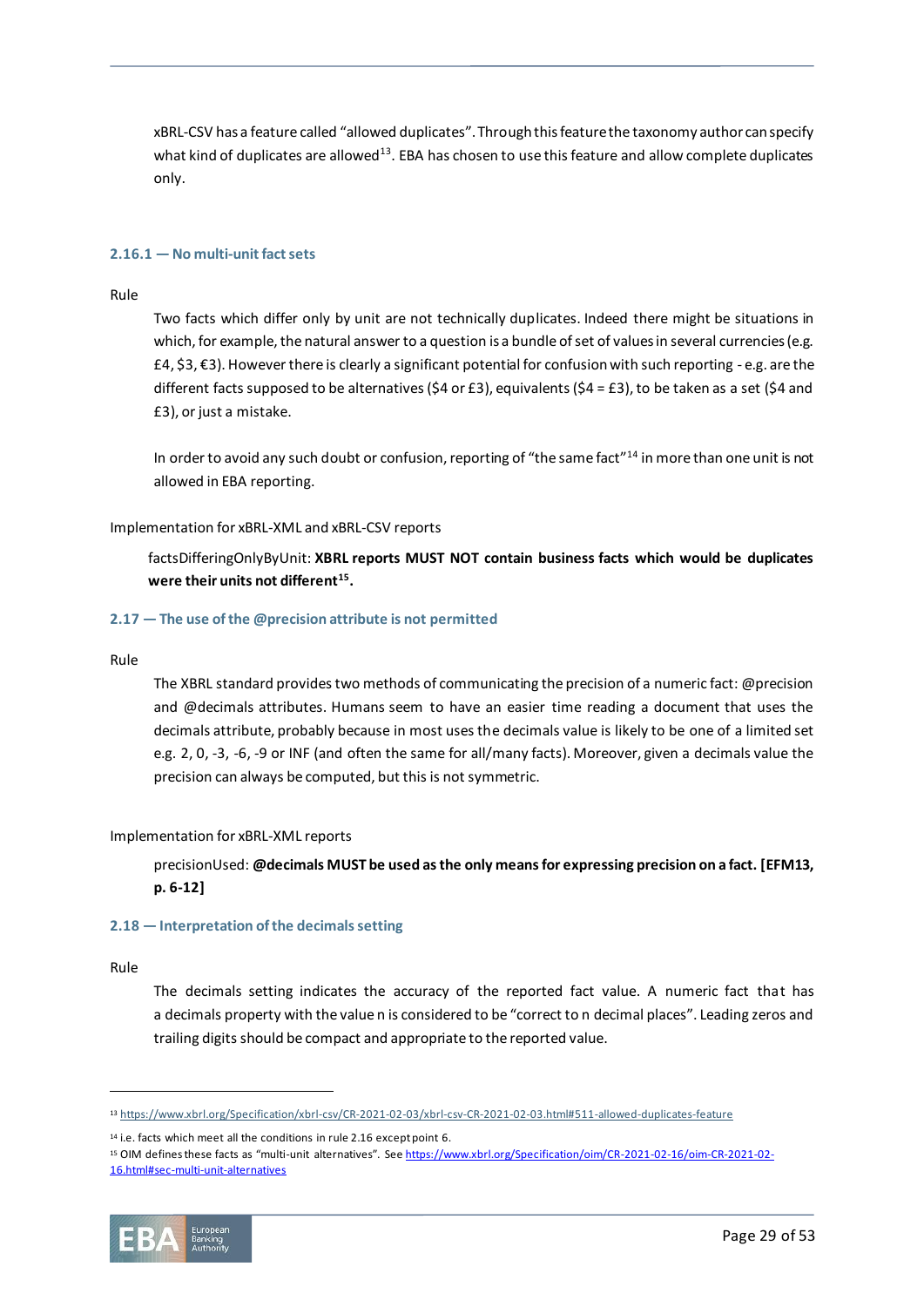The EBA will interpret the decimals setting on reported data as specifying that the absolute difference between the true value of the number as known to the reporter and its reported lexical representation (known as the "absolute error" of the representation -  $e_{abs}$ ) is less than or equal to 0.5 x 10<sup>-n</sup>. Reporters must prepare submitted reports consistently with this interpretation $^{16}$ .

The EBA XBRL validation rules use interval arithmetic for validation. To best enable XBRL Formula calculations to be performed on reported values for validation purposes, preferably no truncations or rounding or any other kind of change should be applied to the reported lexical representation of the numeric facts in the XBRL report. See the explanatory RFC at [http://www.xbrl.org/RFC/PDU/PWD-2008-](http://www.xbrl.org/RFC/PDU/PWD-2008-10-09/PDU-RFC-PWD-2008-10-09.html) [10-09/PDU-RFC-PWD-2008-10-09.html.](http://www.xbrl.org/RFC/PDU/PWD-2008-10-09/PDU-RFC-PWD-2008-10-09.html) Note however that if numbers are for any reason rounded, they MUST be rounded as per the XBRL 2.1 specification (i.e. [IEEE-754] 4.3.1 Rounding-direction attributes to nearest, round Ties To Even), and as above the decimals setting must accurately represent the relationship between the reported and unrounded values.

# Implementation for xBRL-XML reports

The decimals setting is implemented in xBRL-XML through the decimals attribute of a fact.

- (a) missingDecimalsAttribute: **The accuracy of a numeric fact MUST be expressed using @decimals**
- (b) **There SHOULD be no truncation, rounding or change to the original fact value, which should be reported as known.**
- <span id="page-29-0"></span>(c) **The reported accuracy of a numeric fact SHOULD be a realistic indication of the accuracy to which the lexical representation represents the true value. In particular it SHOULD NOT be excessively high.<sup>17</sup>**

#### Implementation for xBRL-CSV reports

The decimals setting is implemented in xBRL-CSV through the decimals property of a fact.

- (a) missingDecimalsProperty: **The accuracy of a numeric fact MUST be expressed using decimals property.**
- (b) **There SHOULD be no truncation, rounding or change to the original fact value, which should be reported as known.**
- (c) **The reported accuracy of a numeric fact SHOULD be a realistic indication of the accuracy to which the lexical representation represents the true value. In particular it SHOULD NOT be excessively high.[17](#page-29-0)**

*EBA Note: In particular, if numbers are truncated or rounded for reporting, they should not be "adjusted" so that they "appear" to be visually consistent (i.e. so that they "foot" or "cast"), but should instead be simply reported with the appropriate @decimals value – the validation checks will take into account the declared accuracy to determine if reported values are (could be) valid.*

<sup>17</sup> E.g. decimals setting of greater than 2 would generally be inappropriate for calculated "monetary" values resulting from e.g. multiplications or divisions, "INF" is often unlikely to be appropriate for calculated values etc.



<sup>16</sup> See also the explanation of "Correct to n decimal places" given in the (now superseded) 2008-07-02 Errata version of the XBRL 2.1 specification at http://www.xbrl.org/Specification/XBRL-RECOMMENDATION-2003-12-31+Corrected-Errata-2008-07-02.htm# 4.6.7.2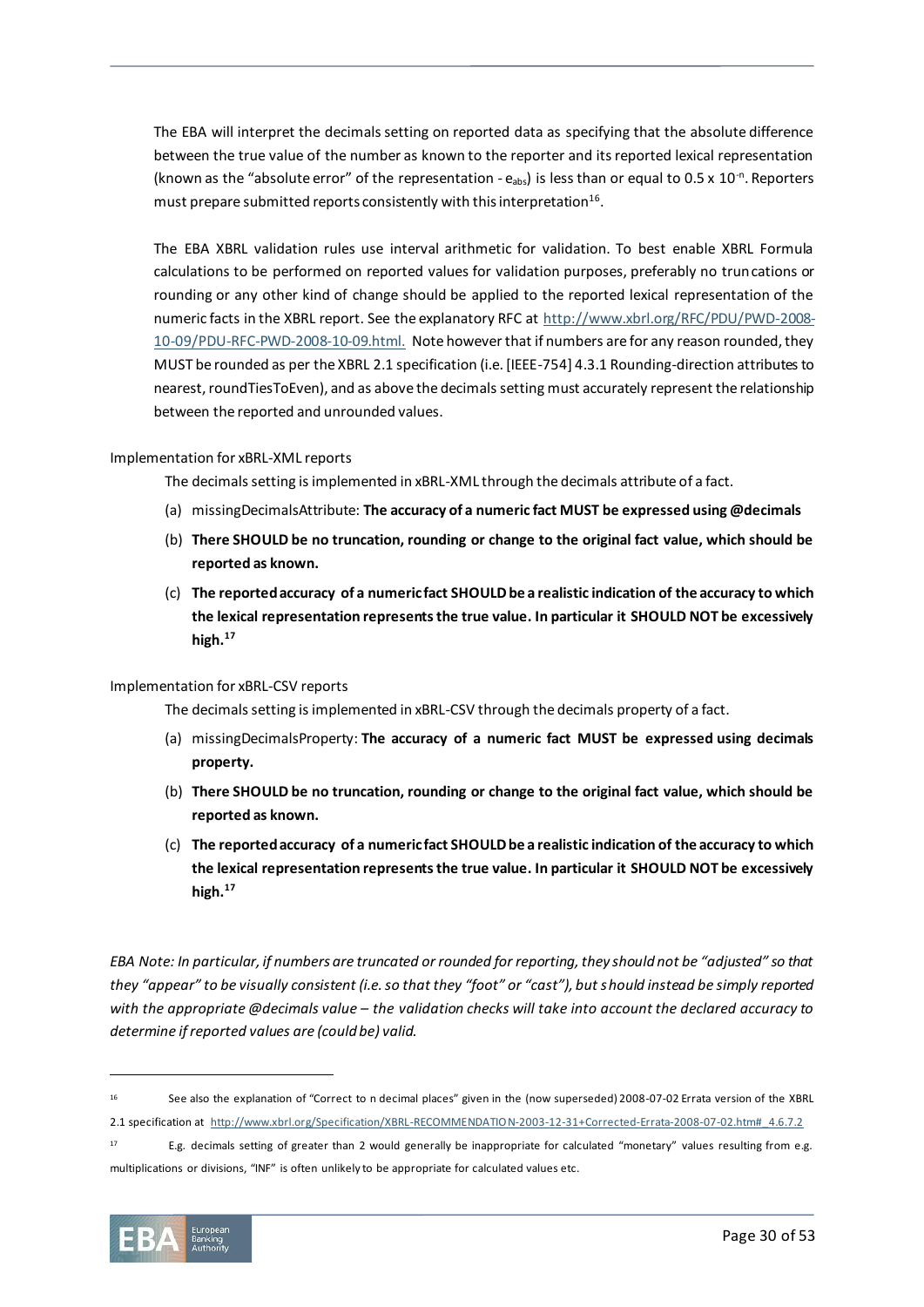| <b>Accuracy Requirements</b> |                                                             |                                                                                          |                       |
|------------------------------|-------------------------------------------------------------|------------------------------------------------------------------------------------------|-----------------------|
| Data Type                    | <b>Decimals setting</b>                                     | <b>Note</b>                                                                              | <b>Representation</b> |
| Monetary <sup>18</sup>       | $>= -3.$<br>$>= -6$ for the<br>module Funding<br>Plans only |                                                                                          | 42563.26              |
| Percentage                   | $>= 4$                                                      | Must be expressed as<br>a ratio in reports $-$ i.e.<br>typical values<br>between 0 and 1 | $0.1234 (=12.34%)$    |
| Integer                      | 0                                                           | Must of course be<br>reported without any<br>decimal part                                | 126                   |

N.B. INF (meaning exact as written) is of course acceptable for the decimal attribute of all numeric types.

*EBA Note: This, combined with the definition of the decimals setting, means that in general monetary values must not be* truncated *to thousands (since the reported value might then be up to 1000 from the true value, which is more than the 500 implied by decimals=-3, requiring instead decimals=-4 to be consistent), but may be* rounded *(i.e. to nearest value) to thousands<sup>19</sup> .*

The decimals setting is not a scale factor. The decimals setting is not a formatting code; it does not indicate that the digits in the report must subsequently be presented to a user in any particular way.

The decimals setting influences how numbers are interpreted. Use the following table to select the correct value of the decimals setting for a fact so that it corresponds to the accuracy to which the value is known.

| <b>Accuracy of the amount</b>                                           | Value of decimals setting |
|-------------------------------------------------------------------------|---------------------------|
| Absolutely exact monetary, percentage or other amount                   | <b>INF</b>                |
| Accurate to millions                                                    | -6                        |
| Accurate to thousands                                                   | -3                        |
| Accurate to hundreds                                                    | $-2$                      |
| Accurate to units                                                       | 0                         |
| Accurate to cents                                                       | 2                         |
| Accurate to a hundredth of a percentage point (i.e. a basis 4<br>point) |                           |

<sup>19</sup> For the funding plans module the equivalent observation regarding truncating vs rounding to millions applies.



<sup>18</sup> N.B. Also applies to facts representing monetary values that are specified (via their primary item) to be reported as currenc y-less decimal values.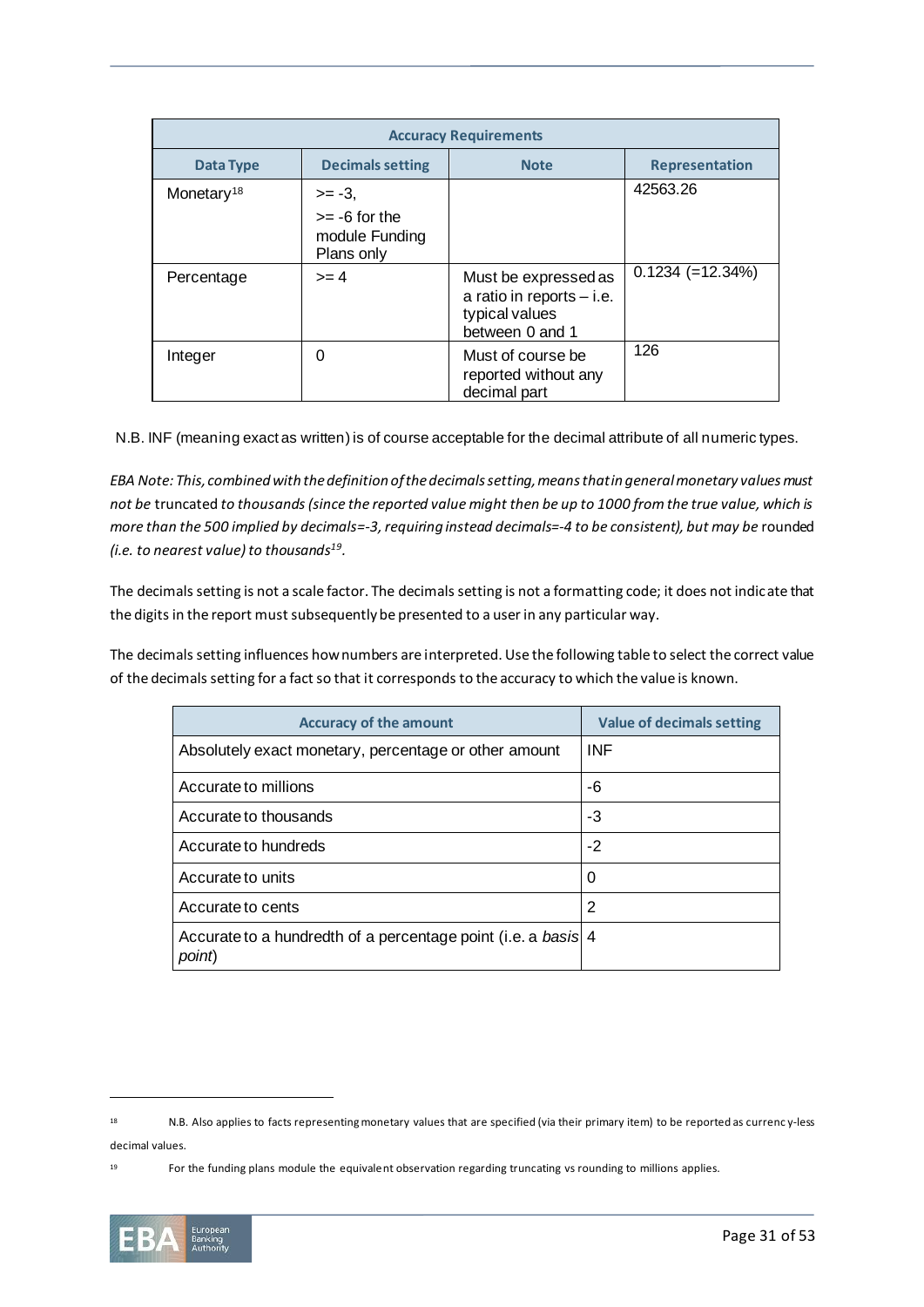Examples: The table below illustrates correct use.

| Data                                          | <b>Reported Value</b> | <b>Value of decimals</b><br>setting | <b>Range of value</b><br>considered in interval<br>arithmetic |
|-----------------------------------------------|-----------------------|-------------------------------------|---------------------------------------------------------------|
| A percentage (ratio) of (exactly)<br>46%      | 0.46                  | INF <sup>20</sup>                   | 0.46                                                          |
| A profit margin of 9.3%<br>(minimum accuracy) | 0.093                 | 4                                   | 0.09295 to 0.09305                                            |
| Monetary amount "in millions"                 | 1534512               | -6                                  | 1034512 to<br>2034512                                         |
| Monetary amount "in thousands"                | 117822                | $-3$                                | 117322 to 118322                                              |
| Monetary amount "in hundreds"                 | 124265                | $-2$                                | 124215 to 125215                                              |
| Monetary amount, accuracy of<br>"units"       | 100205.23             | $\Omega$                            | 100204.73 to<br>100205.73                                     |

[EFM13, p. 6-28], [GFM11, p. 45f.]

*EBA NOTE: For clarification - this guidance applies only to the representation of the values in the transmission XBRL report file, it of course places no constraints on the display of information to any user or preparer of the data. Tools may choose to display values however they (and their user's) desire, so long as when report files are produced the canonical representation is used.*

# **2.19 —Guidance on use of zeros and non-reported data**

Rule

Data could be reported with a non-zero value, as zero or unreported. Empty values are not allowed.

# Implementation for xBRL-XML reports

nilUsed: **The @xsi:nil attribute MUST NOT be used for facts in the report.** 

emptyUsed: **For string type metric, the empty string MUST NOT be reported.**

## Implementation for xBRL-CSV reports

nilUsed: **A fact MUST not be reported as nil.** 

**Therefore the special value #nil MUST NOT be used for facts in the report.** 

#### emptyUsed: **A fact MUST not be empty.**

**Therefore the special value #empty MUST NOT be used for facts in the report.** 

<sup>20</sup> N.B. it is only appropriate to use "INF" where the true value is known to be absolutely precisely the value reported, as written. E.g. monetary balances in cents, or chosen rather than calculated percentages.

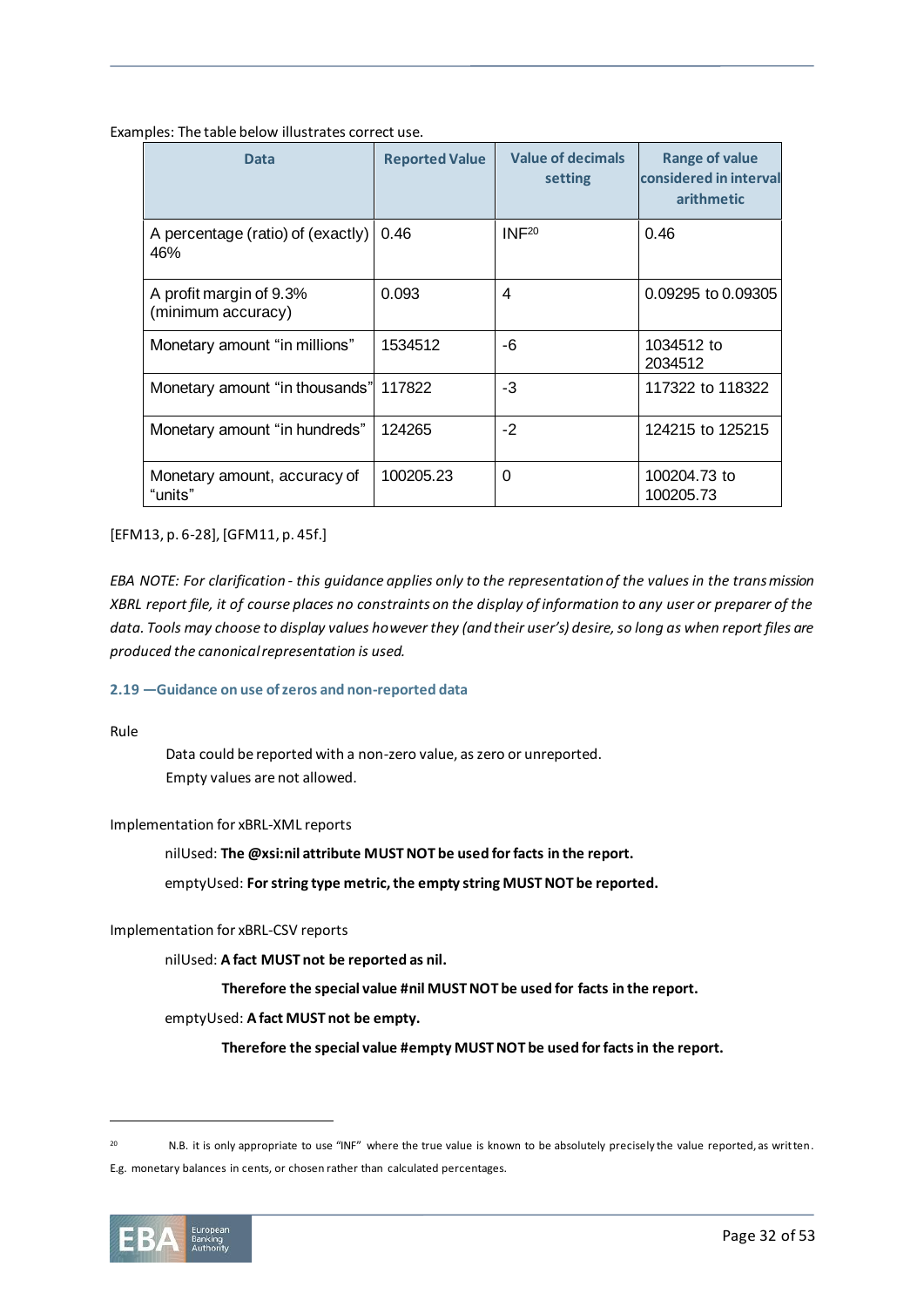The table below shows the different possible scenarios:

| <b>Reported</b><br><b>Zero or Non-</b><br>zero value | e.g. xBRL-XML<br>contextRef="c2">1025.25<br>e.g. xBRL-CSV<br>datapoint, fact Value<br>dp31870,eba AS:x1                                | <eba <="" decimals="2" met:mi53="" th="" unitref="uEUR"><th>The value of the fact is known.</th></eba> | The value of the fact is known.                                                                                  |
|------------------------------------------------------|----------------------------------------------------------------------------------------------------------------------------------------|--------------------------------------------------------------------------------------------------------|------------------------------------------------------------------------------------------------------------------|
| <b>Reported nil</b><br>value                         | e.g. xBRL-XML<br>@xsi:nil="true" /><br>e.g. xBRL-CSV<br>datapoint, fact Value<br>dp31870,#nil                                          | <eba <="" contextref="c2" met:mi53="" th="" unitref="uEUR"><th>MUST NOT be used</th></eba>             | MUST NOT be used                                                                                                 |
| <b>Reported</b><br>empty value                       | e.g. xBRL-XML<br><eba_met:si53 contextref="c2"></eba_met:si53><br>e.g. xBRL-CSV<br>datapoint, factValue, PBE<br>dp439579,#empty,xyzxyz |                                                                                                        | MUST not be used                                                                                                 |
| <b>Missing fact</b>                                  | The fact doesn't<br>appear in the XBRL<br>report.                                                                                      | Template including this fact<br>is reported                                                            | The value is treatable as equivalent<br>to zero (if numeric fact) or empty (if<br>non-numeric) by the recipient. |
|                                                      |                                                                                                                                        | No template including this<br>fact is reported                                                         | The value is "unknown" to the<br>recipient.                                                                      |

Inapplicable information need not be included in an XBRL report, i.e. inapplicable facts MAY be left out.

*EBA Note: For validation purposes, unreported numeric facts belonging to a template indicated as "reported" by an XBRL report (using filing indicators) will be treated as equivalent to zero in the evaluation of certain rules – see the details of individual rules.*

*EBA Note: Zero values SHOULD, preferably, be explicitly reported where they are interesting supervisory reporting information. "Uninteresting zeros" (i.e. large swathes/permutations of trivially zero or simply inapplicable information, for example the large bulk of countries, currencies, lines of activity etc. in which a reporter has nothing relevant to report) SHOULD NOT be reported for obvious practical reasons.*

*2.20 — Information on the use of the language setting for string facts*

Rule

The language used on string based facts may need to be identified.

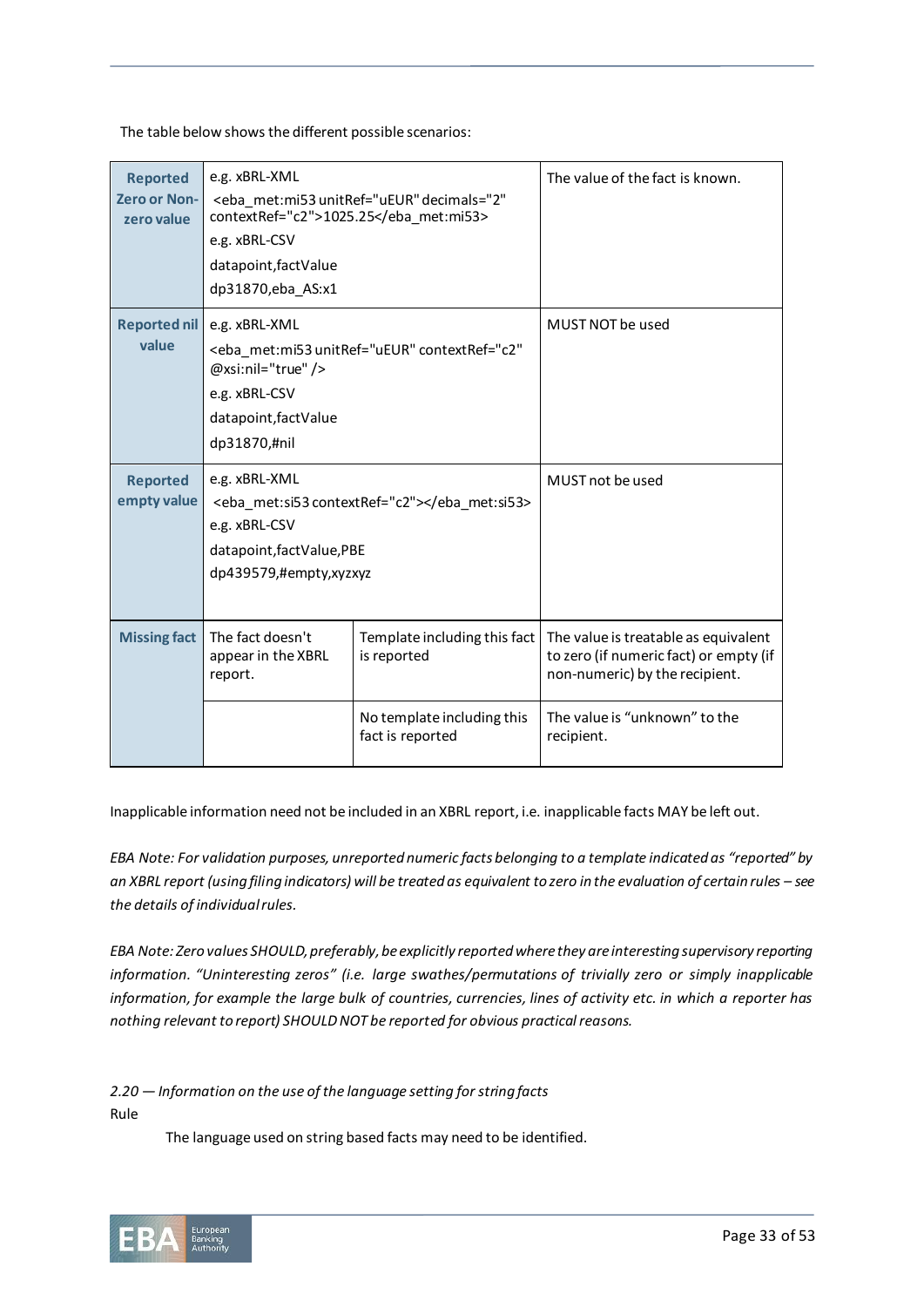No restrictions are placed on language used in reporting string facts (such as entity names), however some strings are required to have specific values by the ITS which are not language specific, and should be the same whatever language is marked.

In practice, the language setting is in general not required in XBRL reports remitted to the EBA and may be omitted. It is compulsory to use the attribute in the specific case of distinguishing otherwise duplicate string facts, where an individual fact is reported in more than one language (i.e. with translation). This is expected to be a relatively rare situation as there is no requirement to submit translations of string facts.

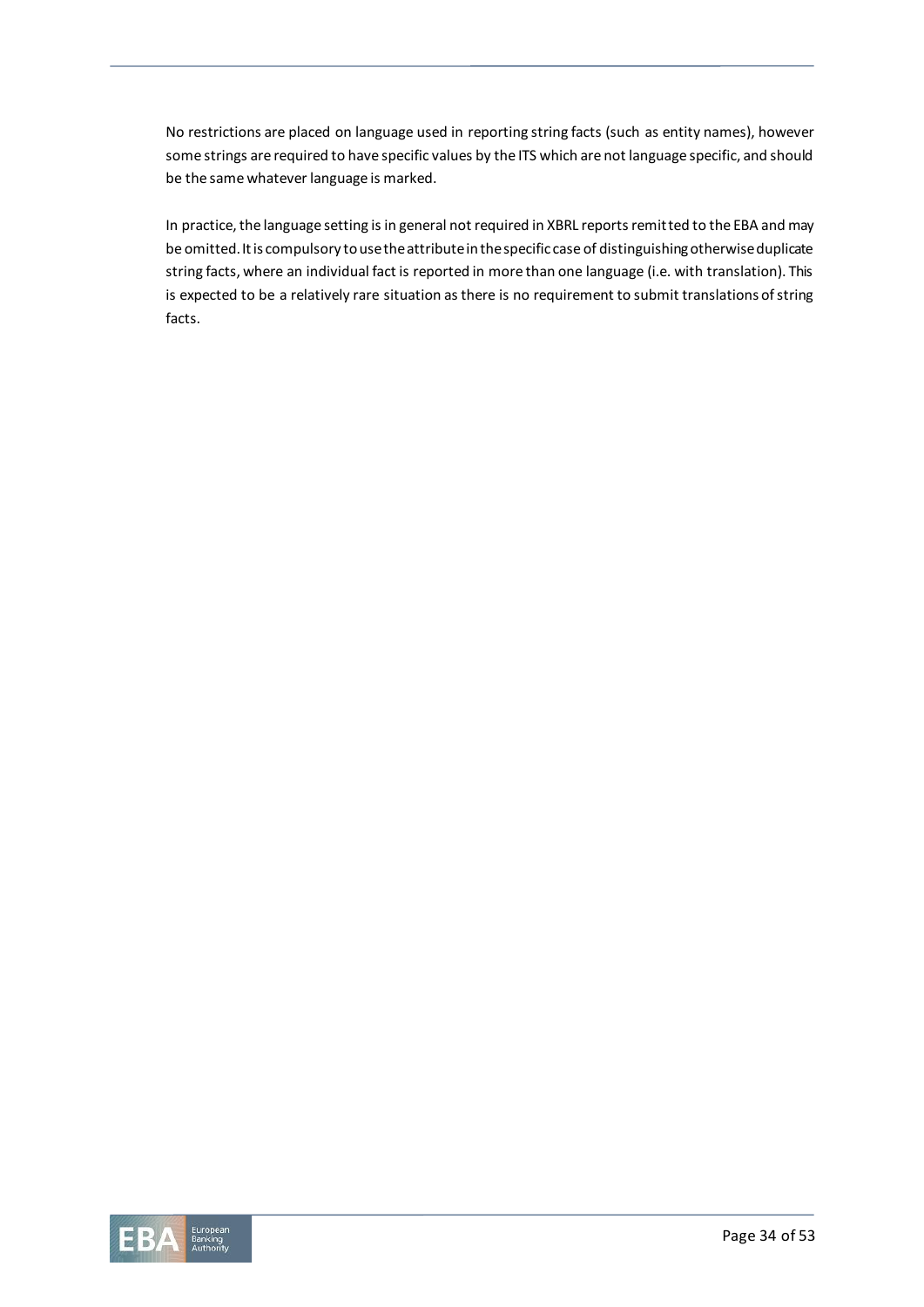Implementation for xBRL-XML reports

xBRL-XML uses the xml:lang attribute to identify the language used for facts. This attribute can be at the xbrli:xbrl element just once, or on every string based fact individually.

# Implementation for xBRL-CSV reports

xBRL-CSV uses the lang property to identify the language used for facts. It has a default value of 'en' for English and can be overwritten through the parameter 'baseLanguage' in the parameter file.

# Unit related rules

# <span id="page-34-0"></span>**2.21 — Duplicates of xbrli:xbrl/xbrli:unit**

# Rule

Units are equivalent if they have equivalent measures or equivalent numerator and denominator. Measures are equivalent if their contents are equivalent QNames. Numerators and Denominators are equivalent if they have a set of equivalent measures. Duplicated units do not express extra semantics and potentially disturb comparison of facts that point to any of the duplicated occurrences [EFM13, p. 6-10].

# Implementation for xBRL-XML reports

duplicateUnit: **An XBRL report SHOULD NOT, in general, contain duplicated units, unless required for technical reasons, e.g. to support XBRL streaming.**

# **2.22 — Unused xbrli:xbrl/xbrli:unit**

# Rule

Unused units (units which are not referred to by facts) clutter the XBRL report and add no value to either supervisor or reporter.

# Implementation for xBRL-XML reports

unusedUnit: **An XBRL report SHOULD NOT contain unused xbrli:unit nodes.**

# **2.23 — Reference unit to XBRL International Unit Type Registry (UTR)**

# Rule

XII has released a standard numeric data type registry: it has a schema with numeric type declarations, and each numeric data type is associated with consistent unit declaration measures, numerators and denominators. Use of this registry that contains all the usual units eases implementation in software and simplifies validation [\(http://www.xbrl.org/utr/utr.xml](http://www.xbrl.org/utr/utr.xml)).

# Implementation for xBRL-XML reports

nonUtrUnit: **xbrli:unit children MUST refer to the XBRL International Unit Type Registry (UTR). [EFM13, p. 6-17]**

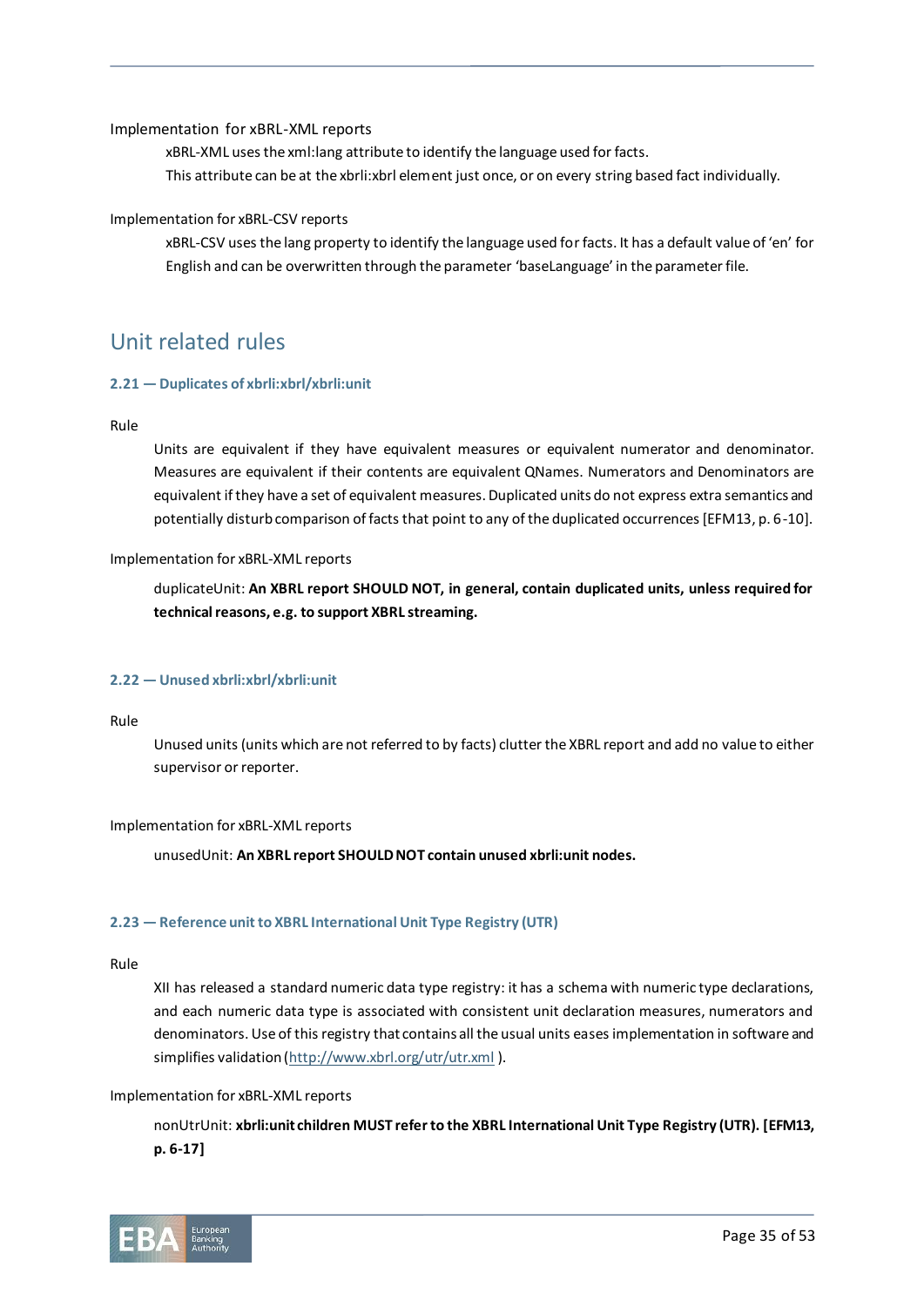# Implementation for xBRL-CSV reports

nonUtrUnit: **The unit dimension MUST only use measures defined in the unit types registry (UTR).** 

### **2.24 —Report of the actual physical value of monetary items (see also 3.3)**

Rule

Facts that represent amounts in any currency will be of an item that is derived from xbrli:monetaryItemType, which must follow the restriction in XBRL 2.1, section 4.8.2, regarding monetaryItemType (i.e., unit measure is an ISO 4217 currency designation). Such facts must not have unit measures that express any scaling (which would interfere with the expression of accuracy by the decimals setting).

#### Implementation for xBRL-XML and xBRL-CSV reports

monetaryUnitWithScaling: **Units representing currencies MUST represent the actual physical value of these currencies, i.e. in basic units, not including any scaling factor in the unit.** 

### <span id="page-35-0"></span>**3.1 – Choice of Currency for Monetary facts**

Rule

In general monetary values in an XBRL report must all be expressed in the same ("reporting") currency, i.e. values should be converted to that currency.

For some specific data items however it may be indicated (in the taxonomy/DPM) that the values reported should be expressed in their "currency of denomination" (i.e. intrinsic currency), and not converted to the reporting currency<sup>21</sup>.

This is indicated by such facts having the "Expressed in currency of denomination (not converted to reporting currency)" member of the "Currency Conversion Approach" (CCA) dimension in their context.

Such a marker will often be used in tables that e.g. report a breakdown of figures with a different currency on each sheet. Such facts should have a currency that is consistent with the currency breakdown they intend to express.

# One "Reporting" Currency:

Implementation for xBRL-XML reports

<sup>21</sup> Note that this currency of denomination might of course actually be the same as the reporting currency for some facts.

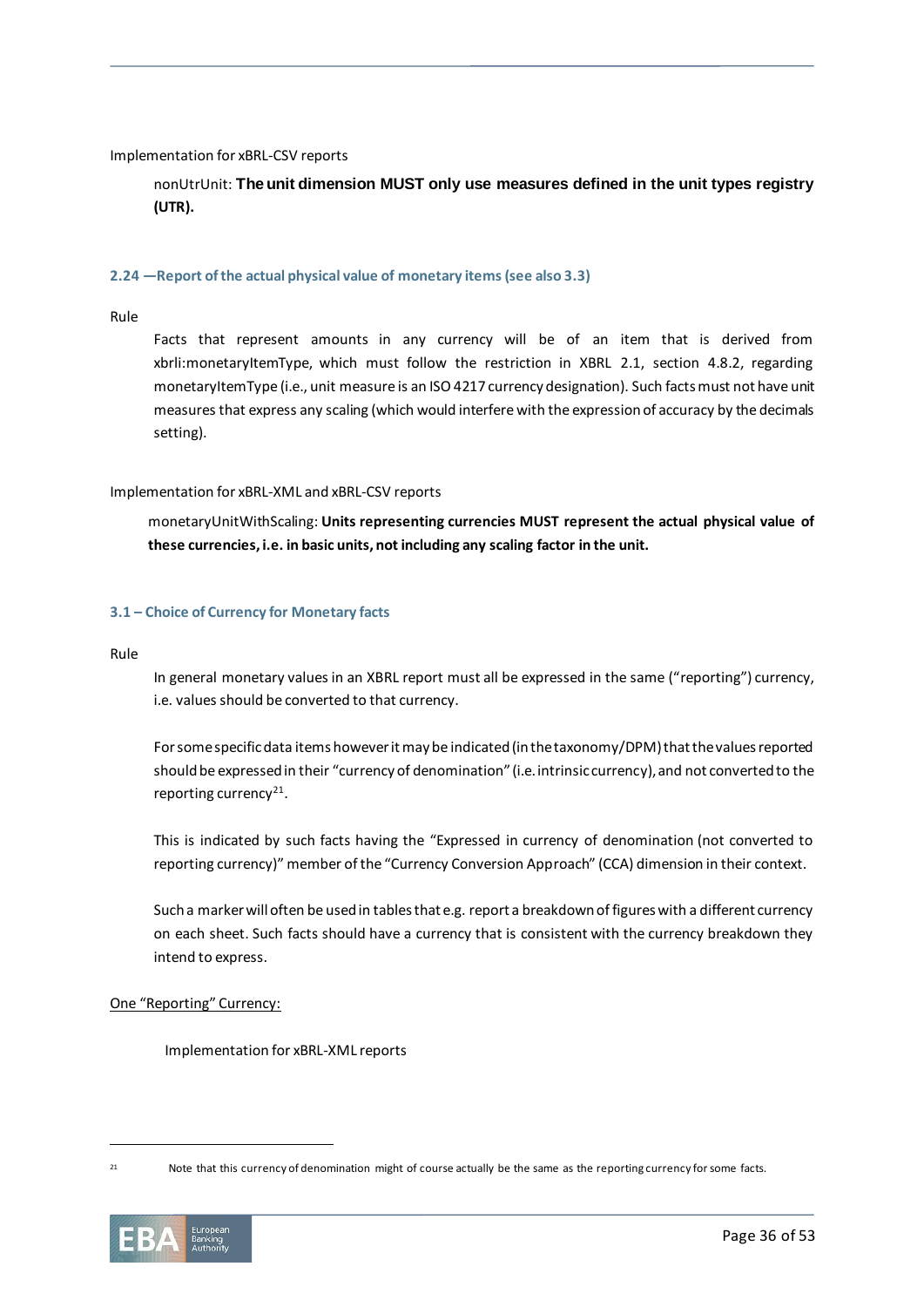(a) multipleReportingCurrencies: **An XBRL report MUST express all monetary facts<sup>22</sup> which do not fall under point [\(b\)](#page-36-1) using a single currency<sup>23</sup>:** 

## <span id="page-36-1"></span>"Currency of denomination" facts:

Implementation for xBRL-XML reports

(b) currencyOfDenomination: **Monetary facts whose associated context contains the eba\_CA:x1 member for the CCA dimension MUST be expressed in units of their currency of denomination.**

Implementation for xBRL-CSV reports

(b) currencyOfDenomination: **Monetary facts whose associated propertyGroup contains the**  eba CA:x1 member for the CCA dimension MUST be expressed in units of their currency of **denomination.**

### Currency dimension consistency:

Implementation for xBRL-XML and xBRL-CSV reports

(c) inconsistentCurrencyUnitAndDimension: **For facts falling under point [\(b\),](#page-36-1) whose context also includes the dimension "Currency with significant liabilities" (CUS), the currency of the fact (i.e. unit) MUST be consistent with the value given for this dimension.**

#### <span id="page-36-0"></span>**3.2 - Non-monetary numeric units**

Implementation for xBRL-XML reports

(a) pureUnitNotUsedForMonetaryValue: **An XBRL report MUST express its non-monetary numeric values using the "pure" unit, a unit element with a single measure element as its only child. The local part of the measure MUST be "pure" and the namespace prefix MUST resolve to the namespace[: http://www.xbrl.org/2003/instance](http://www.xbrl.org/2003/instance) .**

Implementation for xBRL-XML and xBRL-CSV reports

(b) useDecimalFractions: **Rates, percentages and ratios MUST be reported using decimal notation rather than in percentages where the value has been multiplied by 100 (e.g. 9.31% must be reported as 0.0931).**

 $23$  For clarity – currently, where providing a breakdown by currency where the relevant data points are NOT marked as being reported in their intrinsic currency/currency of denomination, the value of an item in the non-reporting currency should be converted to the equivalent value in the reporting currency (e.g. 2USD -> 1.44 EUR) for submission (the data item being identified as corresponding to an exposure in the breakdown currency by its dimensional attributes). Again, this rule does not apply to facts representing monetary positions which are to be reported using metrics of a decimal data type – for these the specific instructions for the report should be followed as to whether conversion to the reporting currency is required. Stakeholders should be aware that such tables may potentially be subject to change in future.



<sup>&</sup>lt;sup>22</sup> i.e. items of monetaryItemType. N.B. this rule does NOT apply to facts representing monetary positions that are explicitly indicated by the data type of the primary item as being required to be reported as "currency-less" decimal values (the value for which may be required to be based on a currency that is not the main currency of the report). (These are likely to be encountered only in the 1.0.1 version of Benchmarking reports)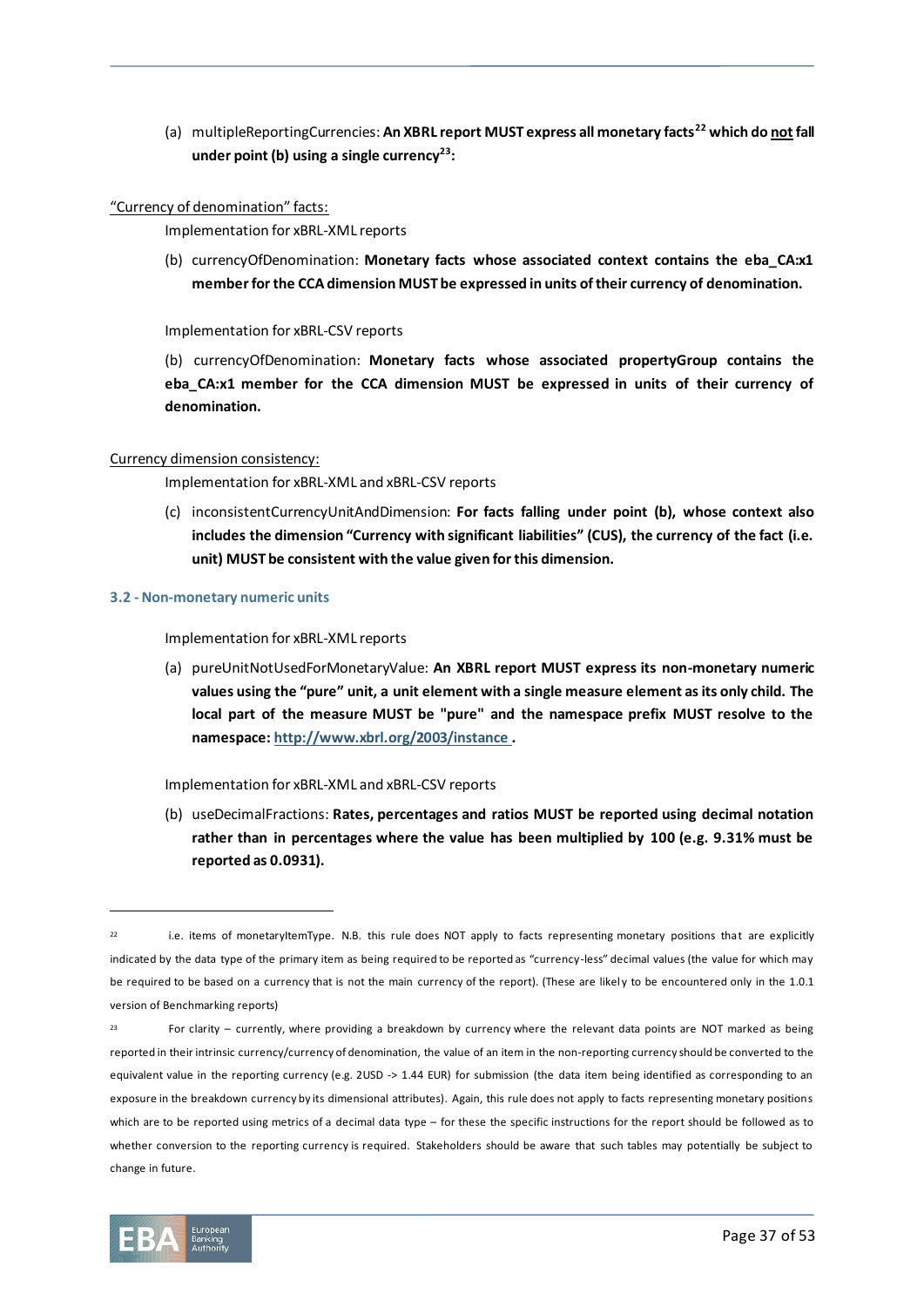# **3.3 - Decimal representation**

Implementation for xBRL-XML and xBRL-CSV reports

reportValuesAsKnownAndUnscaled: **The value of numeric facts must be expressed in the specified units, without any change of scale and should be expressed without rounding or truncation.**

The content of a numeric fact must therefore not include any scale factors like "%". Specifically, monetary values<sup>24</sup> must be expressed in units, not in thousands or millions.

i.e. the value €2,560,561.43 may be transmitted as, amongst others, any of

| Acceptable representations of €2,560,561.43 |                          |                |  |
|---------------------------------------------|--------------------------|----------------|--|
| <b>Value</b>                                | <b>Value of decimals</b> | <b>Implies</b> |  |
| 2560561.43                                  | <b>INF</b>               | Exact          |  |
| 2560561.43                                  | 2                        | $+/-0.005$     |  |
| 2560561.43                                  | 0                        | $+/- 0.5$      |  |
| 2560561.43                                  | -3                       | $+/- 500$      |  |
| 2560561                                     | 0                        | $+/- 0.5$      |  |
| 2561000                                     | -3                       | $+/- 500$      |  |

Note that although the last two representations (rounding the transmitted value) are acceptable, EBA would prefer that they are avoided where a better estimate for the value is known, and this is transmitted without rounding or truncation as in the first four examples.

But, for example, €2,560,561.43 MUST NOT be transmitted as "2561"

| <b>Wrong representation of an amount of 2,560,561.43</b> |                   |
|----------------------------------------------------------|-------------------|
| <b>Value</b>                                             | Value of decimals |
| 2561                                                     |                   |

As this represents €2,561 (+/-500), rather than the intended €2,561,000.00 (+/-500)

<sup>24</sup> Whether using monetaryItemType metrics or decimal.

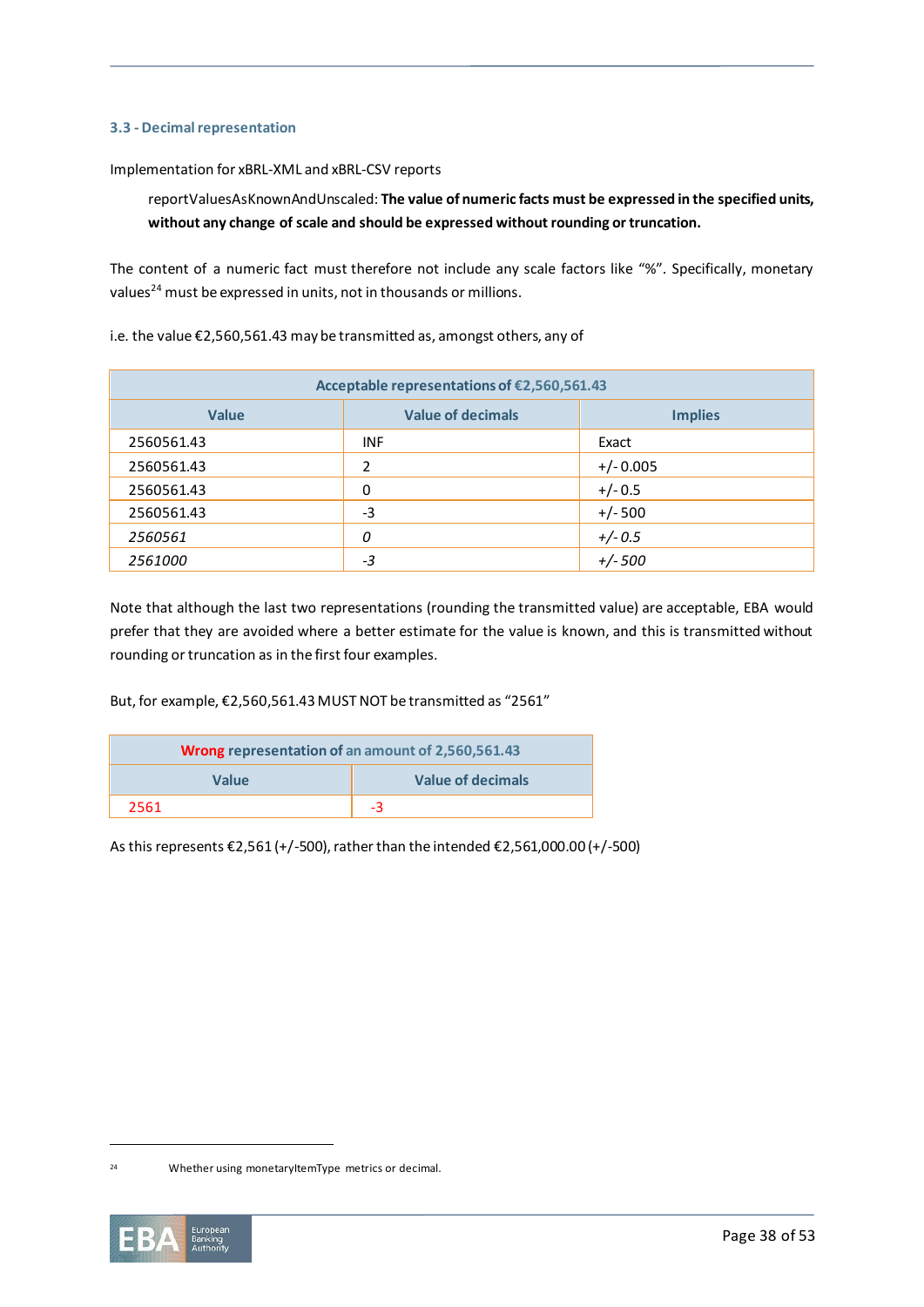# 3. Additional Guidance

## **3.4 Unused namespace prefixes**

#### Rule

Declaring unused namespaces is uncalled for and clutters the XBRL report.

## Implementation for xBRL-XML reports

unusedNamespacePrefix: **Namespace prefixes that are not used SHOULD not be declared in the XBRL report document.**

### **3.5 Re-use of canonical namespace prefixes**

#### Rule

Most schema authors provide a namespace prefix for their targetNamespace. It is common practice to reuse these prefixes in other XML documents when needed. It may lead to confusion to human readers to see commonly understood prefixes used on a different namespace, or novel prefixes used for a common namespace. E.g. the prefix 'xs' used for the http://xbrl.org/2003/xbrl-instance-2033-12-31 namespace (which would normally be associated with the prefix 'xbrli', 'xs' in contrast usually being associated with http://www.w3.org/2001/XMLSchema). Note that this does not affect the use of a default namespace attribute on an element to avoid the need for the use of a namespace prefix on the element and its children altogether.

#### Implementation for xBRL-XML reports

notRecommendedNamespacePrefix: **Namespace prefixes, where used in XBRL reports, SHOULD mirror the namespace prefixes as defined by their schema author(s).**

# <span id="page-38-0"></span>**3.6 LEI and other entity codes**

#### Rule

For second level remittance to the EBA, the entity code and scheme used must be agreed and preregistered with the EBA by the appropriate CA.

Entity Code:

- For individual and highest level consolidation<sup>25</sup> reports this code SHOULD be the LEI of the individual/parent/reporting entity (i.e. this will be the code required and agreed by the EBA for such reports in all but very exceptional circumstances).
- For the liquidity subgroup report<sup>[27,](#page-41-0)</sup> this code SHOULD be the LEI of the sub group parent + ".CRDLIQSUBGRP"

### Scheme:

• Where the LEI of the individual/parent/reporting entity is used, the scheme MUST be "http://standard**s**.iso.org/iso/17442".

<sup>25</sup> Where using specifically consolidate (i.e. CON) entry point/module

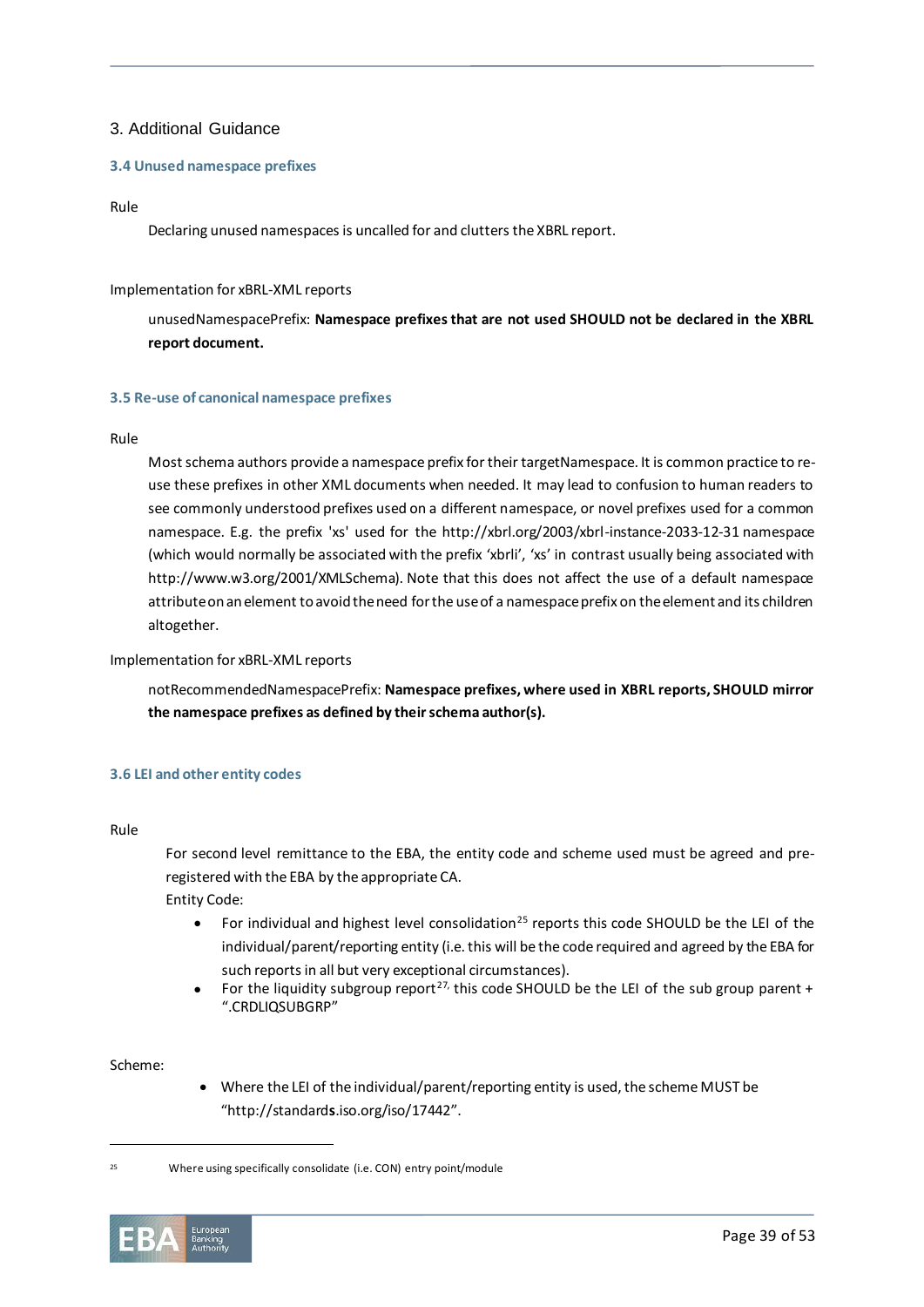Where the LEI of the sub group parent + ".CRDLIQSUBGRP" is used (i.e. in a liquidity subgroup report), the scheme MUST be http://www.eba.europa.eu/eu/rs".

Implementation for xBRL-XML reports

Example for individual and highest level consolidation report

```
<xbrli:entity>
   <xbrli:identifier scheme="http://standards.iso.org/iso/17442" 
>LEIIDENTIFIERABCDEFG</xbrli:identifier>
</xbrli:entity>
```
where LEIIDENTIFIERABCDEFG is the appropriate LEI code for the entity.

Example for liquidity subgroup report

```
<xbrli:entity>
   <xbrli:identifier scheme="http://www.eba.europa.eu/eu/rs" 
>LEIIDENTIFIERABCDEFG.CRDLIQSUBGRP</xbrli:identifier>
</xbrli:entity>
```
where LEIIDENTIFIERABCDEFG is the appropriate LEI code for the sub group parent.

### Implementation for xBRL-CSV reports

The identification of the reporting entity is done using the parameter entity defined in the parameter file.

Example for individual and highest-level consolidation report (section of the parameter.csv file): name,value entity,LEI:LEIIDENTIFIERABCDEFG

where LEIIDENTIFIERABCDEFG is the appropriate LEI code for the entity and lei is the prefix for the namespace "http://standards.iso.org/iso/17442".

Example for liquidity subgroup report (section of the parameter.csv file): name,value entity:rs:LEIIDENTIFIERABCDEFG.CRDLIQSUBGRP

where LEIIDENTIFIERABCDEFG is the appropriate LEI code for the sub group parent and rs is the prefix for the namespace "http://www.eba.europa.eu/eu/rs".

# Historic errors - acceptance of variations

Please note that previous editions of these filing rules have sadly erroneously specified a scheme URI of "http://standard.iso.org/iso/17442" (note the missing final s of "standards"), in some versions solely using this form and in others the text had a mix both with and without the final s. RFC5141<sup>26</sup> specifies the plural form.

<sup>26</sup> https://tools.ietf.org/html/rfc5141

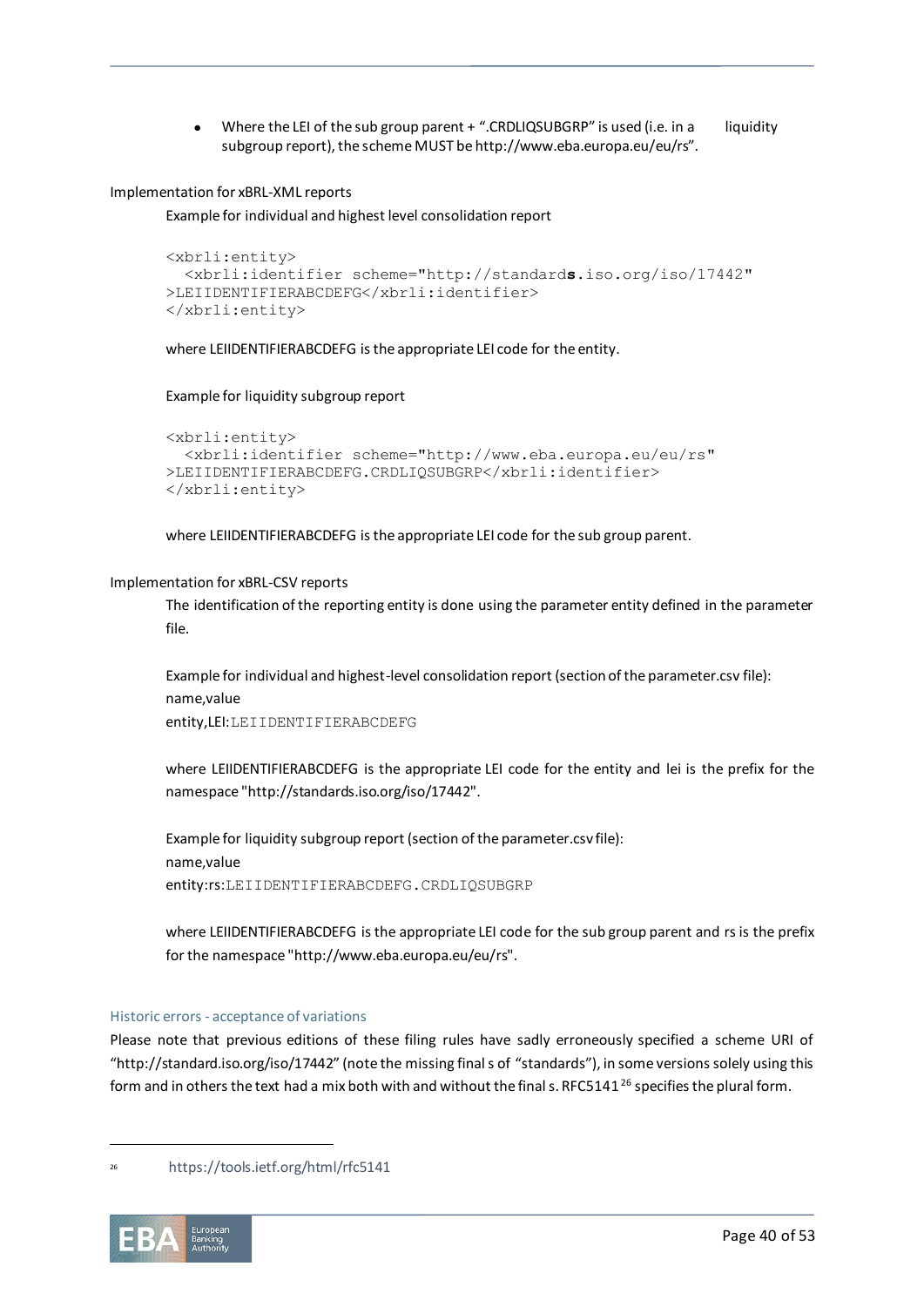Given this unfortunate history of error

(a) incorrectLeiScheme: producers of XBRL reports are encouraged to switch as quickly as possible to producing the correct form "http://standard**s**.iso.org/iso/17442"

# *Other Identifiers*

*In general, i.e. for first level remittance, or for specific data collections, the scheme URI (and entity code) to be used in an XBRL report will be determined by the relevant competent authority.*

# **3.7 — Unused @id attribute on facts**

Rule

Unused @id attributes on facts add no value to the supervisor and should not be included in the XBRL report unless they are valuable to the reporter.

### Implementation for xBRL-XML reports

unusedFactId: **The XBRL report SHOULD NOT include unused @id attributes on facts.**

# **3.8 — Length of strings in XBRL reports**

Rule

Even though there is no limitation on the length of a string reported in an XBRL report, excessively long strings are likely to cause issues in systems involved in the reporting process, many of which will have some practical constraints on the length of string they are able to handle. For this reason it is recommended to limit reported string to only the necessary characters.

# Implementation for xBRL-XML and xBRL-CSV reports

excessiveStringLength: **The values of each string SHOULD be as short as possible.**

# **3.9 Namespace prefix declarations restricted to the document element**

Rule

Namespace prefixes should be avoided in other elements of the XBRL report. This helps to improve the readability of the document and reduces its size. (See examples on page [46.](#page-45-0))

# Implementation for xBRL-XML reports

unexpectedNamespaceDeclarations: **Namespace prefixes declarations SHOULD be restricted to the document element.** 

#### **3.10 Avoid multiple prefix declarations for the same namespace**

Rule

Two namespace prefixes declarations SHOULD NOT correspond to the same namespace. This helps to improve the readability of the document. (See examples on pag[e 46.](#page-45-0))

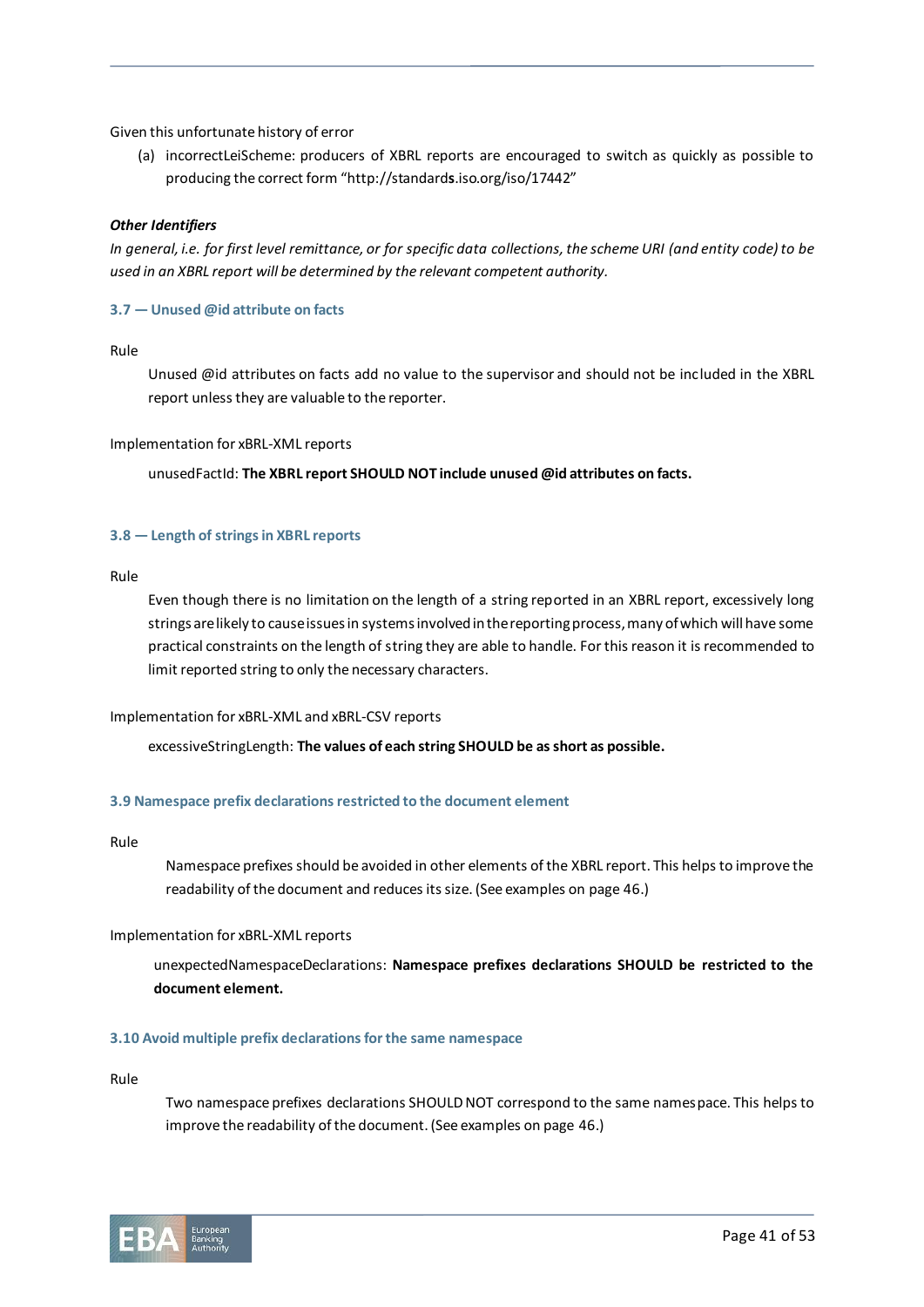# Implementation for xBRL-XML reports

multiplePrefixForNamespace: **Namespaces used in the document SHOULD be associated to a single namespace prefix.** 

### **3.11 Text should not start or end with spaces**

#### Rule

The underlying XBRL and XML specifications determine the appropriate handling of whitespace in various elements of the submitted XBRL report. In many cases, particularly string fact values, whitespace in the document is "preserved", forming part of the value. This notably means that e.g. string typed domain values that differ only by whitespace (such as spaces or LF/CR characters, perhaps at the start or end of values) are distinct. It therefore trivially follows that such whitespace should only be included if it truly forms part of the conveyed data (which is probably unlikely), rather than being a side effect of document layout<sup>27</sup>.

# Implementation for xBRL-XML and xBRL-CSV reports

<span id="page-41-0"></span>leadingOrTrailingSpacesInText: **String facts, and string typed domain values, SHOULD not start or end with whitespace characters (i.e. MUST not do so unless, exceptionally, the whitespace is part of the data intended to be conveyed). [EIOPA15-S.2.21]**

### Streaming

There is an XBRL specification called the "XBRL Streaming Extensions Module" which is under development that aims to facilitate the processing of very large XBRL reports. A "Streamable XBRL report" is an XBRL v2.1 report that obeys the serialisation constraints defined by that specification.

Several of the filing rules in this document provide guidance on the production of "nice" XBRL reports, i.e. reports that are compact, clear and less prone to errors in creation or usage. However when producing XBRL reports focussing on the efficient creation and processing of very large files it may be necessary to adapt or ignore some of these normal best practices. In general, the creation of a "streamable XBRL report" is a legitimate reason not to follow "SHOULD" rules where they conflict with or inhibit the usage of the Streaming Extensions Module specification.

Rules that are noted as being particularly relevant in this context (i.e. for which it is acknowledged that streamable XBRL reports may need not to comply) include:

- 1.6.2 [Filing indicators in several tuples](#page-14-0)
- 2.7 [No unused or duplicated xbrli:context nodes](#page-23-0)
- 2.21 [Duplicates of xbrli:xbrl/xbrli:unit](#page-34-0)

<sup>27</sup> Note therefore that this guidance in a sense does not actually have any significant content, it merely states that the reported values should be those intended, which is obvious. It is stated primarily to help avoid any accidental problems stemming from inclusion of additional whitespace (such as e.g. for horizontal alignment / 'pretty printing' within the xml) on the assumption that it wo uld be irrelevant

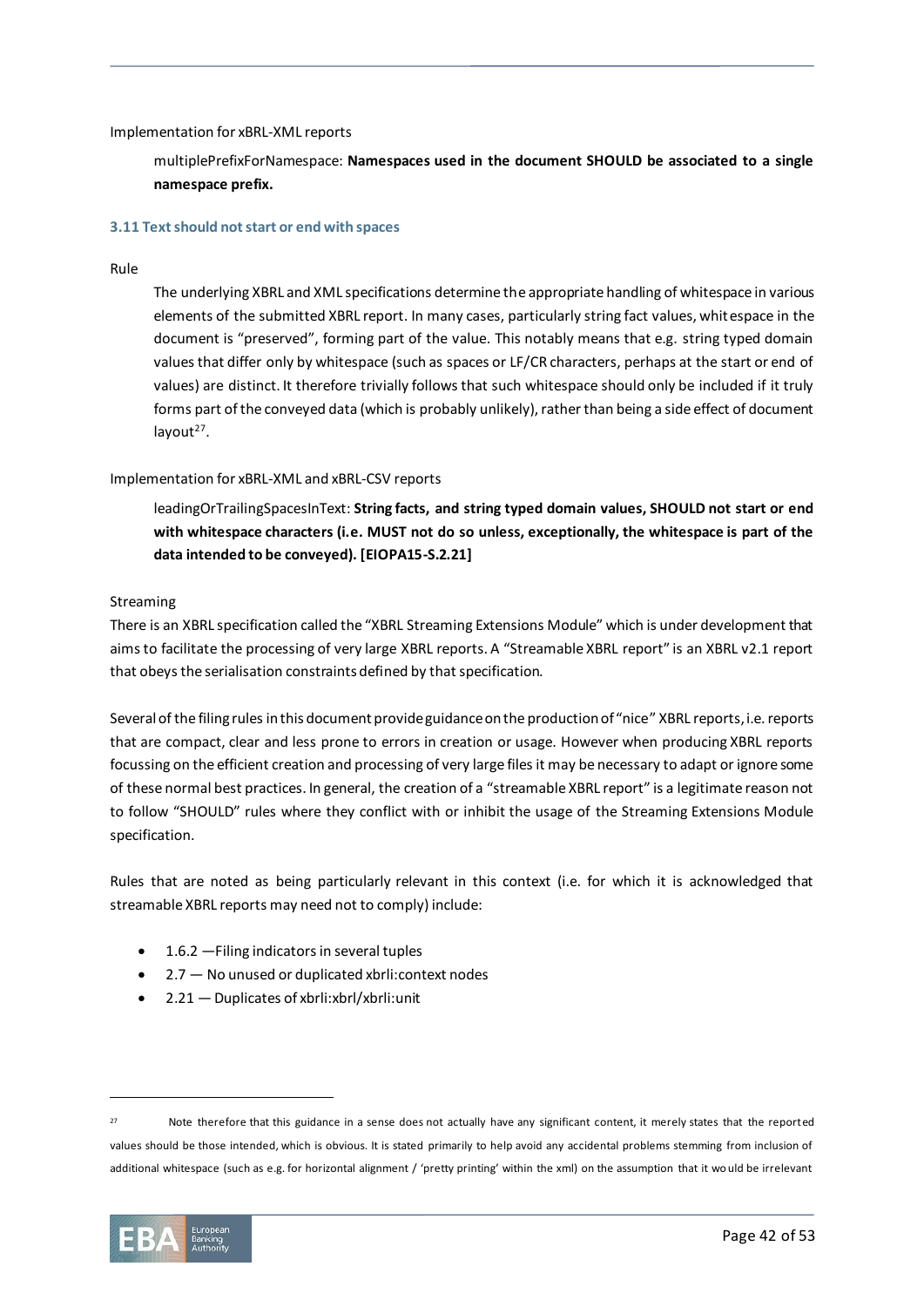# Examples

# <span id="page-42-0"></span>Filing indicator usage examples

# **Conventions:**

Positive examples are given a solid border, with crucial sections highlighted with green text and shading:

```
Sample text of example, sample text of example,
Sample text of example, crucial section of example,
Sample text of example, sample text of example
```
Key sections of counterexamples (examples of poor, discouraged or disallowed usage) are highlighted with red text and shading, and the counterexamples are given a dashed border and red background:

```
Sample text of counterexample, sample text of counterexample,
Sample text of counterexample, crucial section of counterexample,
Sample text of counterexample, sample text of counterexample
```
# For xBRL-XML reports:

Consider a report containing information for tables C 00.01 (mandatory template), and C 01.00 (mandatory template), but not C 05.01 (required based on activity). The typical approach to indicating this with filing indicator elements would be:

```
<find:fIndicators>
  <find:filingIndicator contextRef="c1">C_00.01</find:filingIndicator>
  <find:filingIndicator contextRef="c1">C_01.00</find:filingIndicator>
</find:fIndicators>
```
Here there is a single "fIndicators" element grouping two filing indicator elements, which indicate the intention to report the tables associated with the codes "C\_00.01" and "C\_01.00".

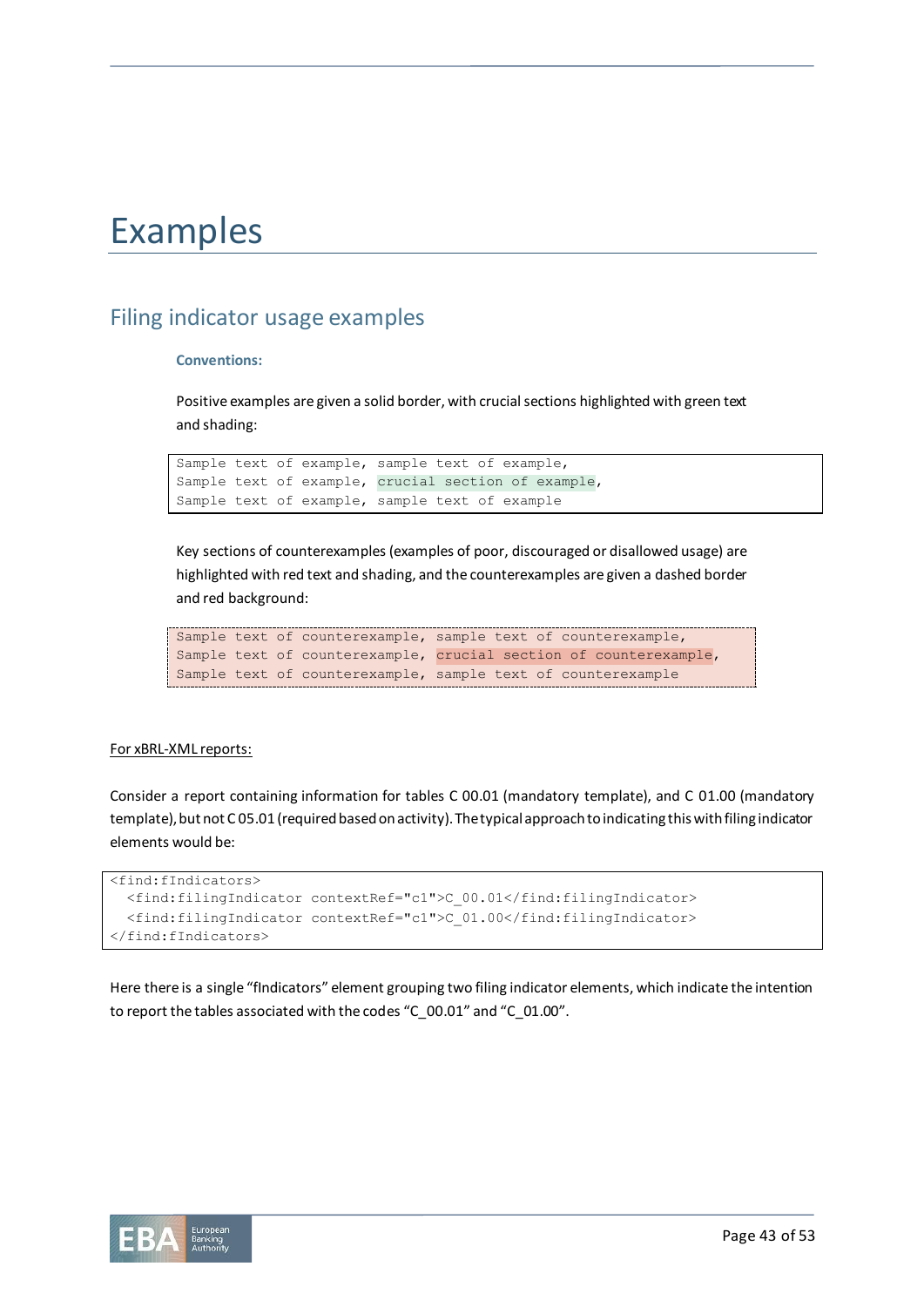Some **acceptable variations** of this include using the @find:filed attribute:

```
<find:fIndicators>
  <find:filingIndicator contextRef="c2">C_00.01</find:filingIndicator>
  <find:filingIndicator contextRef="c2" find:filed="true">C_01.00</find:filingIndicator>
</find:fIndicators>
```
## Or utilising more than one containing "fIndicators" element:

```
<find:fIndicators>
   <find:filingIndicator contextRef="A" find:filed="true">C_00.01</find:filingIndicator>
</find:fIndicators>
…
<find:fIndicators>
   <find:filingIndicator contextRef="A">C_01.00</find:filingIndicator>
</find:fIndicators>
```
It is also acceptable (and in some cases required) to explicitly indicate that a template is NOT reported, e.g.

```
<find:fIndicators>
  <find:filingIndicator contextRef="c1">C_00.01</find:filingIndicator>
  <find:filingIndicator contextRef="c1">C_01.00</find:filingIndicator>
  <find:filingIndicator contextRef="c1" find:filed="false">C_05.01</find:filingIndicator>
</find:fIndicators>
```
#### **Unacceptable variations** include, for example:

Not indicating that a reported template is reported (C\_01.00 is missing):

```
<find:fIndicators>
  <find:filingIndicator contextRef="c1">C_00.01</find:filingIndicator>
</find:fIndicators>
```
Indicating that an unreported template is reported (C\_05.01 is not reported):

```
<find:fIndicators>
  <find:filingIndicator contextRef="c1">C_00.01</find:filingIndicator>
  <find:filingIndicator contextRef="c1">C_01.00</find:filingIndicator>
  <find:filingIndicator contextRef="c1">C_05.01</find:filingIndicator>
</find:fIndicators>
```
Duplicating a filing indicator. Here both C\_00.01 and C\_01.00 appear twice, either repetition is an error, i.e. it does not matter that the two C\_01.00 filing indicators are in different tuples:

```
<find:fIndicators>
   <find:filingIndicator contextRef="A" find:filed="true">C_00.01</find:filingIndicator>
   <find:filingIndicator contextRef="A">C_00.01</find:filingIndicator>
   <find:filingIndicator contextRef="A">C_01.00</find:filingIndicator>
```
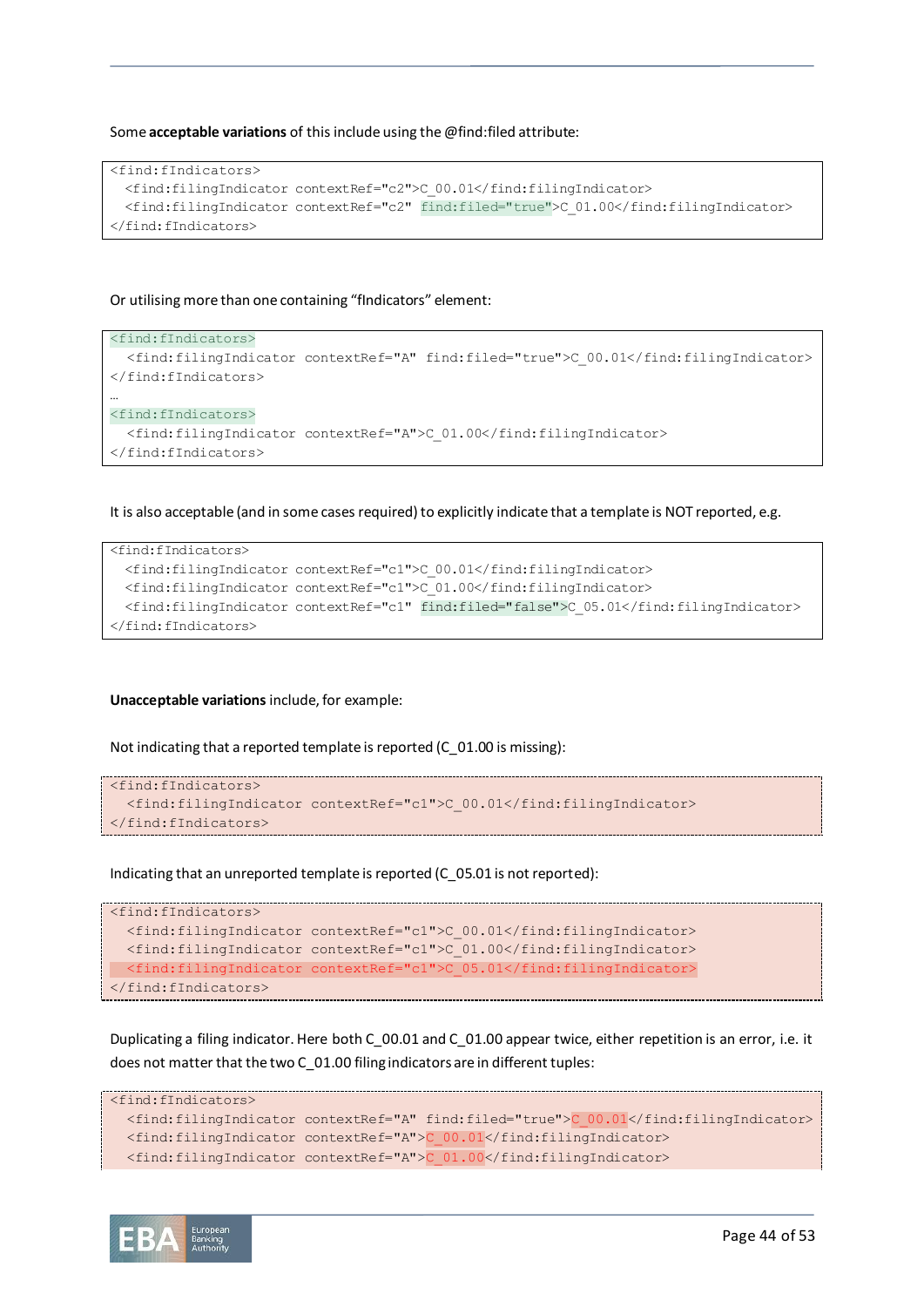```
</find:fIndicators>
…
<find:fIndicators>
   <find:filingIndicator contextRef="A">C_01.00</find:filingIndicator>
</find:fIndicators>
```
Consider also a template "C\_09.02", known to be expected/anticipated by the recipient (i.e. EBA) to be reported in this XBRL report by this filer. In this case, if this template is not in fact reported, it is it is not acceptable to omit to indicate this explicitly:

```
<find:fIndicators>
  <find:filingIndicator contextRef="c1">C_09.02</find:filingIndicator>
</find:fIndicators>
```
To convey that the template is not reported, it should instead be:



# For xBRL-CSV reports:

The filing indicator declaration must be conveyed via file FilingIndicators.csv

1. To indicate that a template C\_18.00 is reported:

```
templateID, reported
C_18.00,true
```
2. To indicate C\_18.00 is reported and to explicitly indicate C\_19.00 is NOT reported:

```
templateID, reported
C_18.00,true
C_19.00,false
```
3. If C\_19.00 is not required, C\_19.00 can be declared as false (case 2), or it can be omitted:

```
templateID, reported
C_18.00,true
```
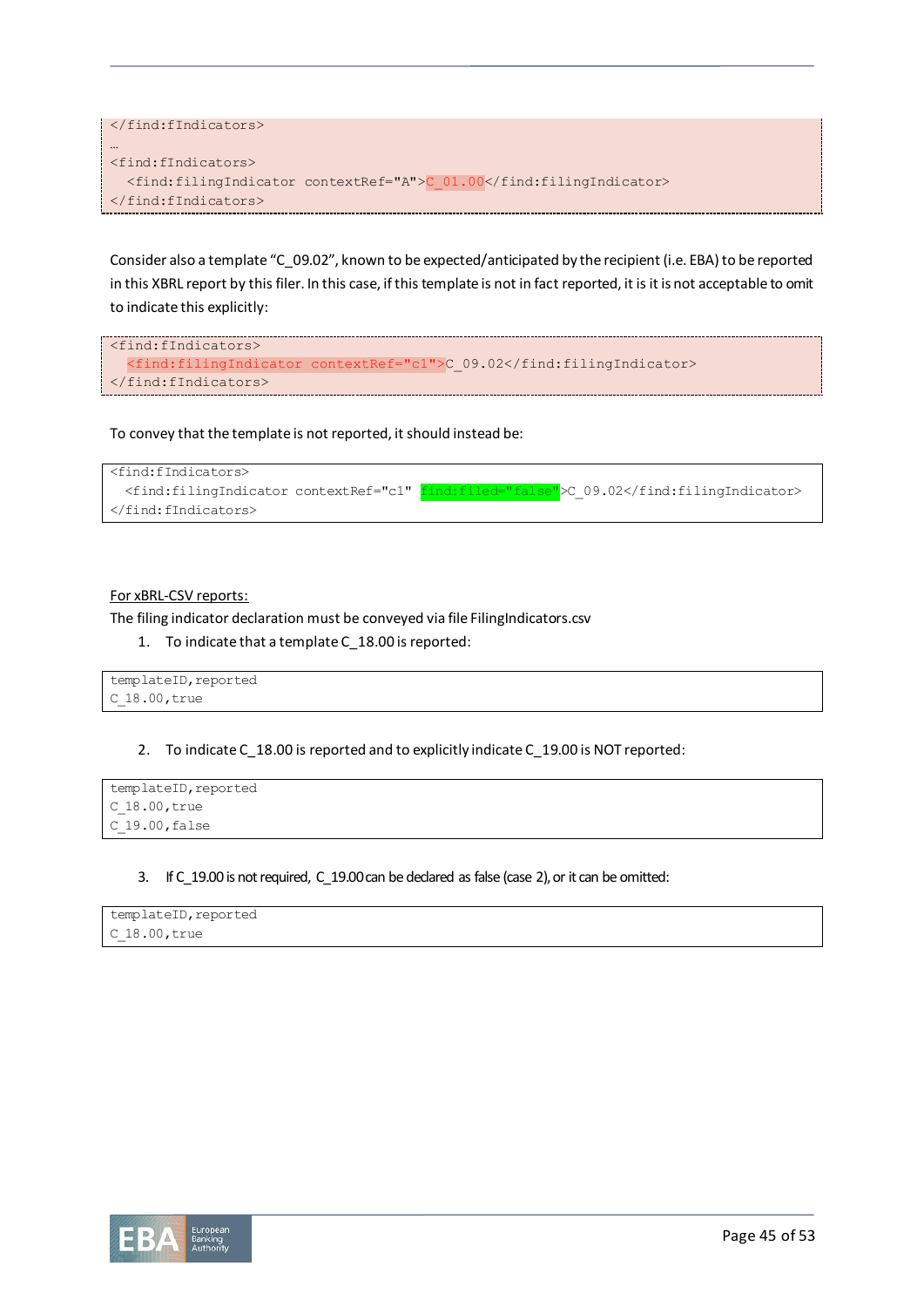# <span id="page-45-0"></span>Namespace prefix declaration examples

# For xBRL-CSV reports:

The namespace prefix declaration is included in the JSON meta data included in the taxonomy, no namepace prefix should be declared in anything file in the reporting package.

## For xBRL-XML reports:

As shown in the example below, namespace prefix declarations should only be in the document element.

| xml version="1.0" encoding="UTF-8"?                                                |
|------------------------------------------------------------------------------------|
| rli:xbrl xmlns:xsi="http://www.w3.org/2001/XMLSchema-instance                      |
| xmlns:link="http://www.xbrl.org/2003/linkbase"                                     |
| xmlns:xlink="http://www.w3.org/1999/xlink"                                         |
| xmlns:xbrli="http://www.xbrl.org/2003/instance"                                    |
| xmlns:eba dim="http://www.eba.europa.eu/xbrl/crr/dict/dim"                         |
| xmlns:eba BA="http://www.eba.europa.eu/xbrl/crr/dict/dom/BA"                       |
| xmlns:eba MC="http://www.eba.europa.eu/xbrl/crr/dict/dom/MC'                       |
| xmlns:eba OF="http://www.eba.europa.eu/xbrl/crr/dict/dom/OF"                       |
|                                                                                    |
| <link:schemaref <="" td="" xlink:type="simple"></link:schemaref>                   |
| xlink:href="http://www.eba.europa.eu/eu/fr/xbrl/crr/fws/corep/its-2013-02/2013-12- |
| 01/mod/corep con.xsd"/>                                                            |
| <xbrli:context_id="i10416092"></xbrli:context_id="i10416092">                      |
| <xbrli:period></xbrli:period>                                                      |
| <xbrli:instant>2014-03-31</xbrli:instant>                                          |
|                                                                                    |
| <xbrli:scenario></xbrli:scenario>                                                  |
| <xbrldi:explicitmember dimension="eba dim:BAS">eba BA:x9</xbrldi:explicitmember>   |
| <xbrldi:explicitmember dimension="eba dim:EXC">eba EC:x15</xbrldi:explicitmember>  |
| <xbrldi:explicitmember dimension="eba dim:MCY">eba MC:x195</xbrldi:explicitmember> |
| <xbrldi:explicitmember dimension="eba dim:PRP">eba PL:x11</xbrldi:explicitmember>  |
| <xbrldi:explicitmember dimension="eba dim:TCP">eba CP:x27</xbrldi:explicitmember>  |
| <xbrldi:explicitmember dimension="eba dim:TRI">eba TR:x4</xbrldi:explicitmember>   |
|                                                                                    |
|                                                                                    |

No namespaces should be declared on another level than the document level. The following example shows bad practice with the declaration of eba\_dim at context level. <?xml version="1.0" encoding="UTF-8"?>

```
<xbrli:xbrl xmlns:xsi="http://www.w3.org/2001/XMLSchema-instance"
    xmlns:xbrli="http://www.xbrl.org/2003/instance"
    xmlns:link="http://www.xbrl.org/2003/linkbase" 
    xmlns:xlink="http://www.w3.org/1999/xlink" 
    xmlns:eba_BA="http://www.eba.europa.eu/xbrl/crr/dict/dom/BA"
    xmlns:eba_MC="http://www.eba.europa.eu/xbrl/crr/dict/dom/MC"
    xmlns:eba_OF="http://www.eba.europa.eu/xbrl/crr/dict/dom/OF"
     … >
    <link:schemaRef xlink:type="simple"
        xlink:href="http://www.eba.europa.eu/eu/fr/xbrl/crr/fws/corep/its-2013-02/2013-12-
01/mod/corep_con.xsd"/>
     <xbrli:context xmlns:eba_dim="http://www.eba.europa.eu/xbrl/crr/dict/dim" id="i10416092">
         <xbrli:period>
             <xbrli:instant>2014-03-31</xbrli:instant>
         </xbrli:period>
         <xbrli:scenario>
```
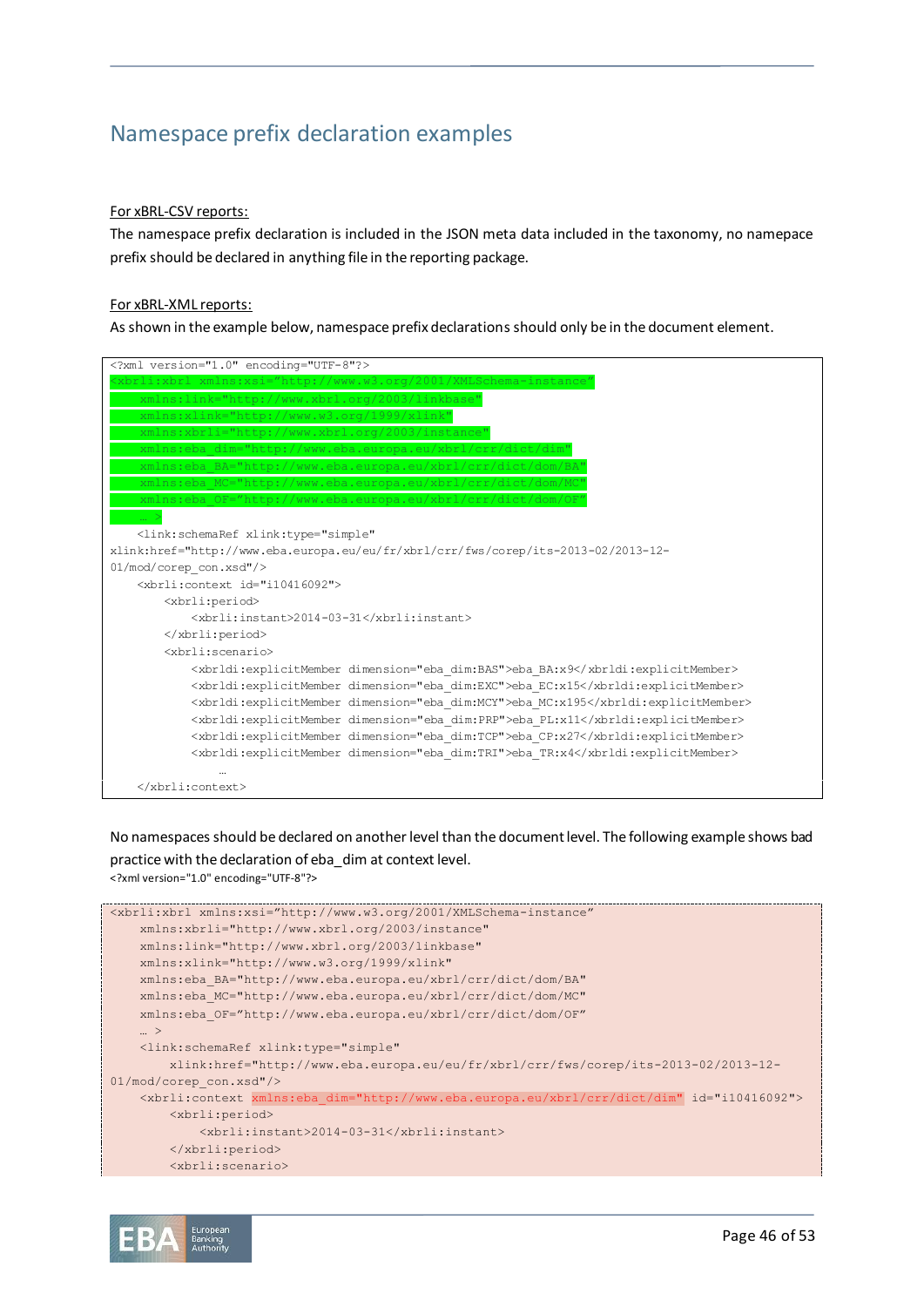

#### In this second wrong example the default prefix is redefined in the schemaRef element.

| xml version="1.0" encoding="UTF-8"?                                                    |
|----------------------------------------------------------------------------------------|
| <xbrl <="" td="" xmlns="http://www.xbrl.org/2003/instance"></xbrl>                     |
| xmlns:xsi="http://www.w3.org/2001/XMLSchema-instance"                                  |
| xmlns:xlink="http://www.w3.org/1999/xlink"                                             |
| xmlns:eba dim="http://www.eba.europa.eu/xbrl/crr/dict/dim"                             |
| xmlns:eba BA="http://www.eba.europa.eu/xbrl/crr/dict/dom/BA"                           |
| xmlns:eba MC="http://www.eba.europa.eu/xbrl/crr/dict/dom/MC"                           |
| xmlns:eba OF="http://www.eba.europa.eu/xbrl/crr/dict/dom/OF"                           |
| $\ldots$ >                                                                             |
| <schemaref <="" td="" xmlns="http://www.xbrl.org/2003/linkbase"></schemaref>           |
| xlink:type="simple" xlink:href="http://www.eba.europa.eu/eu/fr/xbrl/crr/fws/corep/its- |
| 2013-02/2013-12-01/mod/corep con.xsd"/>                                                |
| <context id="i10416092"></context>                                                     |
| <period></period>                                                                      |
| $\langle$ instant>2014-03-31                                                           |
|                                                                                        |
| $<$ scenario $>$                                                                       |
| <explicitmember dimension="eba dim:BAS">eba BA:x9</explicitmember>                     |
| <explicitmember dimension="eba dim:EXC">eba EC:x15</explicitmember>                    |
| <explicitmember dimension="eba dim:MCY">eba MC:x195</explicitmember>                   |
| <explicitmember dimension="eba dim: PRP">eba PL:x11</explicitmember>                   |
| <explicitmember dimension="eba_dim:TCP">eba_CP:x27</explicitmember>                    |
| <explicitmember dimension="eba dim:TRI">eba TR:x4</explicitmember>                     |
|                                                                                        |
| $\langle$ /context>                                                                    |
|                                                                                        |
|                                                                                        |
|                                                                                        |

There should be no multiple prefix declarations for the same namespace. In the wrong example below the xbrl instance namespace is declared by the default prefix and the xbrli prefix.

```
<?xml version="1.0" encoding="UTF-8"?>
<xbrli:xbrl xmlns:xsi="http://www.w3.org/2001/XMLSchema-instance"
    xmlns:link="http://www.xbrl.org/2003/linkbase" 
    xmlns:xlink="http://www.w3.org/1999/xlink"
     xmlns:xbrli="http://www.xbrl.org/2003/instance"
    xmlns="http://www.xbrl.org/2003/instance"
    xmlns:eba_dim="http://www.eba.europa.eu/xbrl/crr/dict/dim"
    xmlns:eba_BA="http://www.eba.europa.eu/xbrl/crr/dict/dom/BA"
    xmlns:eba_MC="http://www.eba.europa.eu/xbrl/crr/dict/dom/MC"
    xmlns:eba_OF="http://www.eba.europa.eu/xbrl/crr/dict/dom/OF"
 … >
```
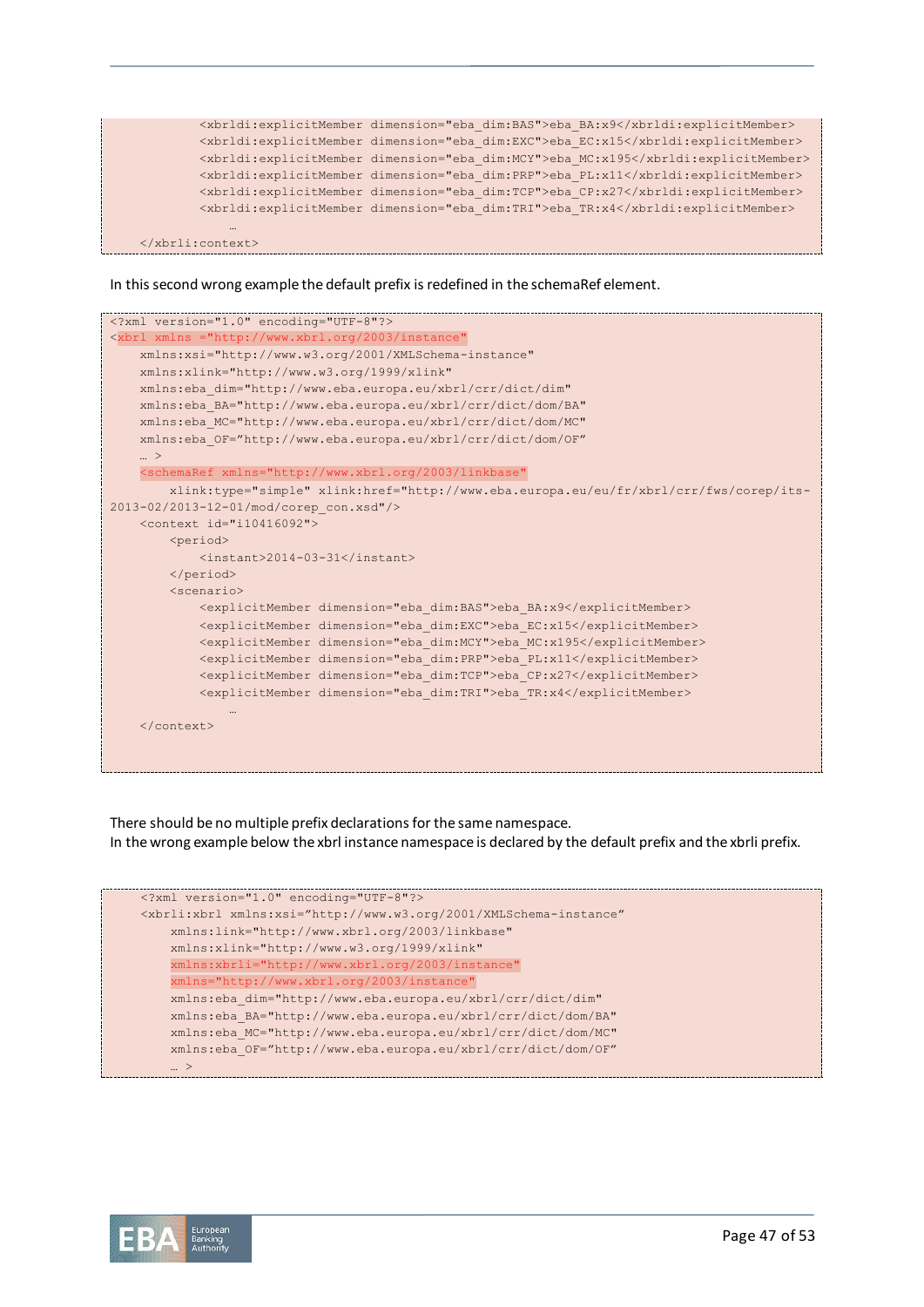



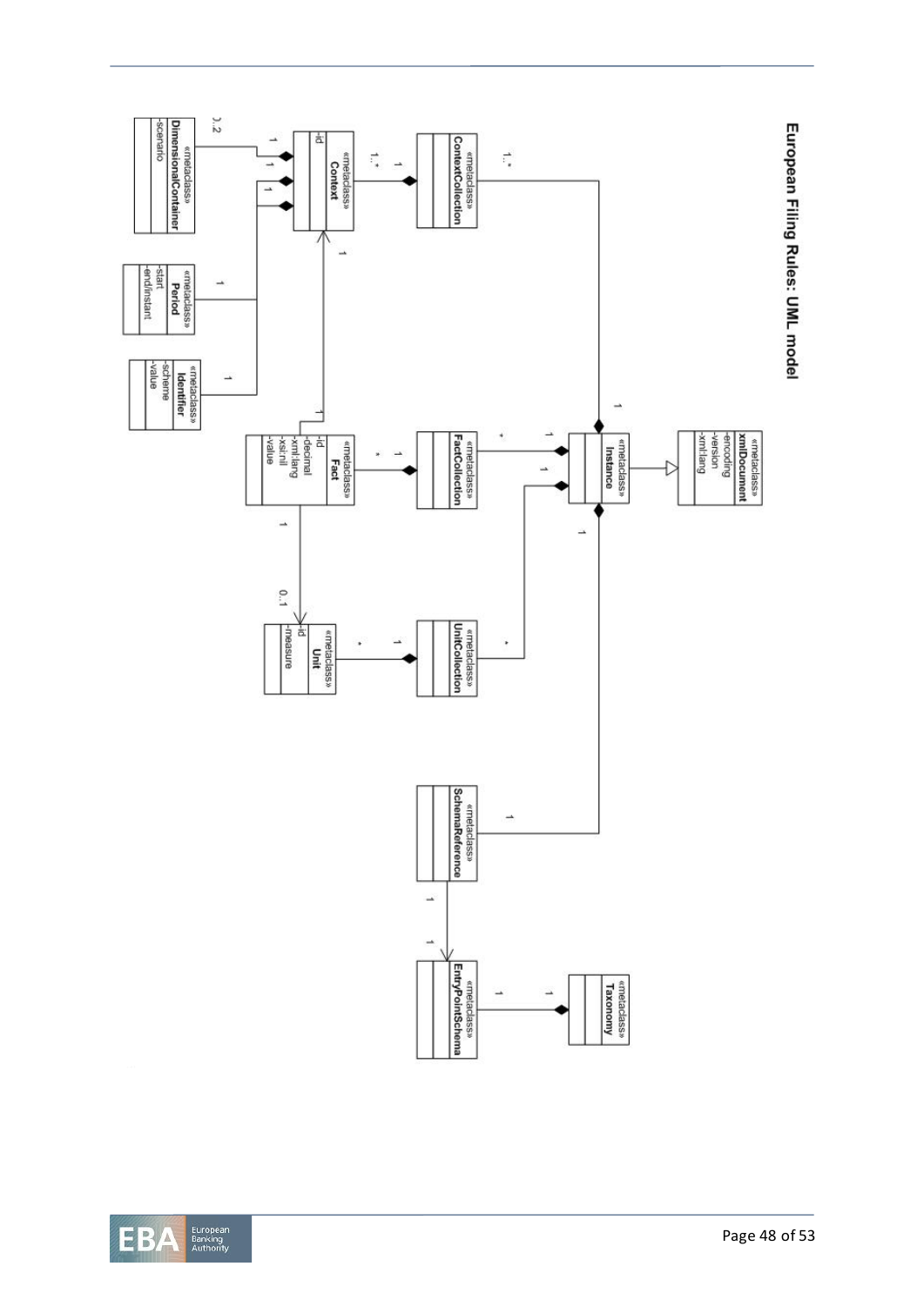# File naming structure for remittance to the EBA

# **General**

The XBRL report submitted to the EBA should be zipped, the naming structure for this zip file is as follows: ReportSubject\_Country\_TaxonomyVersion\_Module\_ReferenceDate\_CreationTimestamp.zip

zip file must contain only one XBRL file, whose naming structure for remittance to the EBA is as follows: ReportSubject\_Country\_TaxonomyVersion\_Module\_ReferenceDate\_CreationTimestamp.xbrl

| ReportSubject      | For individual and consolidated reports, it refer to Legal Entity Identifiers. For example         |
|--------------------|----------------------------------------------------------------------------------------------------|
|                    | 549300184DXMIK4UUL30 for Catalunya Banc                                                            |
|                    | For Liquidity subgroup reports, it refers to LEI + ".CRDLIQSUBGRP". For example                    |
|                    | 549300184DXMIK4UUL30.CRDLIQSUBGRP                                                                  |
| Country            | ISO Country Code. For example DE for Germany                                                       |
| TaxonomyVersion    | Framework name defined by the DPM/XBRL taxonomy in uppercase followed by the                       |
|                    | taxonomy version in 6 digits FRAMEWORKNAMEXXYYZZ. For example for the COREP                        |
|                    | reporting taxonomy 2.0.1: XX=02, YY=00 and ZZ=01 $\rightarrow$ COREP020001                         |
| Module             | Module name as defined by the taxonomy without underscore and in upper-case. For                   |
|                    | example for the module corep $\;$ Icr $\;$ con defined by the taxonomy $\;\rightarrow$ COREPLCRCON |
|                    | For Liquidity subgroup reports, it refers to the relevant consolidated module name in              |
|                    | upper-case. For example COREPLCRDACON                                                              |
| Reference Date     | YYYY-MM-DD. For example: 2012-03-31                                                                |
| Creation Timestamp | YYYYMMDDhhmmssfff. For example, 20140602581112463                                                  |

# **xBRL-XML reports**

The zip file must contain only one XBRL file, whose naming structure for remittance to the EBA is as follows: ReportSubject\_Country\_TaxonomyVersion\_Module\_ReferenceDate\_CreationTimestamp.xbrl

A typical XBRL report file created by a CA and conforming to the above file naming structure will be named as follows:

635400PNXCHKON18BK07\_AT\_COREP020102\_COREPCON\_2014-12-31\_20140604181132453.xbrl

# **xBRL-CSV reports**

The EBA xBRL-CSV reporting package respects the [Report Package 1.0 \(xbrl.org\)](https://www.xbrl.org/Specification/report-package/PWD-2020-12-09/report-package-PWD-2020-12-09.html)<sup>28</sup>, the content of this zip package consist of:

<sup>28</sup> https://www.xbrl.org/Specification/report-package/PWD-2020-12-09/report-package-PWD-2020-12-09.html

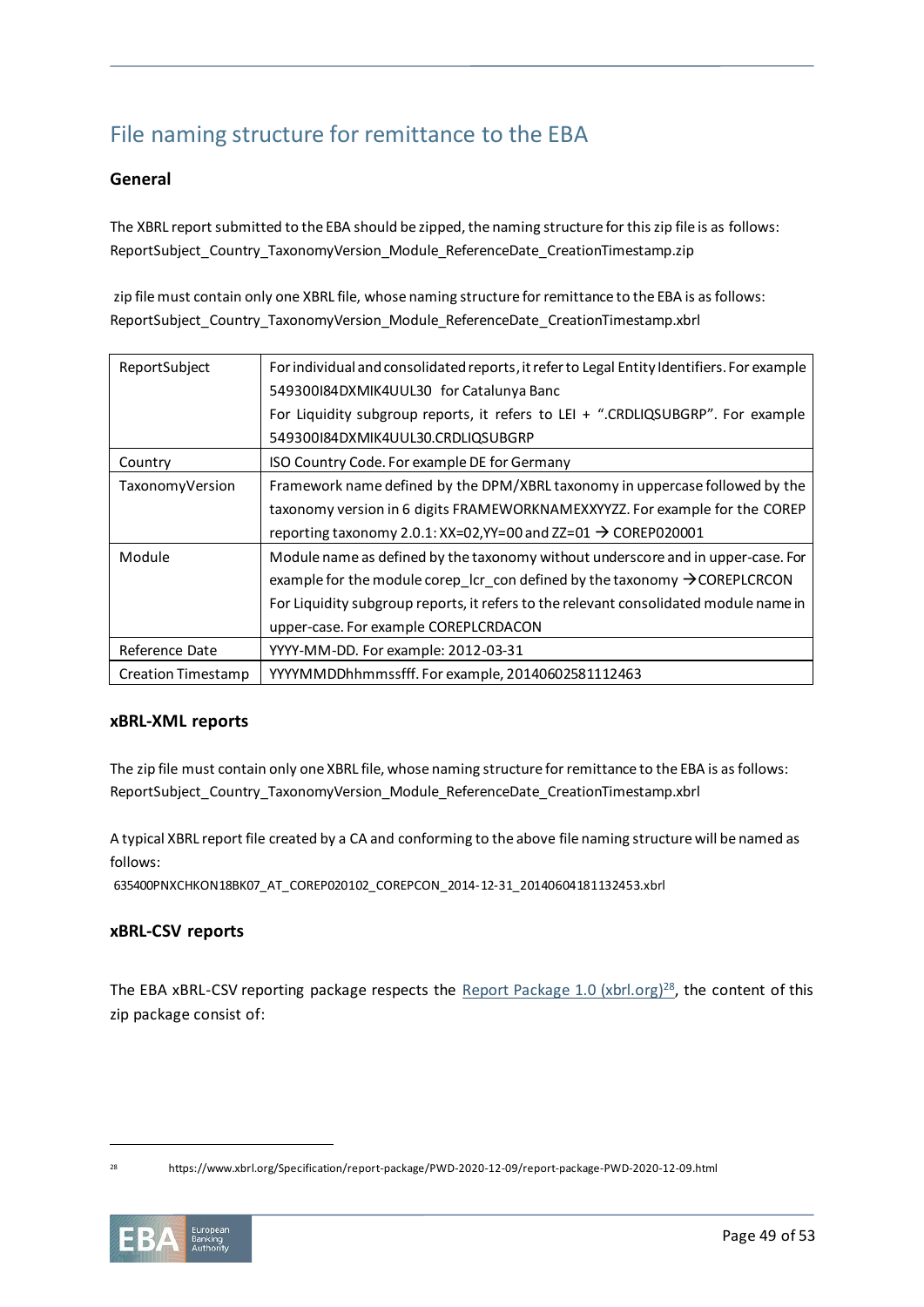

The root folder must be named as the zip file: ReportSubject\_Country\_TaxonomyVersion\_Module\_ReferenceDate\_CreationTimestamp.

It contains two folders:

1. META-INF: it contains one file reports.json with a fixed content:

```
\mathbf{f}"documentInfo": {
   "documentType": "http://xbrl.org/PWD/2020-12-09/report-package"
  -1
\mathbf{R}
```
- 2. reports folder: it contains a set of files:
	- a. report.json file

```
\overline{A}"documentInfo": {
        "documentType": "https://xbrl.org/CR/2021-02-03/xbrl-csv",
        "extends": [
            "http://www.eba.europa.eu/eu/fr/xbrl/crr/fws/if/its-002-2021/2021-05-08/mod/if_class2_con.json"
Y
```
"The "extends" key must point to a list with only one value and this value must resolve to the published, full **json entry point** URL (absolute URL).

b. parameters.csv file

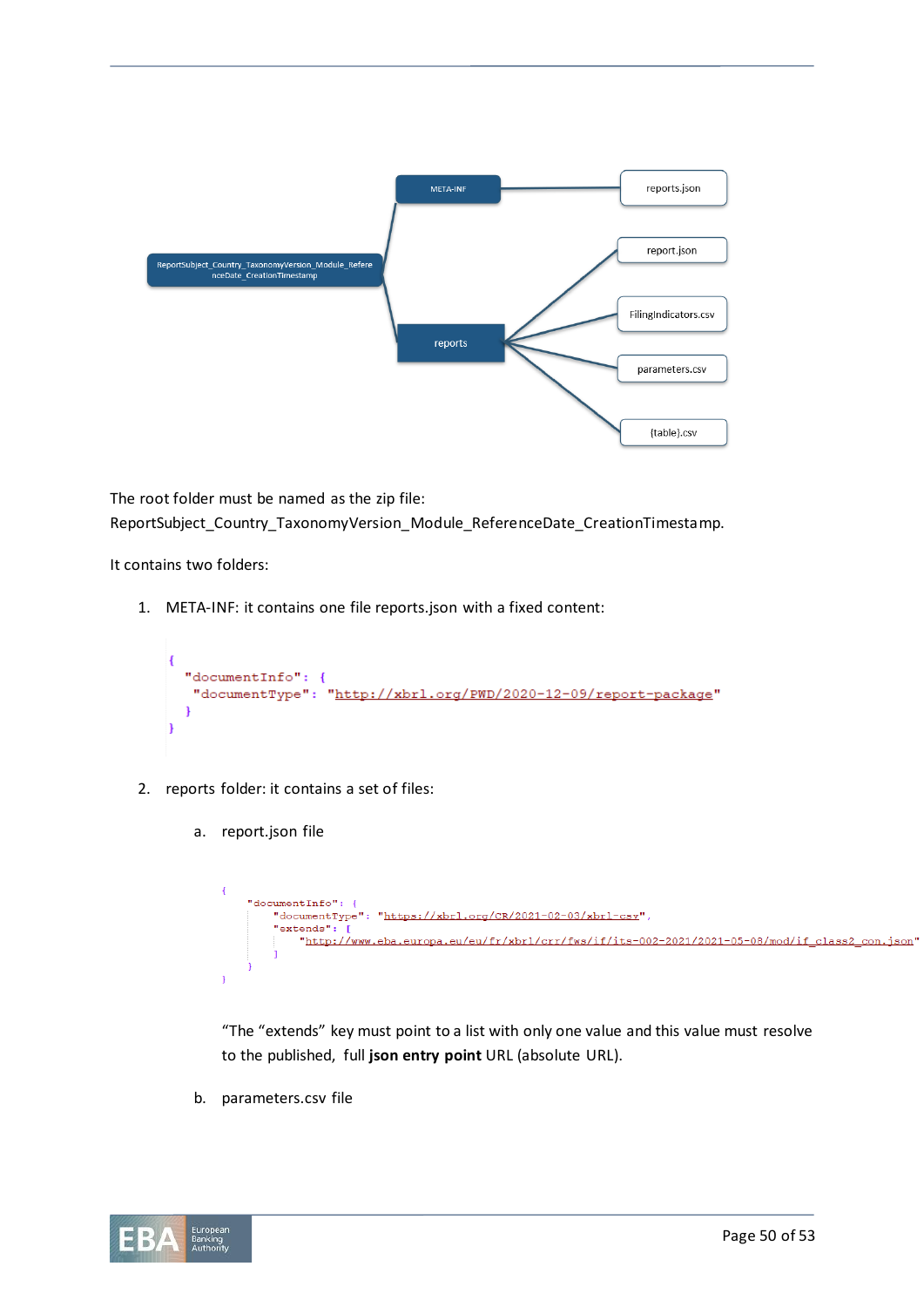```
name, value
entityID, lei: DUMMYLEI123456789012
refPeriod, 2021-09-30
baseCurrency, iso4217:EUR
decimalsInteger, 0
decimalsMonetary,-3
decimalsPercentage, 4
decimalsDecimal, 2
```
The first line of this csv file is fixed as: name, value. Reporters must provide values for entityID, refPeriod and baseCurrency. Reporters must fill the decimals parameter for the types of metrics used in the reported module.

c. FilingIndicators.csv file

```
templateID, reported
C 18.00, true
C_19.00, false
C 20.00, true
C_21.00, false
c_{22.00, true}\sim
```
This file is used to indicate which templates are reported.

d. {table}.json (ex: i\_08.02.csv)

```
datapoint, factValue, CPJ, ICO
dp459894, hulr qokp, yvi mamkt, eba BT:x15
dp459967, eba_ZZ:x1, yvi mamkt, eba_BT:x15
dp459994,520906.83, yvi mamkt, eba BT:x15
dp460107,102851.02, yvi mamkt, eba BT:x15
dp459894, hpfz ywam, fpl cshpu, eba BT:x16
dp459967, eba ZZ:x1, fpl cshpu, eba BT:x16
dp459994,262382.42, fpl cshpu, eba BT:x16
dp460107,568874.59,fpl cshpu,eba_BT:x16
                                             29
```
The first line of this csv file is fixed as: datapoint, factValue and open dimension name or typed dimension name if they exist for this table. For example in the table i\_08.02.csv, there are one typed dimension CPJ and one open dimension ICO.

<sup>&</sup>lt;sup>29</sup> According to  $xBRL-CSV:$  mapping from Open Information Model 1.0, if a string contains a comma, carriage return, linefeed or double quote symbol, then the sting value must be enclosed in double quotes.

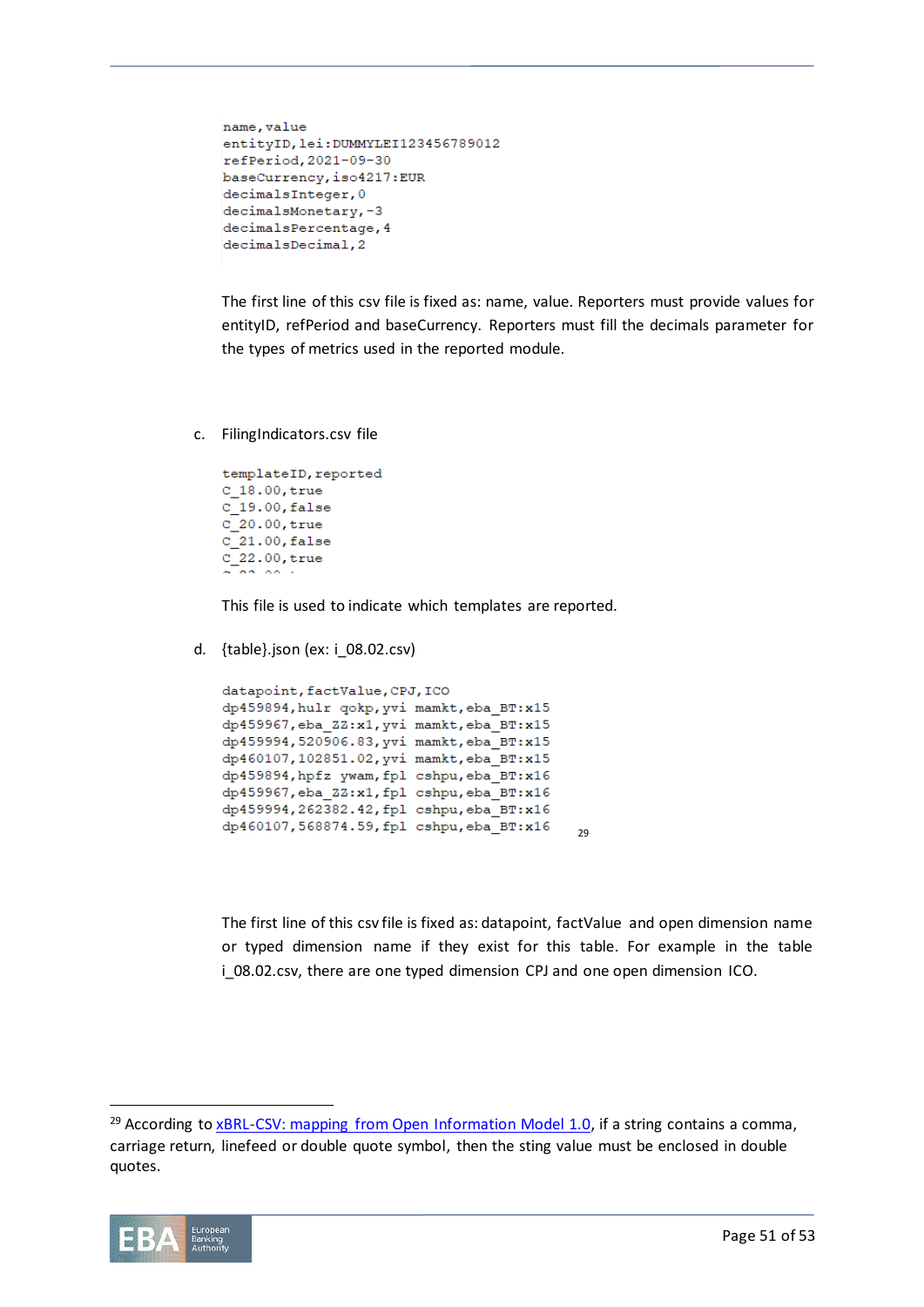# Multi-currency XBRL reports

# **Use of member eba\_CU:x46**

The member eba CU:x46 ("Other Currency (open axis tables)") is intended to provide flexibility for rare edge cases.<sup>30</sup>

For facts that are indicated as being ideally reported denominated in their underlying currency (rather than converted to a common reporting currency for the report) eba\_CU:x46 - is essentially *consistent* with (or more precisely not inconsistent with) the usage of any currency unit for the reported fact. Situations in which it would be appropriate to use this member would include, for example:

- If it should happen that the EBA enumerated currency list (the CU domain) is out of sync with the ISO list, then it could be used with values in an iso4217 currency which is not listed in the EBA CU dimension.
- If there is for any period a real world currency which is not yet iso4217 recognised, or in the case of currently existing currencies or cryptocurrencies for which there is no iso4217 code, then it could, if required, be used to report these values. The actual reported figures will need to be expressed as their value in some iso4217 currency of course, ideally the main reporting currency for the report, since the XBRL specification requires monetary facts to use iso4217currency units.

More complex situations (such as multiple such unavailable currencies being reported) may generally be handled by reporting equivalent combined values (preferably in the reporting currency) under this member.

# **Checking of appropriate currency usage (implementing rule 3.1)**

To elaborate on rule 3.1 consider the following outline of a possible approach to checking and enforcing this:

- 1) Determine a "reporting currency" for the XBRL report. This should be the currency of (the unit of) any reported fact which uses a metric with the data type "Monetary" and does not have eba\_CA:x1 as a value for the CCA dimension in its context.
- 2) Check that all other monetary facts without eba CA:x1 as a value for the CCA dimension in their context use (units with) this same currency. If not, there is a breach of filing rule EBA 3.1 (a) – Only one primary reporting currency may be used (multipleReportingCurrencies).
- 3) For all facts with eba CA:x1 as a value for the CCA dimension, and which have a value for the CUS dimension
	- a. If the value is an eba CU member with a three alpha character code (e.g. USD, GBP, ALL etc.) then ensure the currency of the fact matches this value. If not there is a breach of filing rule EBA 3.1 (c) – The unit currency of facts expressed in currency of denomination must be consistent with the value given for their currency dimension (inconsistentCurrencyUnitAndDimension).

<sup>&</sup>lt;sup>30</sup> Usage of this entry would of course be likely to require the conveyance of an explanation of the situation in parallel to the reported instance itself.